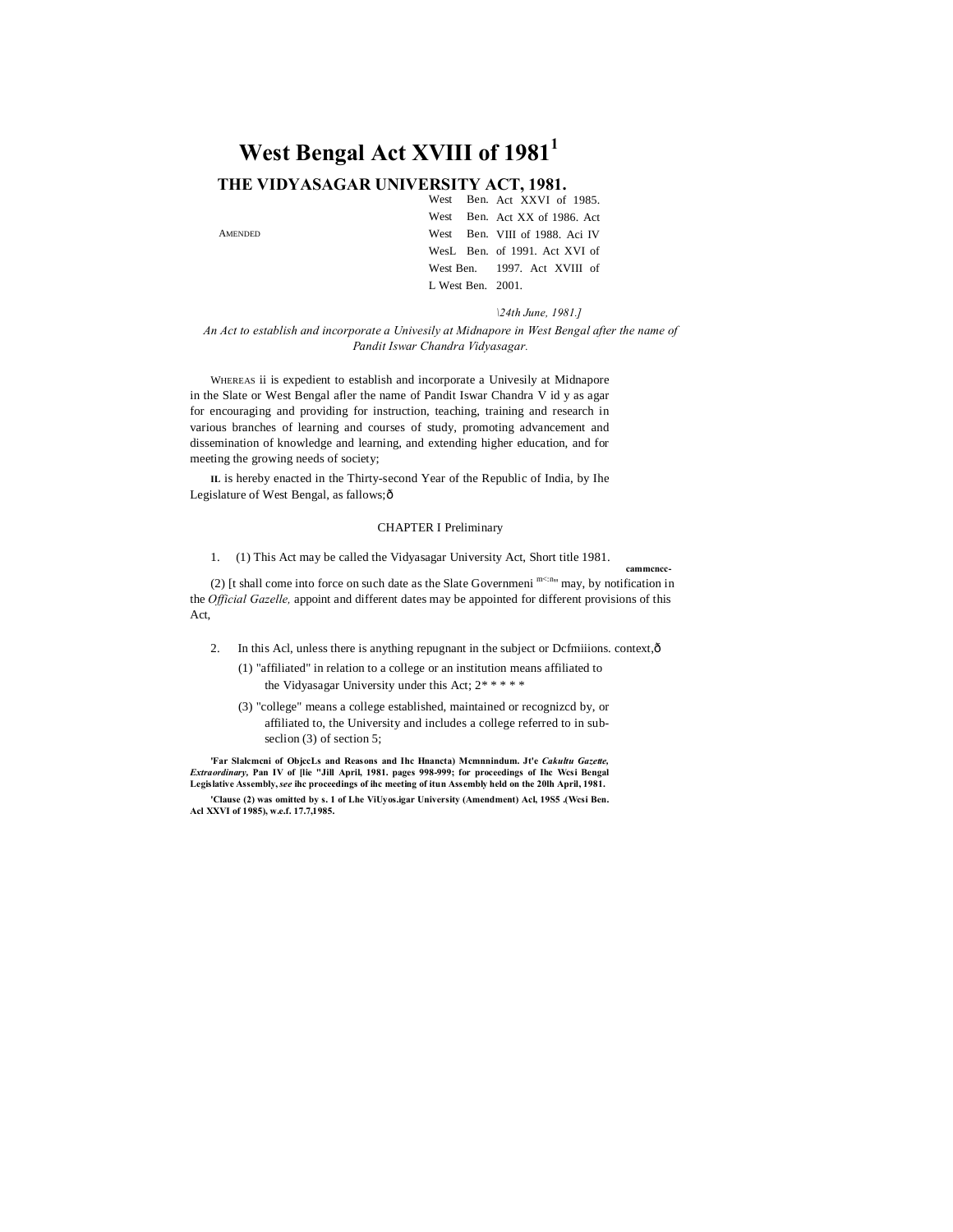*5S The Vidyasagai■ Unlvcrsiiy Act, 1981. ■*

### *[West Ben. Act*

|                                              |                                                                       | (Chapter f,-Preliminaiy.-St'cJion 2.)                                                                                                                      |       |    |            |         |    |              |                    |
|----------------------------------------------|-----------------------------------------------------------------------|------------------------------------------------------------------------------------------------------------------------------------------------------------|-------|----|------------|---------|----|--------------|--------------------|
| (4)                                          | "constituent                                                          | college"                                                                                                                                                   | means | mi | affiliated | college | in | which        |                    |
|                                              |                                                                       | i instruction is provided, under prescribed conditions, for honours as well as for p <sup><math>\lambda</math></sup> st-<br>graduate courses of study, imd |       |    |            |         |    |              |                    |
| which is declared as such by the University: |                                                                       |                                                                                                                                                            |       |    |            |         |    |              |                    |
|                                              |                                                                       | Provided that, if in any professional subject no honours                                                                                                   |       |    |            |         |    |              |                    |
|                                              |                                                                       | courses of study have been prescribed, a professional col lege may                                                                                         |       |    |            |         |    |              |                    |
|                                              | bu a consiiuient col lege although no instruction is provided in that |                                                                                                                                                            |       |    |            |         |    |              |                    |
|                                              |                                                                       | college for honours courses of study in that subject;                                                                                                      |       |    |            |         |    |              |                    |
| (5)                                          |                                                                       | "convocation" means a meeting of the Court for the purpose of                                                                                              |       |    |            |         |    |              |                    |
|                                              |                                                                       | conferring degrees, titles, diplomas, certificates or other academic                                                                                       |       |    |            |         |    |              |                    |
|                                              | distinctions:                                                         |                                                                                                                                                            |       |    |            |         |    |              |                    |
| (6)                                          |                                                                       | "district" means the district of Midnapore or any district                                                                                                 |       |    |            |         |    |              | i which may be     |
|                                              |                                                                       | created in future out of any part thereof;                                                                                                                 |       |    |            |         |    |              |                    |
| (7)                                          |                                                                       | "employee" in relaiinn io rhe University means any person                                                                                                  |       |    |            |         |    |              | ; employed by the  |
|                                              | University; ,                                                         |                                                                                                                                                            |       |    |            |         |    |              |                    |
| (8)<br>(9)                                   |                                                                       | "financial year" means the year ending on the 31st day or<br>"Government College" means a college maintained and                                           |       |    |            |         |    | I March;     |                    |
|                                              |                                                                       | managed by I he Stale Government;                                                                                                                          |       |    |            |         |    | $\mathbf{1}$ |                    |
|                                              |                                                                       | (10) "Governor" means ihe Governor of the Slate of West Bengal; '                                                                                          |       |    |            |         |    |              |                    |
|                                              |                                                                       | (11) "hostel" or "hall" means a unit of residence for students                                                                                             |       |    |            |         |    |              | 'recognized by the |
|                                              | University;<br>(12) "Librarian" means, ô                              |                                                                                                                                                            |       |    |            |         |    |              |                    |
|                                              |                                                                       | (a) in relation io the University, a Librarian or any oilier person                                                                                        |       |    |            |         |    |              |                    |
|                                              |                                                                       | holding a post or Librarian, by whatever name called,                                                                                                      |       |    |            |         |    |              |                    |
|                                              |                                                                       | appointed or recognised as such by the University, actd                                                                                                    |       |    |            |         |    |              |                    |
|                                              | (b)                                                                   | in relation to an affiliated college, a Librarian or any oilier                                                                                            |       |    |            |         |    |              |                    |
|                                              |                                                                       | person holding a post of Librarian, by whatever name called,                                                                                               |       |    |            |         |    |              |                    |
|                                              |                                                                       | appointed or recognized by the University or appointed by<br>such college <sup><math>\cdot</math></sup> ,                                                  |       |    |            |         |    |              |                    |
| (14)                                         |                                                                       | (13) "Minister" means the Minister-in-charge of Higher Education appointed as such by the Governor;<br>"non-teaching staff means, $\hat{o}$ -              |       |    |            |         |    |              |                    |
|                                              |                                                                       | (a) in relation to tin; University, the non-teaching staff, not holding                                                                                    |       |    |            |         |    |              |                    |
|                                              |                                                                       | any teaching past (including part-time teaching post),                                                                                                     |       |    |            |         |    |              |                    |
|                                              |                                                                       | appointed or recognized as such by the University, and                                                                                                     |       |    |            |         |    |              |                    |
|                                              |                                                                       |                                                                                                                                                            |       |    |            |         |    |              |                    |

 $\acute{\mathrm{E}}$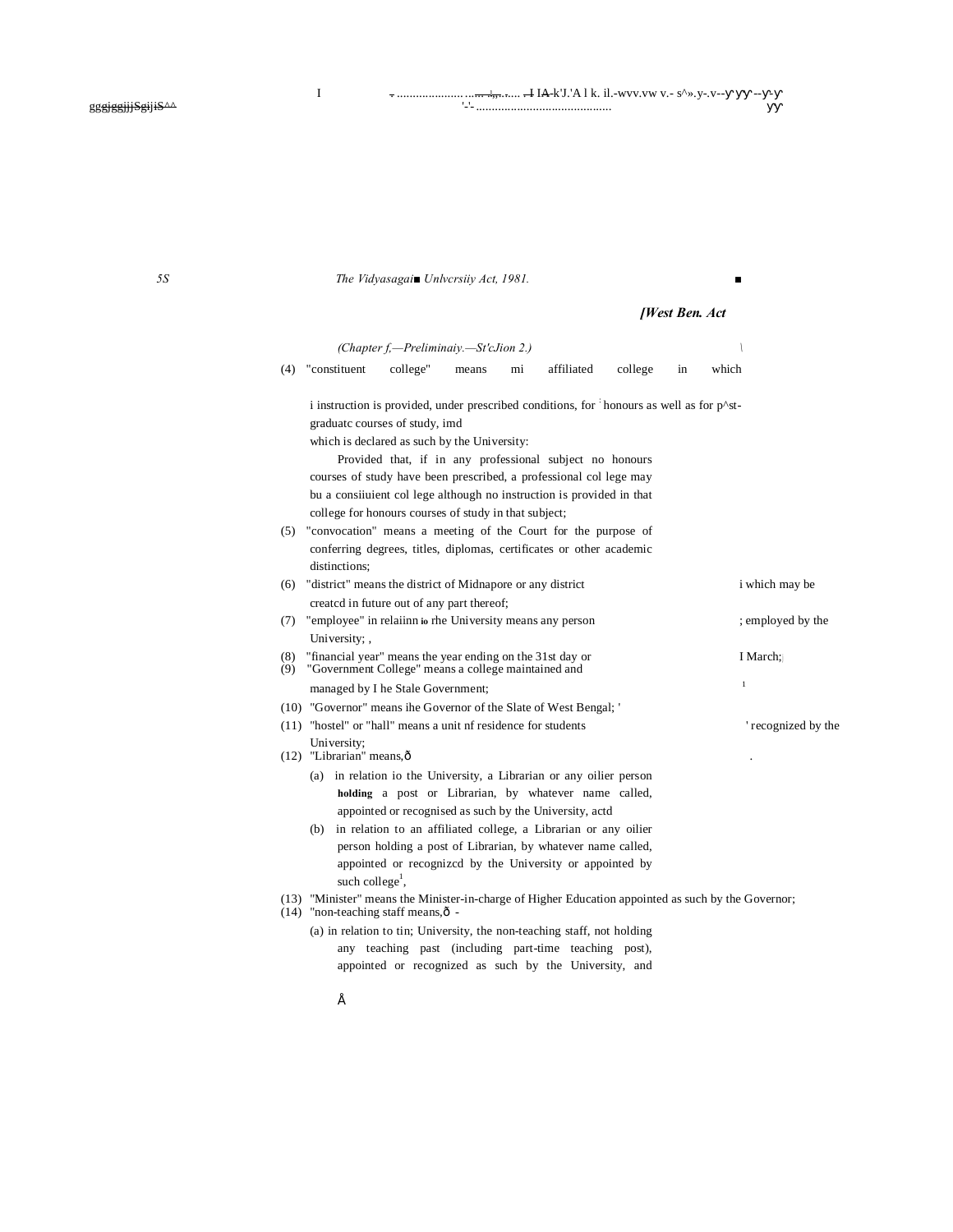#### **XVIU of 1981.]**

*The Vidyasagar University Act, J981.* **59**

*(Chapter I.—Preliminary.—Section 2.)*

- (b) in relation to an affiliated college, the non-Leaching staTf, not holding any leaching post (including part- time teaching post), appointed or recognized by the University or appointed by such collcgc, hut does noi include an officer or a Librarian;
- (15) "prescribed" means prescribed by Statutes, Ordinances, Regulations or Rules made under this Act;
- (16) "Principal" means the head of a college or or an institution, by whatever name called;
- (17) "prolcssoimil subject" means any or the following subjects, namely. Law, Medicine, Engineering, Teachers' Training, Technology, Agriculture, Journalism, Management Studies or such other subject as may be prescribed by Regulations;
- (18) "Statutes", "Ordinances", "Regulations" and "Rules" mean, respectively, the Statutes, Ordinances, Regulations and Rules of the University made under this Act;
- (19) "Students<sup>1</sup> Union", in relation to the University or an affiliated college, means Students' Union constituted in the manner prescribed;
- (20) "Teacher" means a Professor, Associate Professor, Assistant Professor, Reader, Principal, Leuturer, Demonstrator, Instructor or any other person holding n teaching post including a part-time teaching post, appointed or recognized by the University or appointed by an affiliated college or institution;
- (21) "Teacher of the University" means a Professor, Reader, Lecturer or any other person appointed or recognised as such by the University, **Dthcr** whole-time or part-time for the purpose of imparting instruction or conducting research in the University;
- (22) "University" means the Vidyasagar University of Midnapore as constituted nnder this Act;
- (23) "University Laboratory", "University Library", "University Musenm" or "University Institution" means a laboratory, a library, a museum or an institution, as the case may be, maintained and managed by the University, whether established by it or not;
- (24) "University Professor", "Univcrsily Reader" or "University Lecturer" means a Professor, Reader or Lecturer appointed or recognised as such by the University.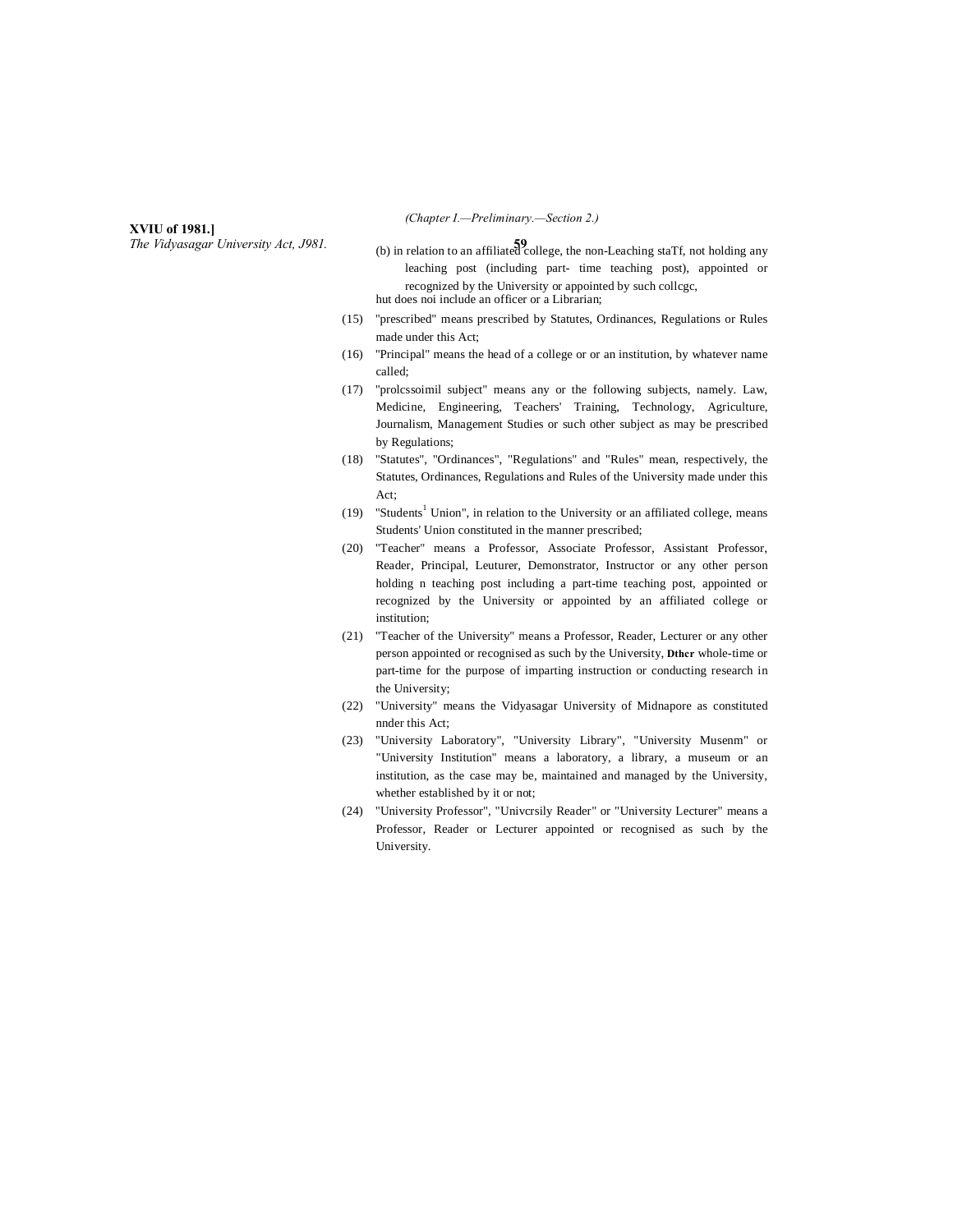# *The Vidyasagar University Act, 1981.* **61**  $\cdots \quad \hat{\mathbf{o}} \quad \cdots \quad \cdots \quad \mathbf{u} \quad \mathbf{u} \quad \mathbf{u} \cdot \mathbf{u} \cdot \mathbf{v} \quad \cdots$

*The Vidyasagar University Act, 1981.*

[West Ben. Act

*(Chapter 11.—The University and its officers.—Sections: 3. 4.)*

#### **CHAPTER n The University and its officers**

3. (1) The first Chancellor and the first Vice-Chancellor of the University and the first members of the Court and the Executive Council, and all persons who may hereafter heenme lhe Chancellor or the Vice- Chancellor of the University or the members of the Court or the Executive Council so long as they continue to hold such office or membership shall constitute a body corporate by the name of Lhe Vidyasagar University.

(2) The University shall have perpetual succession and o common seal and shall sue and be sued in the name of lhe Vidyasagar University.

- 4. The University shall have (he following powers, namely: $\delta$ 
	- (1) to encourage and provide for instruction and training in such branches of learning as il may think fit, to make provision for research and to piomote the advancement and dissemination of knowledge;
	- (2) (o establish and develop specialised Research Centres, interdisciplinary centres or similar institutions for studies and to undertake research in tribal problems, rural development and marine biology;
	- (3) to organise specialised diploma, degree or post-graduate courses, as the case may be, in such subjects as Tribal languages, habitat and customs, rural administration, coastal salinity, forestry, floriculture, pesticides, wild life management, pisciculture, marine fishery and also in subjects like rural and urban planning, manpower planning, regional resources planning and development, ecology and environmental studies, agricultural and rural industries and marine resource development;
	- (4) to organise short courses at the post-Master of Arts or post- Masterof Science stage for those who are otherwise suitable for teaching the

**.V,' j AV. VSV ^ I**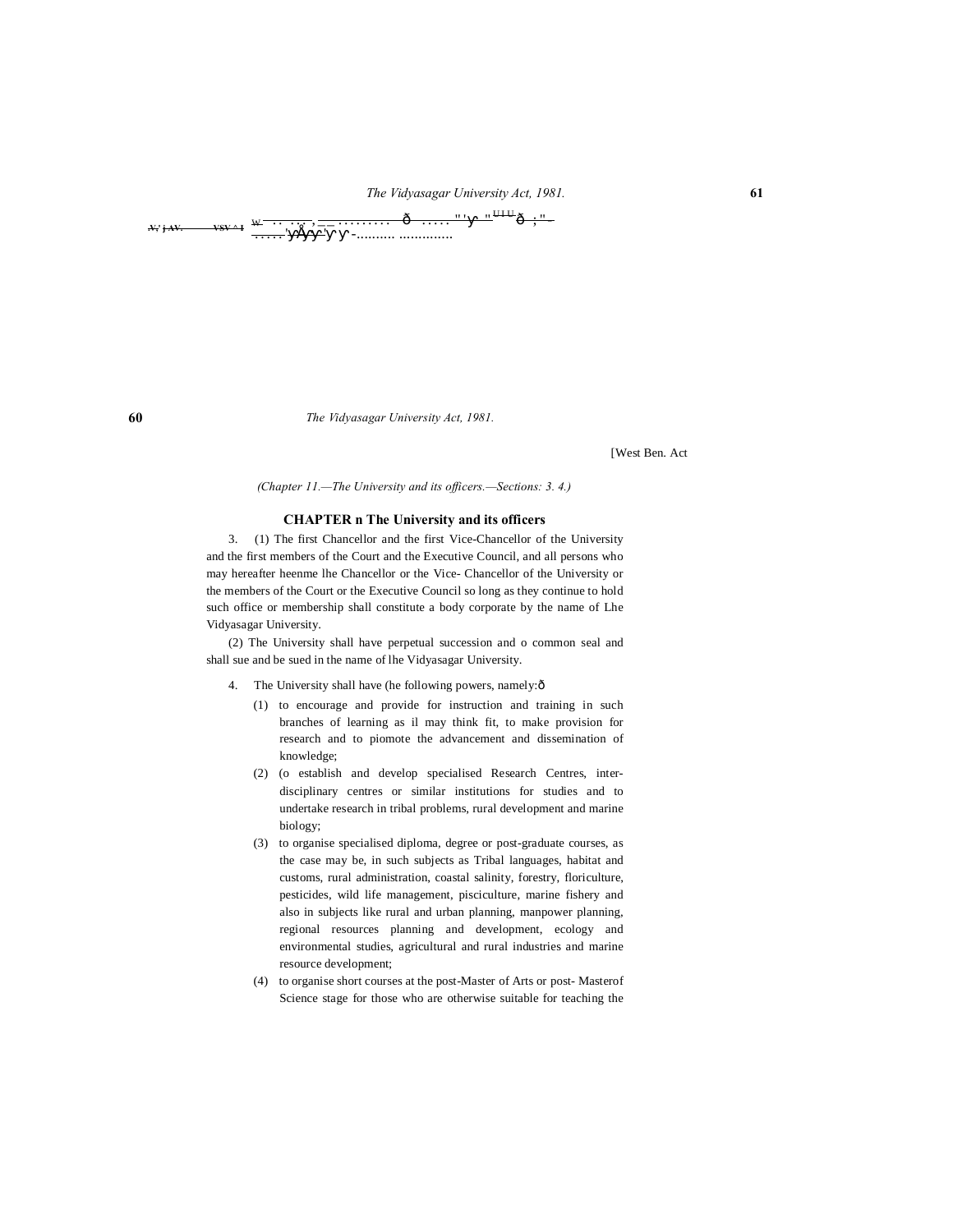non-traditional courses mentioned in clause (3);

- (5) to make such academic studies as may contribute io the improvement or economic conditions and welfare of the people in genera! and the tribal people in particular;
- (6) to establish, maintain or manage colleges, libraries, laboratories, museums and such other institutions as il may consider fit;

**Tfie Uoivcfsiiy,**

Powers of the University.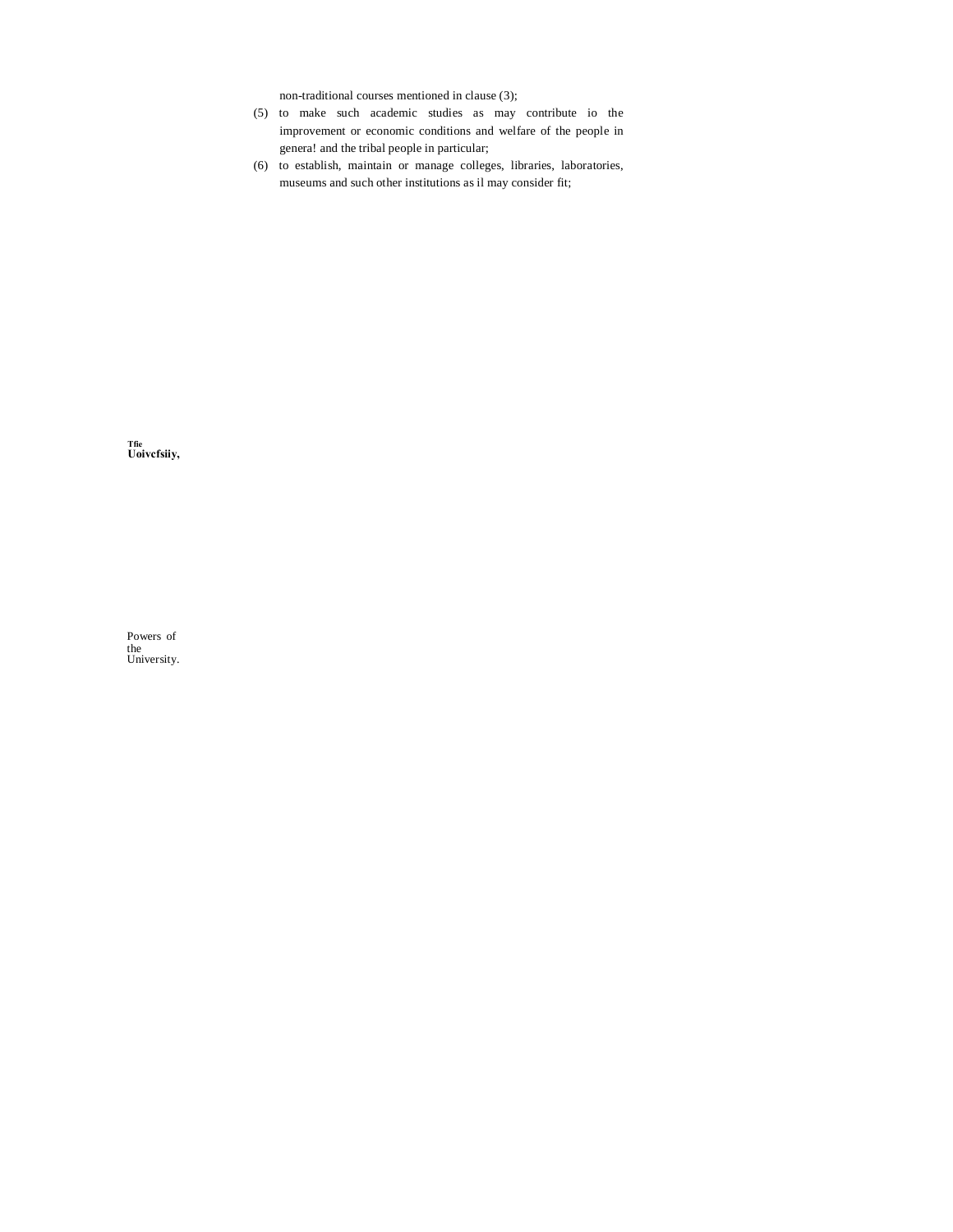xvm of 1981.]

#### *(Chapter II.*—*The University and its officers,—Section 4.)*

- (7) lo recognise any college or institution as a constituent college or a professional college and to withdraw such recognition in respect of any such college or institution;
- (8) to develop colleges imparting Honours courses under the direct supervision of the University wilh the ultimate object of developing such colleges as exclusive Honours colleges, i.e., colleges admitting Honours students only and providing
- . only pass teaching for ihe subsidiary subjects of Honours siudenls: Provided that the provisions of [his clause shall not debar other colleges from introducing boih Honours and Pass courses;
- (9) to affiliate to itself any college, institution or centre and to withdraw affiliation of such college, institution or centre;
- (10) to institute degrees, titles, diplomas, certificates and other academic distinctions;
- (11) to hold examinations and to confer degrees, titles, diplomas, certificates and other academic distinctions on persons whoô
	- (a) shall, unless exempted therefrom in such manner as may be prescribed by Statutes, have pursued in an affiliated or constituent college or in the University or in an institution or centre recognizcd by the University such courses of study and shall have passed such examination of the University as may be prescribed, or
	- . (b) shall have carried on research under such conditions as may be prescribed;
- (12) to confer honorary degrees or other academic distinctions under such conditions as may be prescribed;
- (13) to co-operate with other Universities and educational authorities in such manner and for such purposes as the University may determine;
- (14) to institute and lo make appointment to Professorship, Readership, Leclurership and other teaching posts required by the University;
- (15) to institute and award fellowships, scholarships, exhibitions, prizes, medals and other honours and distinctions;
- (16) lo prescribe, demand and receive fees, fines and other charges;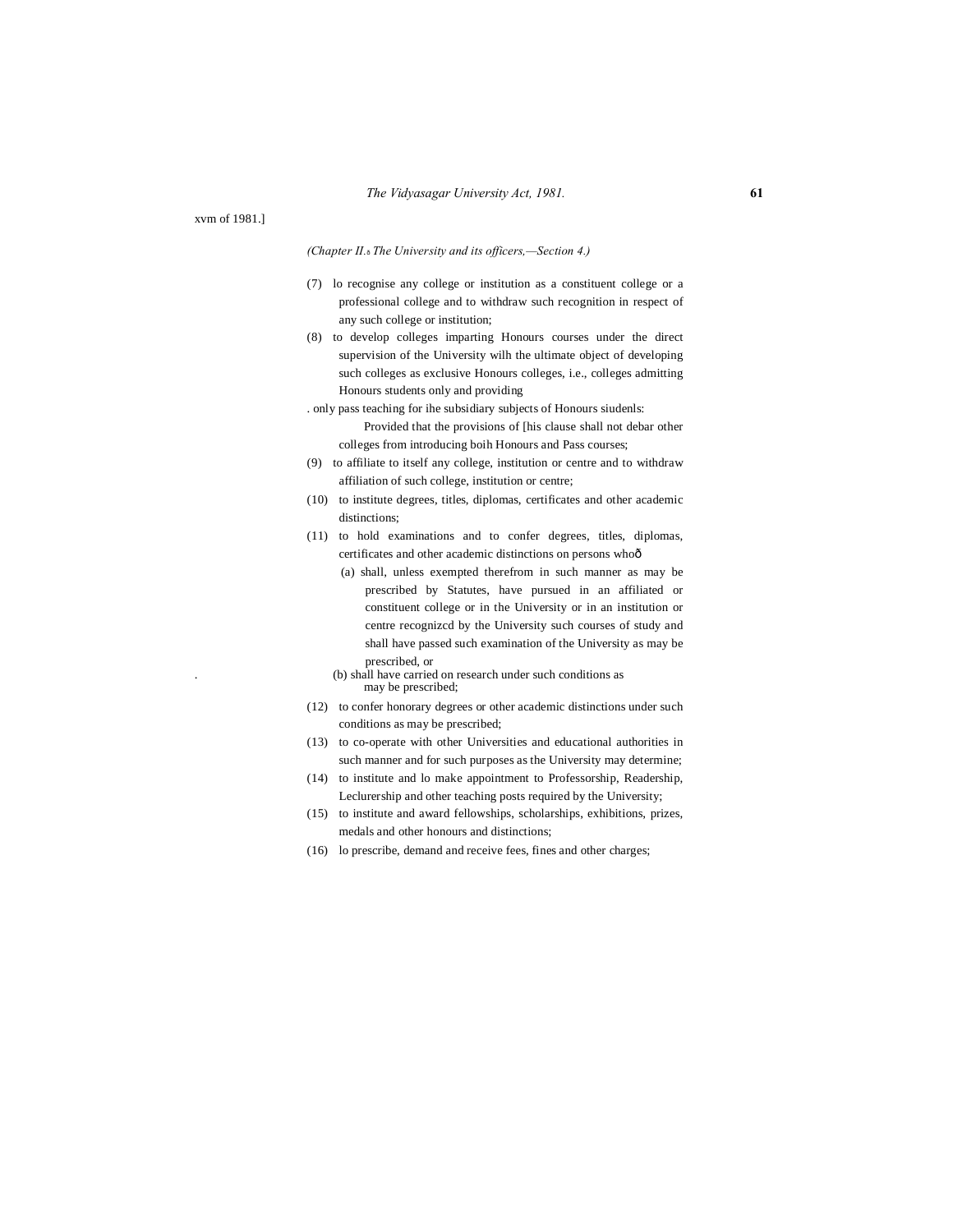#### **62 7/ie** *Vidyasagar University An, J9SJ.*

#### **(West Bun. Act**

*(Chapter II,—The University trntl its officers. Scction 4.)*

(17) to establish, maintain and manage hostel;;, halls and other . places of residence for the students of the University and

> Teachers, officers ;md other employees and to recognize such hostels, halls and other placcs of residence and to withdraw recognition therefrom;

- (18) lo provide for the supervision and control of residence and discipline of students of the University and to make arrangements for promotion of their health and general v.'el fare;
- (19) to conduct, co-ordinate, regulate and control the post-graduate research work and leaching in the University, the constituent and affiliuletl collages and Ihc institutions recognised by the University;
- (20) to prescribe (he powers and duties of officers of the University;
- (21) to provide for ihc inspection, or investigation into the affairs, of A college DT an institution recognized by ihe University;
- (22) to crealc and to make appointment to such administrative, clerical and other posts under the University as iL may deem fit;
- (23) to accept grants from the Central or any Slate Government or lite University Grants Commission and with iheapptoval of Slate Government from other sources;
- (24) to raise loans oi lo accept loans from the Central or the Slate Government or the University Grants Commission and with ihc. approval of Slate Government from Other sources;
- '(25) to prescribe for colleges, other than Government colleges, $\hat{o}$ 
	- (a) the constitution\* powers and functions of their Governing Rodics. and
	- (b) with rhe approval of the State Government, Ihe terms and conditions of service of Teachers, Librarians and non-teaching staff;

*{26)* to make rules for Provident Fund for -[colleges olher than Government colleges;]

(27) to prescribe for colleges rules for Teachers' Council;

**'Clause (25) ra substituted Tor original clause by s. 3(,i)(i) of the Wt-,t Bengal University Law.i (Amendment) Acl, tySS (West Ben. Acl VIII or I OSS), w.c.f. 1,8.1981.** <sup>r</sup>]"he words within ilm S'J-UIC brackcls were substituted for tile won) "college's:" by s. 3{n)(ii) of the West Bengal University Laws (Amendment) Act, 1988 (West Ben, Acl V J 1 I of 1988), w.c.f, **1 . 8 , 1 M l .**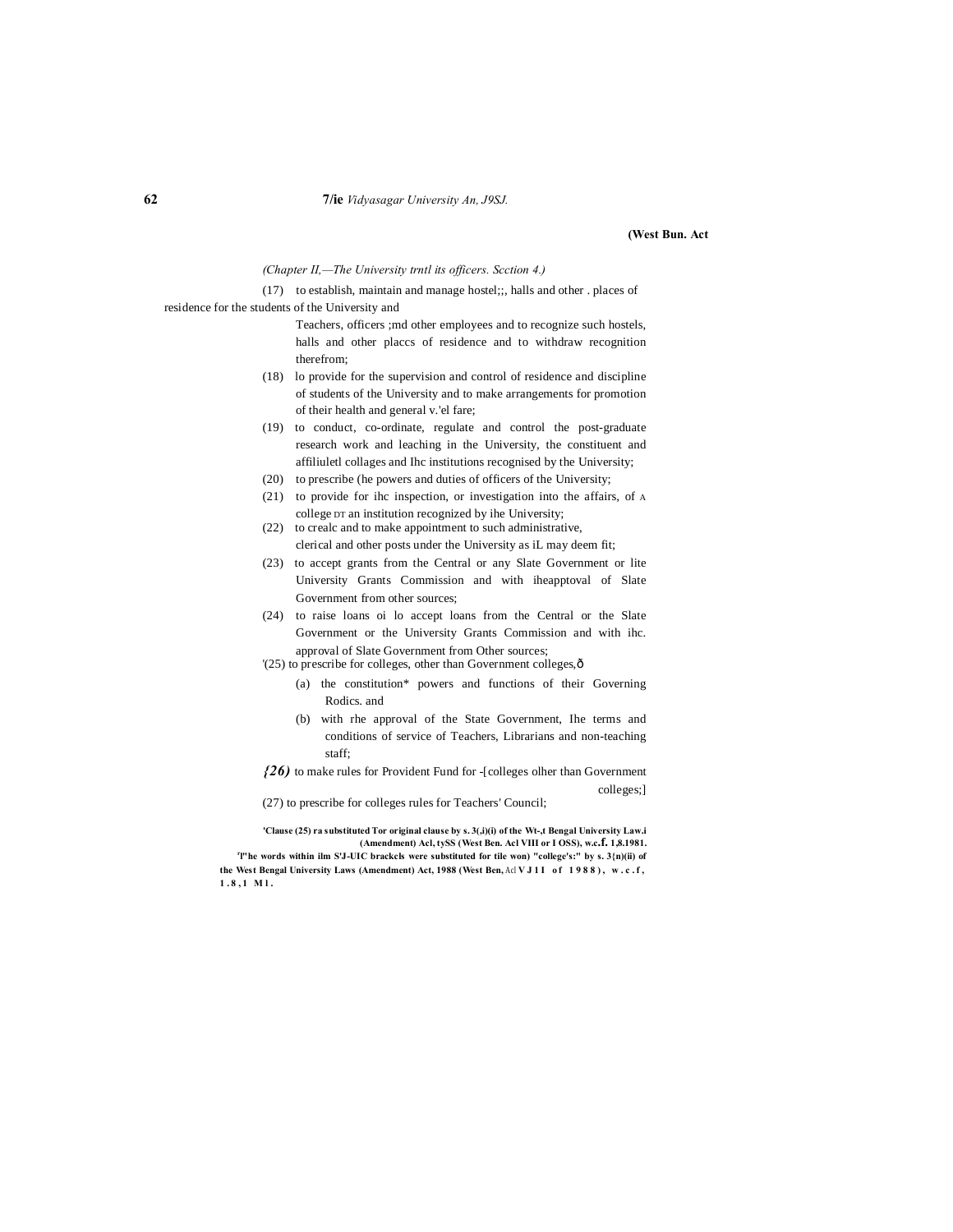XVIII or 1981.]

*(Chapter IL—The University and its officers.—Section 5.)*

(28) to lake over Tor a period of twelve months Lhe munuge- .. ment of any affiliated, constituent or professional " college, institution or centre, other than a Government collcge

or institution, in order to ensure that proper standard of teaching,

training or instruction is maintained therein:

Provided thai the University may, if it considers necessary so to do, extend such period so, however, thai the aggregate period shall not cxcccd eighteen months;

(29) to dissolve the Governing Body of any affiliated, consti- tuenL or professional collegc or institution, other than a Government college, and, pending reconstituiion of Governing Body thereof in such manner as may he prescribed, to appoint an Administrator or an *ad hoc* Governing Body:

Provided that re-constitution of lhe Governing Body shall be made within a period oF twelve months from the date of dissolution; Provided further that the University may, if il considers necessary so lo do, extend such period so that the aggregate period shall not exceed eighteen months;

- (30) lo enter into contracts and agreements with the approval of lhe State Government;
- (31) to acquire, liold and dispose or properties, moveable and immovable, for furthering any of the objects of the University;
- (32) to make grants for the maintenance of the National Cadei Corps and lhe National Social Service;
- (33) generally to do all such acts and things as may be necessary or desirable for, or incidental to, the advancement of the objects or purposes or the University,

5. (1) Save as otherwise provided in this Act, the powers of the University conferred by or under this Act shall not extend beyond the limit of any district referred to in clause (6) of section 2.

> (2) Notwithstanding anything contained in sub-section (1), any collcge or institution situated beyond lhe limit of any district referred to in clause (6) of section 2 may, with the sanction of the State Government, apply lo the University for affiliation and tlie University may,

subject to such conditions and restrictions as it may with the approval of Lhe State Government ihiiik fit to impose, admit the same to all the privileges of Lhe UniversiLy,

**Juris diction of [he University.**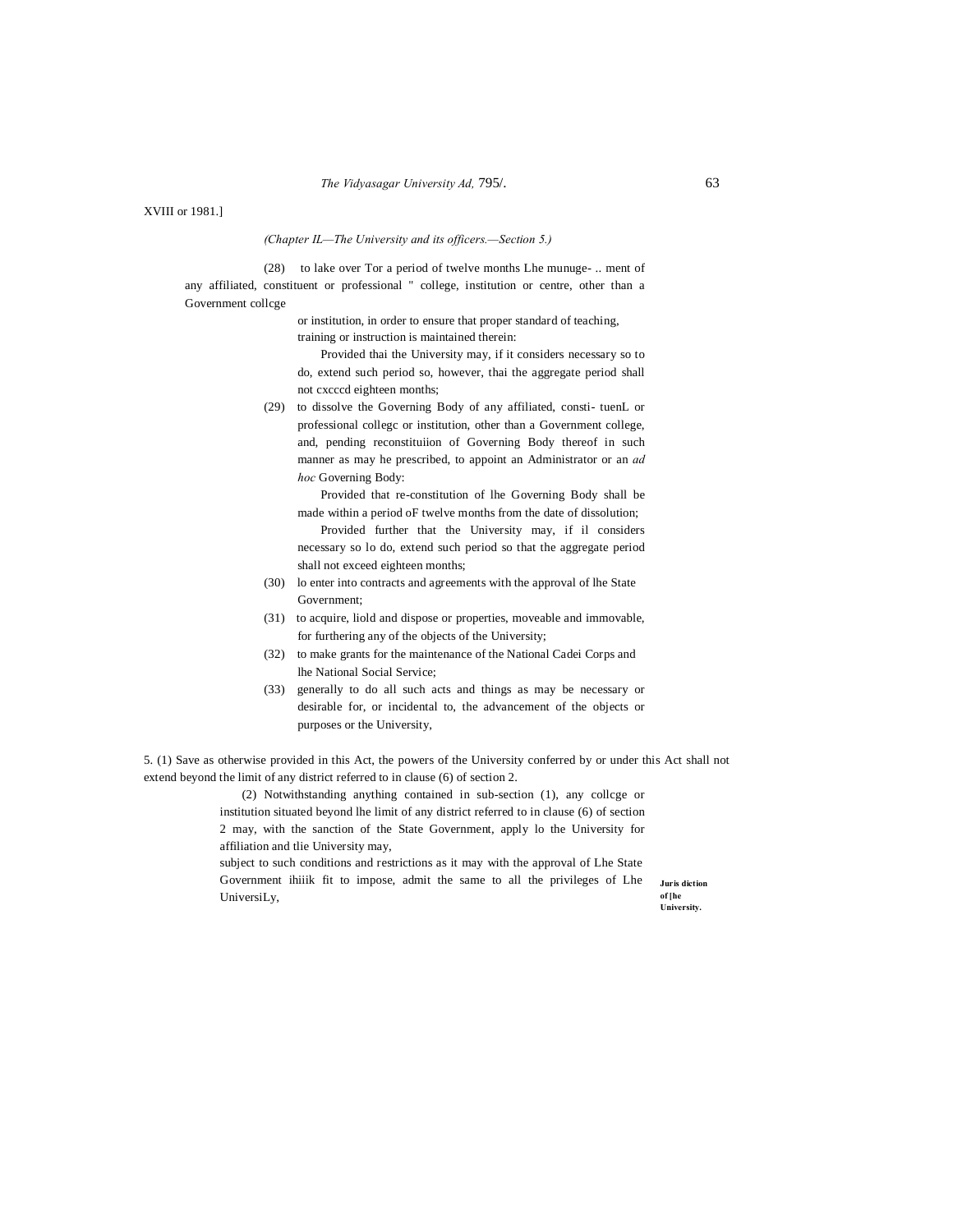#### 64 TVie *Vidyasagar University Act, 1981.*

[Wcsl Ben. Act

^^imili." JLLB. LI

#### *(Chapter 11.*—*The University and its officers.—Sections 6-8.)*

(3) Notwithstanding anything contained in any other law for the lime being in force, wiih effect from such date as the Slate Government ' may, by notification in the *Official Gazette,* appoint in this behalf

[hereinafter in this section referred to as the said date) $\hat{o}$ 

- (a) such colleges existing on the said dale within the limits of the district referred to in clause (6) of section 2 as may be specified in the notification shall—
	- (i) be deemed to be affiliated to the University and continue to be so affiliated until lhe University otherwise directs; and
	- (ii) cease to be affiliated to the University of '[Kolkata] or any other University to which they may have been affiliated before the said dale;
- (b) any Tcacher, Principal or member of the Governing Body of any such college holding, by virtue of his being such Teacher, Principal or member, any office in or under the University of <sup>1</sup>[Kolkata] or any of the authorities of lhe said University shall cease to hold such office and the vacancy so caused shall he deemed lo be a casual vacancy Tor lhe purposes of the '[Kolkata] University Acl, 1979; West Ben.
- (c) no college or institution situated within the local limits of xxxviiiof **lhe** jurisdiction of the University, **bui** not **admtted** to **its 1979.** privileges, shall be associated wiih or be admitted lo the privileges of any olher university except with the previous approval of the Stale Government.

Delegation 6. The University may delegate such of its powers as it may deem "ulrorfinaLE $^0$  expedient to any of lhe authorities constituted under section 16 or to authorities. any of its officers, and may, at any lime, withdraw at its discretion any power so delegated,

| Ofn«rsor<br>IIIC | 7. The Following shall be the officers of the University:-ô                   |
|------------------|-------------------------------------------------------------------------------|
| University.      | (i) Vice-Chancellor,                                                          |
|                  | the Registrar.<br>(ii)                                                        |
|                  | (iii) the Finance Officer, and                                                |
|                  | such other persons in the service of the University as the University<br>(iv) |
|                  | may declare to be officers of the University.                                 |
| Th <sup>c</sup>  | 8. (1) The Governor shall, by virtue of his office, be lhe Chancellor         |
|                  | $\alpha$ is a triangle and the state of the state $\alpha$ and $\alpha$       |

Chancellor. ^ University, He shall be the Head of lhe University and the President or lhe Court and shall, when present, preside at the meetings of the Court,

> **'The word wiihin ihc square bnickcii was subsiiiuicd for liic word "Calculla" by s. 5 of (he Wtsl Bengal Capital Cily (Change of Nnmc) Aci, 2001 (Wcsl Ben. Acl XVIII of 2001). w.c.f. the Isv January, 1001.**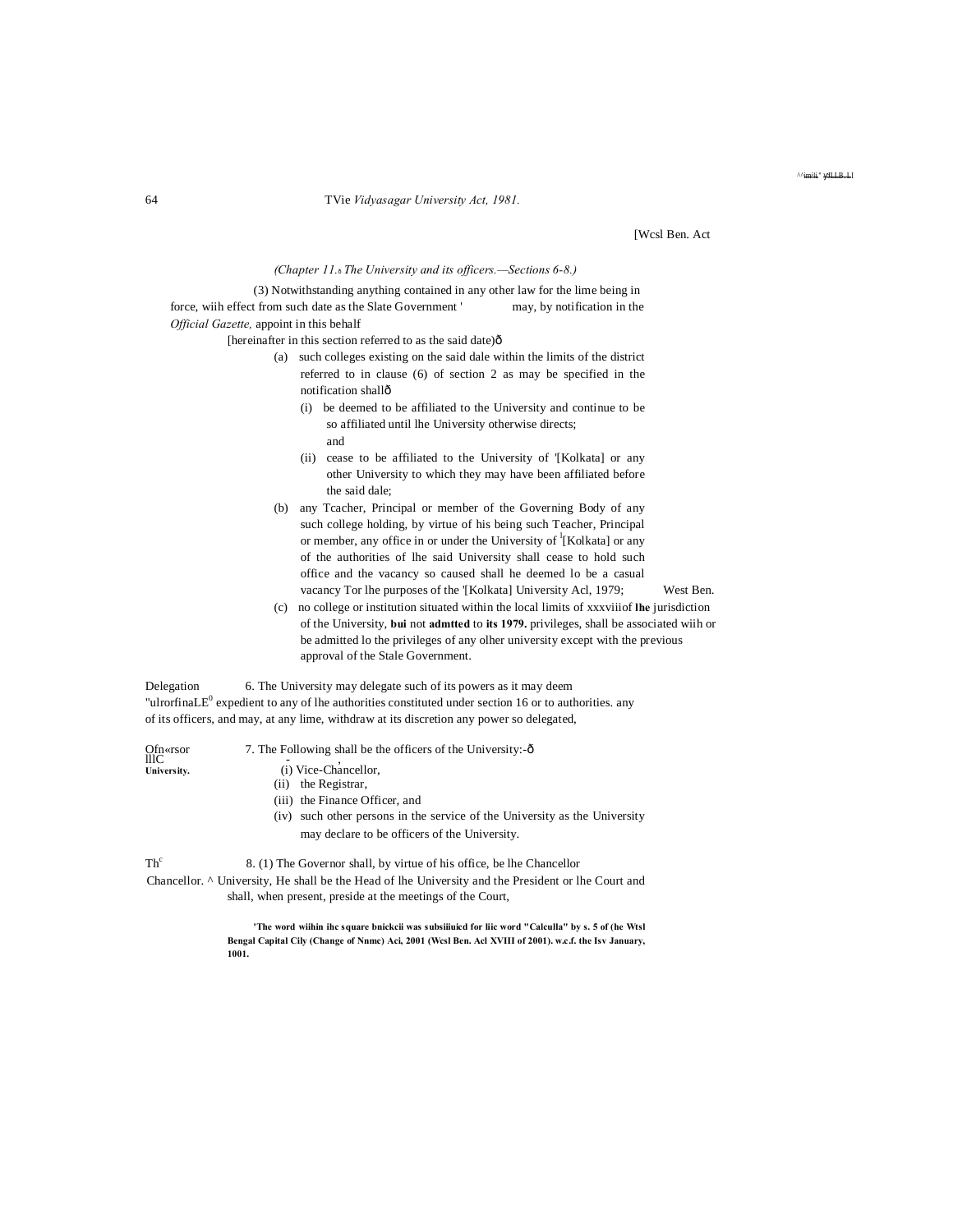*(Chapter 11.—The University and its officers.—Section 9.)*

**XVIU of 1981.]** provisions of this Act. (2) The Chancellor shall exercisc such powers as may be conferred on him by or under the

*The Vidgasagare Leminos resity s Act in 1988* dupon the Chancellor lo make nominations to any authority or body of the University, the Chancellor shall, lo the extent necessary, nominate persons to represent interests nol otherwise adequately represented.

(4) Every proposal to confer any honorary degree shall be subjcct to confirmation by the Chancellor.

*9.* '(1) The Vice-Chanccllor shall be appointed by ihe Chancellor **The Vice-** in consultation with the Minister from a panel of three persons <sup>Chancc,lQI</sup> recommended by a committee consisting of three members nominated by the Court.

(2) (a) The Vice-Chancel lor shall hold officc Tor a term of four years or till he attains ihe age of 65 years, whichever is earlier, and shall,

subject lo the provisions of this section, be eligible for re-appointment for another term of four years or till he attains the age of 65 years,

whichever is earlier.

(b) The Chancellor may, notwithstanding the expiration of the term of the office of the Vice-Chancellor or his attaining the age of 65 years,

allow him to continue in office till a successor assumes office, provided that he shall not continue as such for any period exceeding six months.

(3) The Vice-Chancellor shall be a whole-lime officer of the University and shall be paid from Ihe University Fund such salary and allowances as the Chancellor may decide in consultation with the Slale Government.

(4) The Vice-Chancel lor may resign his office by writing under his hand addressed to the Chancellor.

 $(5)$  irô

- (a) the Vice-Chancellor is, by reason of leave, illness or any other cause, temporarily unable lo exercise the powers and perform Ihe duties of his office, or
- (b) a vacancy occurs in the office of Ihc Vice-Chan cell or by reason of death, resignation or expiry of the term of his office or otherwise,

then, during the period of such temporary inability or pending the appointment of a V ice-Chance I lor, as the case may be, the Chancellor may, in consultation with ihc Minister, appoint any person to exercise the powers and perform the duties of the Vice-Chancellor.

**'Sub-scction (I) was substituted far original sub-seclion by s. 2 or the Vidyasagar University (Amendment) Act, 1991 (West Ben. Act TV of 1991),**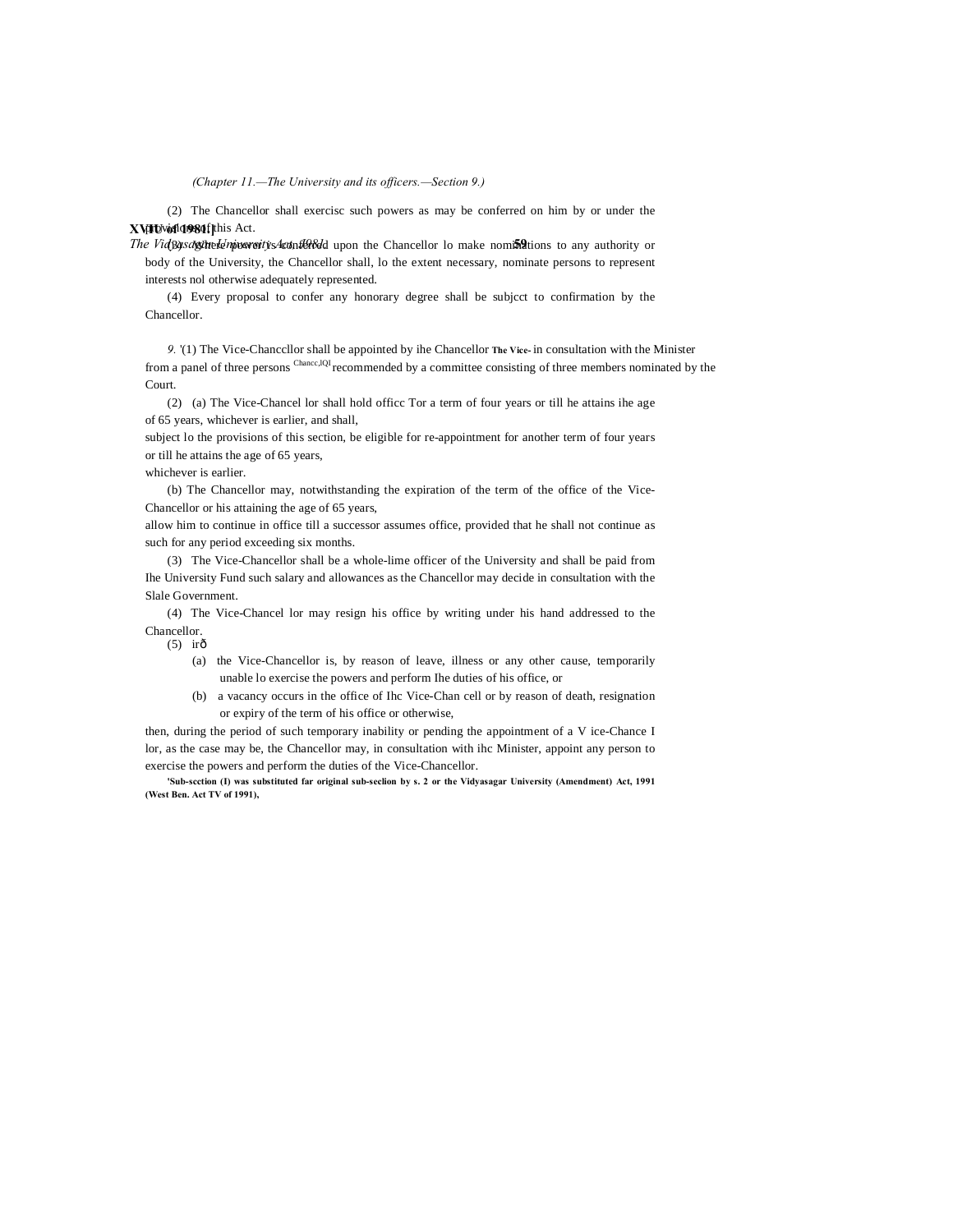#### **[West Ben. Act**

#### *(Chapter II.—The University and its officers. —Sertioii 10.)*

(6) The vacancy in Lhe office of Ihc Vice-Chancel lor occurring by reason of death, resignation or expiry of the term of his office or otherwise ' shall be filled up by appointment of a Vice-Chancellor in accordance

> witht lhe provisions of sub-seclion (1) within a period of six monlfis from [he dale, of occurrence of lhe vacancy.

**Powers and** 10. (!) The Vice-Chancellor shall **he** ihe principal executive and ° academic officer of [he University and shall, in [he absence of [he **Chancellor.** Chancellor, preside ai Ihc meeting of (he Court, He shall, by virtue oT his office, be a member and lhe Chairman of the Executive Council and the Faculty Councils for post-graduate studies and also the Chairman of any other authority or body of the University of which he may be a member. He shall also be entitled [o be presem ai and lo address any meeting of any olher authority or body of die University of wliich he may nol be a member, but shall not be eniiilcd to vole thereat.

> (2) The Vice-Chancellor shall have the power to convcnc meetings of lhe Court, the Executive Council, the Faculty Councils for postgraduate studies, the Council for undergraduate studies and of any other au[horily or body of the University.

> (3) It shall be lhe (luty of the Vice-Chancellor io ensure thai the provisions of this Act, and the Slatuies, lhe Ordinances and lhe Regulations,

> are faithfully observed, and lo lake such aclion as may be necessary for this purpose. (4) The Vice-Chancellor shall have Lhe power to exercise general control and

> supervision over all other officers of the Uni versiLy and over all Teachers und employees of the University and generally over all the affairs of lhe University.

> (5) The Vice-Chanccllor shall exercise such other powers and discharge such other duties as may be delegated lo him by uny authority or body of the University or as may be prescribed by SLatutes, Ordinances or Regulations.

> (6) The Vicc-Chuncellor may lake un behalf of lhe University such action as he may deem expedient in any matter which, in his opinion,

> is either urgent or of an emergent nalure and shall report Lhe same for confirmation aL the next meeting of the authority or body which, in lhe ordinary course, would have dealt with the mailer:

> Provided that if [he aclion lakcn by lhe Vice-Chanccllor is nol approved by the authority or body concerncd, or if there is no such authority or body constituted under this Acl, themmiershall immediately be referred to (he Chancellor whose decision [hereon shall be final,

> (7) The Vice-Chancellor may, with the approval of the Executive Council, at any time delegate arty of his powers other than Lhe powers referred [o in subsection (6) Lo any other officer subordinate to him.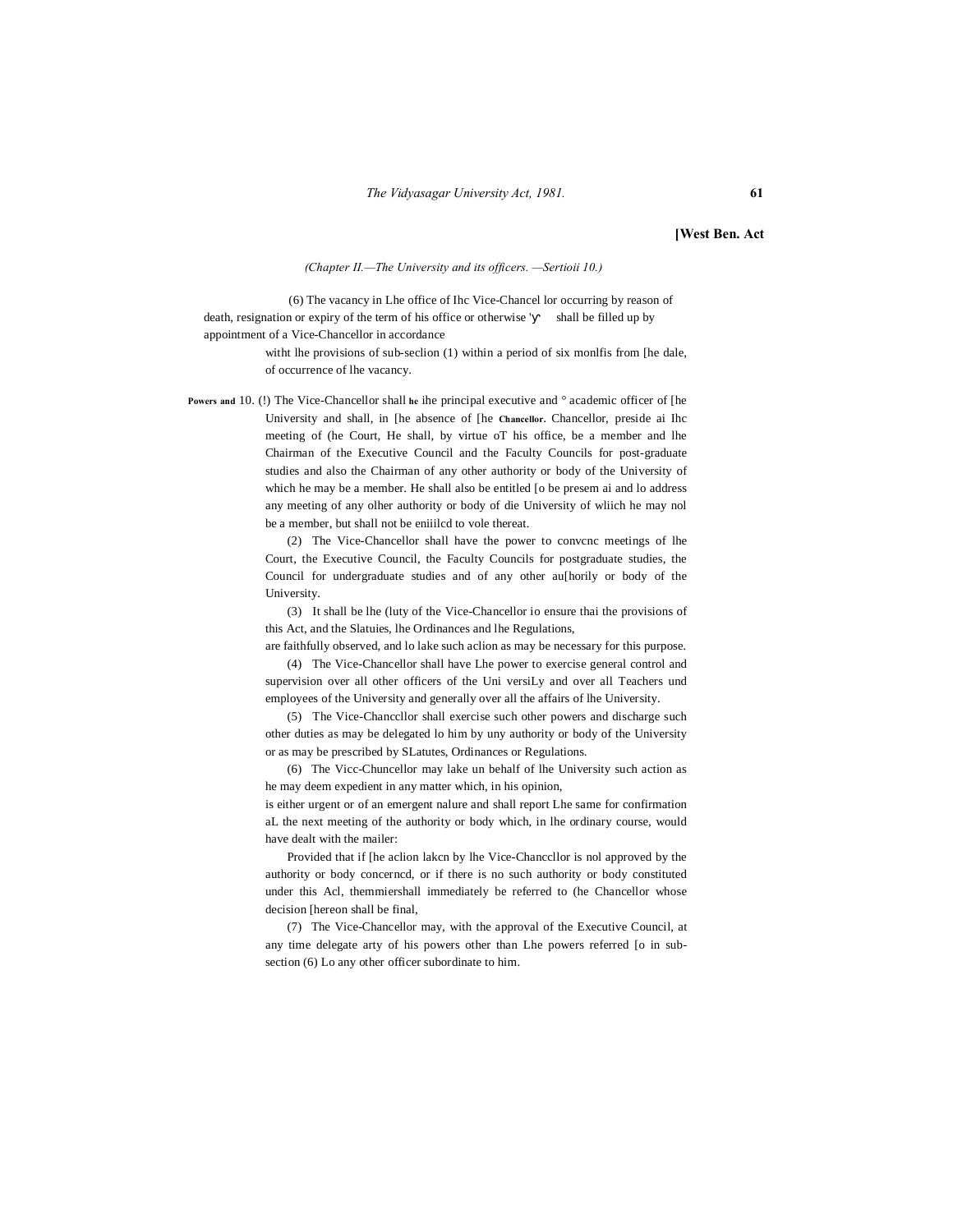#### **XVIU of 1981.]** *The Vidyasagar University Act, J981.* **59** *(Chapter //.—The University and its officers.—Sections ] 1]4.)*

II. (1) The Registrar shall be a whole-lime officer of lhe University Th;  $\sim$  and shall be appointed by the Executive Council on the recommendation Kcgisimr. or a Committee consisting ol" Lhe Vice-Chancellor as Chairman, two nominees of the Executive Council, a nominee of the Chancellor and a nominee of the State Government. He shall be appointed for such period and on such terms and conditions as may be prescribed.

(2) The Registrar may resign his office by writing under his hand addressed lo lhe Vice-Chancellor.

(3) If lhe Registrar is for any reason temporarily unable to exercise the powers or perform lhe duties of his office, the Vicc-Chancellor may,

with the approval of the Executive Council, appoint a Teacher of the University or an officer of the University temporarily for a total period not exceeding six months to exercise the powers and perform the duties of the Registrar.

12. Subject lo the supervision, direction and general control of lhe Vice-Chancellor, the Registrar shall acc as the Secretary of lhe Couri as also of the Executive Council and shall exercise such powers and perform such duties as may be prescribed, or delegated to him by or under Lhe provisions of this Act and (he Statutes, lhe Ordinaneesorthe Regulations, as the case may be.

**The Financc**  13. (1) The Finance Officcr shall be a whole-time officer of the University and shall be appointed by the Executive Council on the recommendation of a Committee consisting of the Vice-Chancellor as Chairman, two nominees of the Executive Council, a nominee of the Chancellor and a nominee of the State Government. He shall be appointed for such period and on such terms and conditions as may be prescribed.

**Powers and duties of llic Regis irar.**

**Officer.** (2) The Finance Officer may resign his office by writing under his hand addressed to the Vice-Chancellor.

(3) If the Finance Officer is for any reason temporarily unable Lo exercise the powers or perform the duties ofhis office, the Vice-Chancellor may, with lhe approval of the Executive Council, appoint a person temporarily for a total period not exceeding six months to excrcisc the powers and perform the duties of the Finance Officer.

**Powers and tlulics or lhe Financc Officcr,** 14. (1) Subject lo the supervision, direction and general control of the Vice-Chancellor, the Finance Officcr shall be in charge of the administration of the funds, the finances and the properties and assets of the University and of all trusts and endowments; and he shall take special interest in activities that aim at raising funds for the purposes of the University and augmenting resources of lhe University.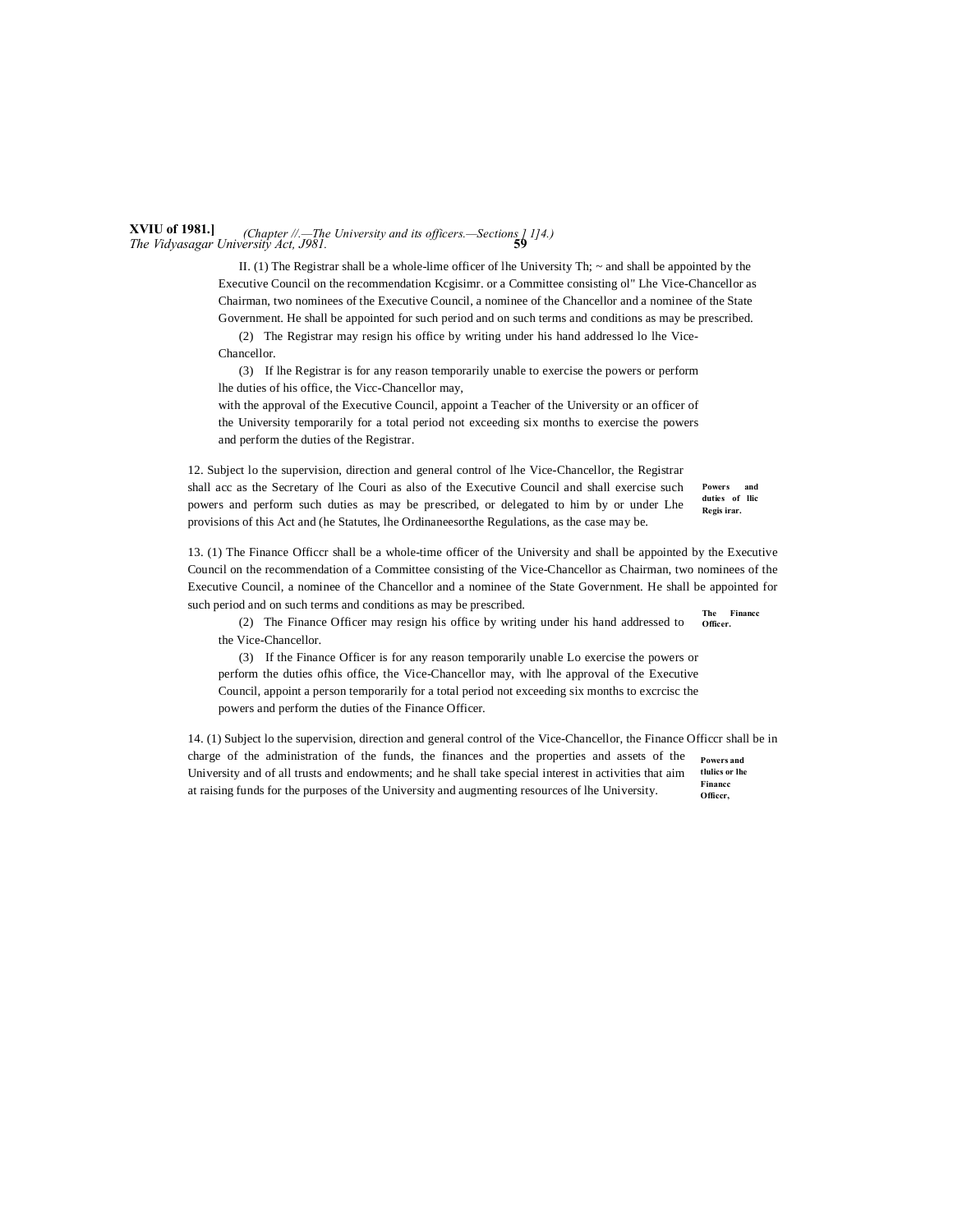$The$  Vidyasagar University Acr, 1981.

**[West Ben. Act** *(Chapter II.—The University and its officers.—Sec!ion 15.— Chapter III.*—*Authorities of the University.*—*Sections 16, 17.)* (2) The Finance Officcr shall exercise such olher powers nnd perform such other duties as may be prescribed or delegated to him by or under the provisions of this Act and the Statutes, the Ordinances or the Regulations, as the case may be. 15. In their respective spheres of duties, the Registrar and the Finance Officcr shall, subject to the provisions of this Act, have the power of supervision and control over all officers and employees serving in departments under their churge and shall exercise such disciplinary power as may be conferred on them by or under this **Acl** or by Statutes or Ordinances. CHAPTER III **Authorities of Hie University** Authorises. 16. The following shall be the authorities of lhe University: ô (1) the Court; (2) the Executive Council;

- (3) [he Faculty Councils for pDSl-graduale studies;
- (4) the Councils for undergraduate studies;
- (5) the Boards of Studies;
- (6) the Finance Committee;
- (7) such other authorities as may be established tinder the Statutes. -
- The Court. 17, (1) The Court shall consist of tiie following members: ô
	- (a) *ex officio members*
		- (i) the Chancellor;
		- (ii) the Vice-Chancellor;
		- (iii) the Deans of the Faculty Councils for post-graduate studies;
		- (iv) the Heads or the post-graduate Departments;
		- (v) the Secretary, Education Department, Government of West Bengal '[or his nominee not below the rank of Dupuly Secretary lo the Government of West Bengal];

**'The words within the square brackets were inserted by s. 3(a) of the West Bengal University Laivs (Amendment) Acl, 19Kfi (Wcsl Ben. Acl XX of 19K6).**

Supervisory PQWl**^**<sup>K</sup> **of lhe Registrar and the Finance Officer**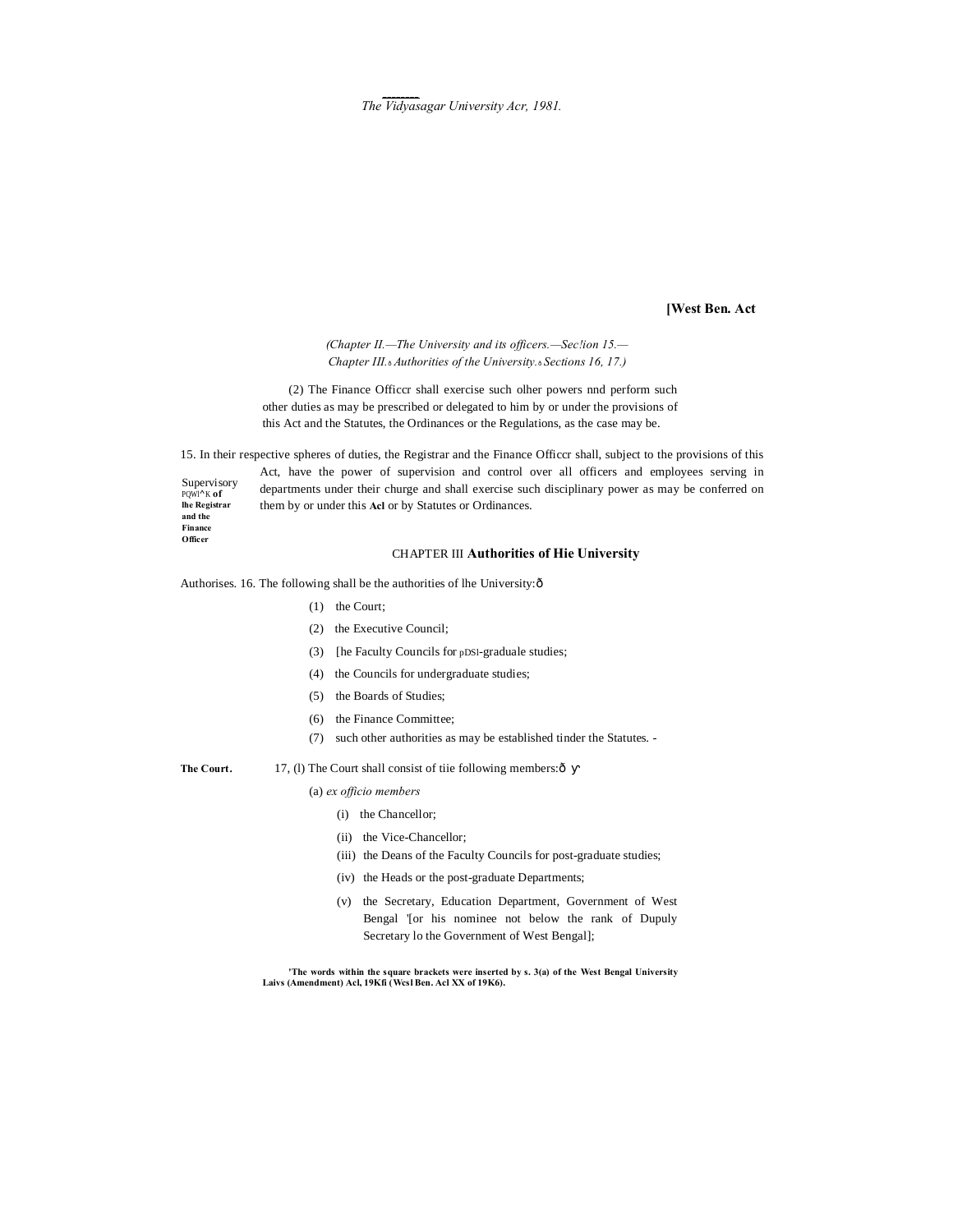#### **1981.]**

#### *(Chapter ill.—Authorities of the University.—Section 17.)*

- (vi) ihc Sectetary, Finance Department, Government of West Bengal or his nominee not below Lhe rank of Deputy Secretary to the Government of Wesl Bengal;
- (vii) ihe President, West Bengal" Council of Higher Secondary Education;
- (viii) the President, West Bengal Board of Secondary Education;
- (ix) lhe Director, Indian Institute orTechnology. Kharagpur;
- (x) the Principals or constituent colleges;
- (b) *elected members*
	- (xi) not more than three Professors of (he UniversiLy (other than Heads of Departments) belonging to Departments under separate Faculty Councils for post-graduate studies, elected jointly by the Professors of the University (other than Head of Departments);
	- (xii) not more than six Teachers of the University olher than ' Professors elected by such Teachers from amougsL themselves of whom aL least one shall belong to any Department under each of the Faculty Councils for postgraduate studies;
	- (xiii) '[seven] Teachcrs olher than Principals of whom at least one shall be a woman -[and one shall be from an engineering college in which instruction is provided for courscs of study in engineering and technological subject,] elected by the Teachers of affiliated colleges from amongst themselves;
	- $(xiv)$  <sup>?</sup>[four] Principals of afFiliated colleges olher than constituent colleges  $\frac{J}{I}$ , of whom one shall be from an engineering or technological college,] elected by the Principals of such affiliated colleges;

'The won) wiihin the square brackets was suhsiiiuied for the word "six" hy s. 2(;i)(i) of lhe **Vidyasagar University (Amendment) Acl, 1997 (Wcsi Ben. Acl** XVJ **of 1997),**

**■The words within lhe square b nickels were inserted by >i. 2(a)(ii).** *ibid.*

**The word wiihin lhe square brackets was subsliluled for the wnrd "three" by s. 2(b)(i),** *ibid.* **'The words wilhin die square brackets were inserted by s. 2(b)(ii).** *ibid.*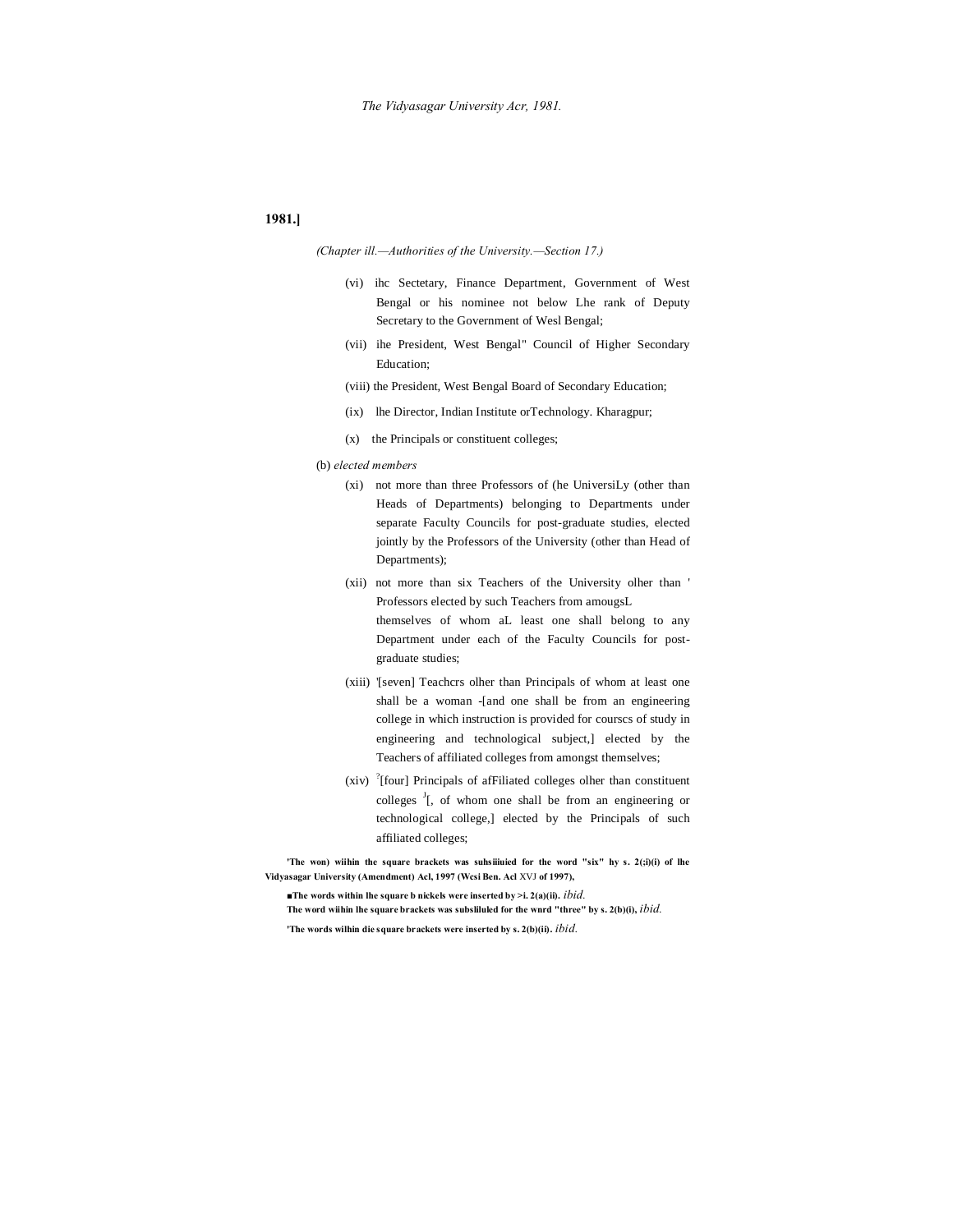*70 The Vidyasagar University Act, 1981.*

[West Ben. Act

*(Chapter fll.—Authorities of the University.—Suction 17.)*

(xv) three members of the West Bengal Legislative Assembly, or whom at least two shall be from the territorial Jurisdiction of the University, elected by ihc members of lhe West Bengal Legislative Assembly;

(xvi) three regular post-graduate students of the University,

of whom one shall be a lady student, elected by an electoral collcge of such students constituted in the manner prescribed. *Explanation* /.ô "Regular post-graduate student"

shall mean a student who has been prosecuting his studies in a post-graduate Department of lhe University under any Faculty Council for post-graduate studies and who is nol in default of payment of Che prescribed tuition fees and other dues of the University till such dale as may be notified by the University in this behalf.

*Explanation li.* $\delta$  Notwithstanding anything contained elsewhere in this Act, a member elected under ihis clause shall hold office for a period of two years from the date of his election or till he ceases lo be a regular post-graduate student of the University,

whichever is earlier:

(xvii) two regular students prosecuting their studies in undergraduate or post-graduate degree classes of affiliated college\* elected by an electoral college of such students constituted in the manner prescribed.

> *Explanation 1.* $\delta$  "Regular student" shall mean a student who has been prosecuting his studies in any stream in an undergraduate or posl-graduaie degree class of an affiliated collcge and who is not in default of payment of prescribed tuition fees and other dues of such college till such date as may be notified by the Slate Government in this behalf.

> *Explanation 11.* ô Nol with standing anything contained elsewhere in this Acl. a member elected under this clause shall hold office for a period of three years from the dale of his election or till he ceases to be a regular student, whichever is earlier;

(xviii) one Research Scholar or Research Fellow of the University elected by such Research Scholar and Research Fellows in the manner prescribed.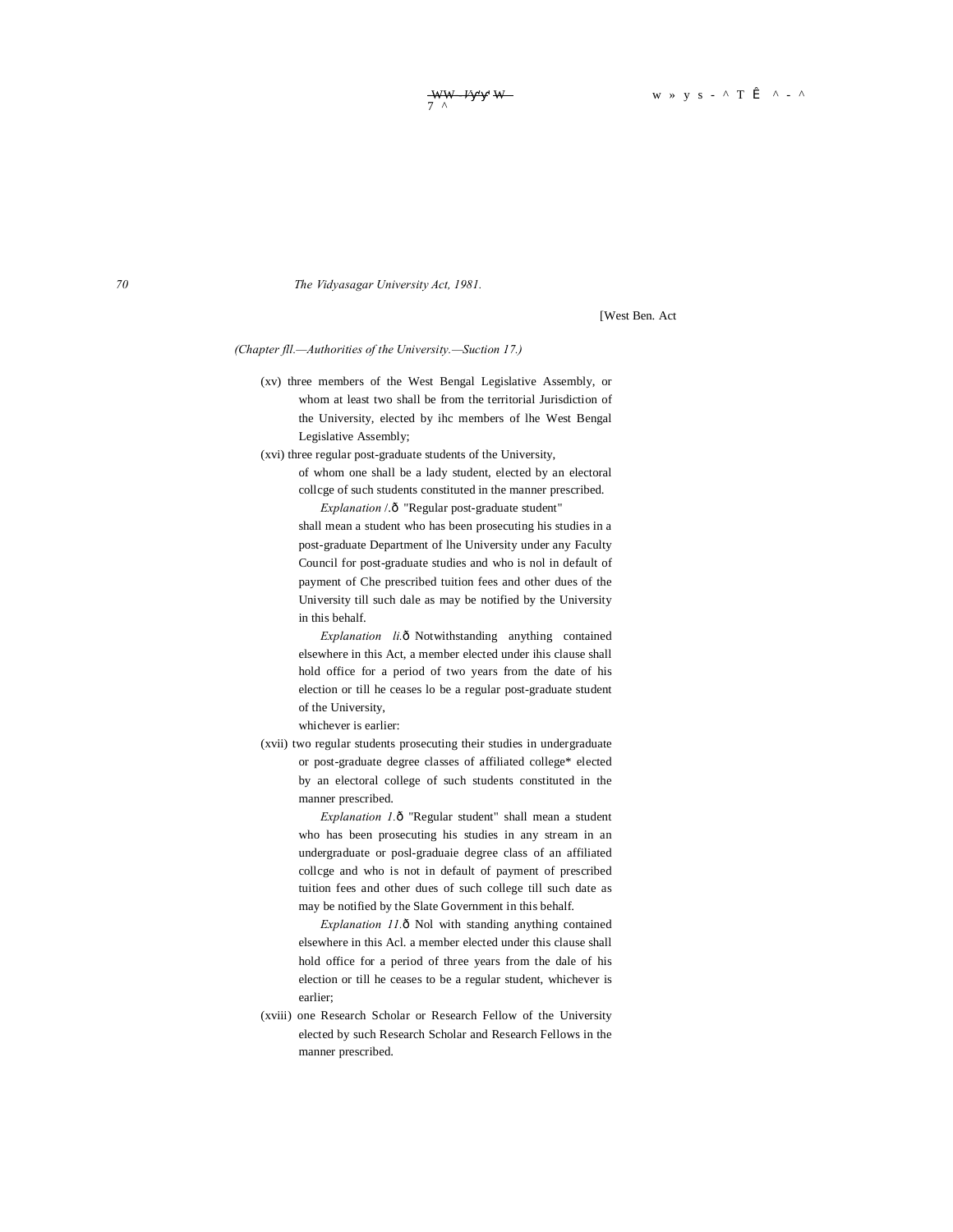#### **XVIU of 1981.]**

*The Vidyasagar University Act, J981.* **59** *(Chapter ///.—Authorities of lhe University.*—*Section J 7.)*

*Explanation I.* ô "Research Scholar" or "Research ^ Fellow" shall mean a wholctime Research Scholar or Research Fellow or the University who receives a stipend from the University.

*Explanation 11.—*Notwithstanding anything contained elsewhere in this Act, a Research Scholar or Research Fellow elected under this clause shall hold office for a period of iwo yea re from the date of his election or till he ceases lo be a Research Scholar or Research Fellow of die University;

- (xix) one member elected by lhe Librarians of IhcUniversiLy and of the colleges affiliated lo lhe University from amongst themselves;
- (xx) three members elected by lhe members of the non- leaching staff of the University from amongst themselves;
- (xxi) two members elected by the members of the non- teaching staff of colleges affiliated to the University from amongst themselves;
- (xxii) one member elected by lhe officers of the University from amongst themselves;
- (c) *nominated members*
	- (xxiii) four persons to be nominated by the Slate Government of whom, $\hat{0}$ 
		- (a) one shall be from the members of the registered trade unions within the territorial jurisdiction of the University,
		- (b) one shall be from the members of lhe peasants' association within the territorial jurisdiction of the University,
		- (c) one shall be a primary school teacher within the territorial jurisdiction of the University,
		- (d) one shall be a secondary school teacher within the territorial jurisdiction of the University,
	- (xxiv) three persons having spccial interest in the UniversiLy, of whom two shall be persons representing the professions or banking, industry, agriculture, and scientific and technical societies and one shall be a person having interest in lhe welfare of lhe scheduled castes and scheduled tribes community, nominated by the Chancellor,
- (2) All elections to the Court shall be held in the manner prescribed by Statutes.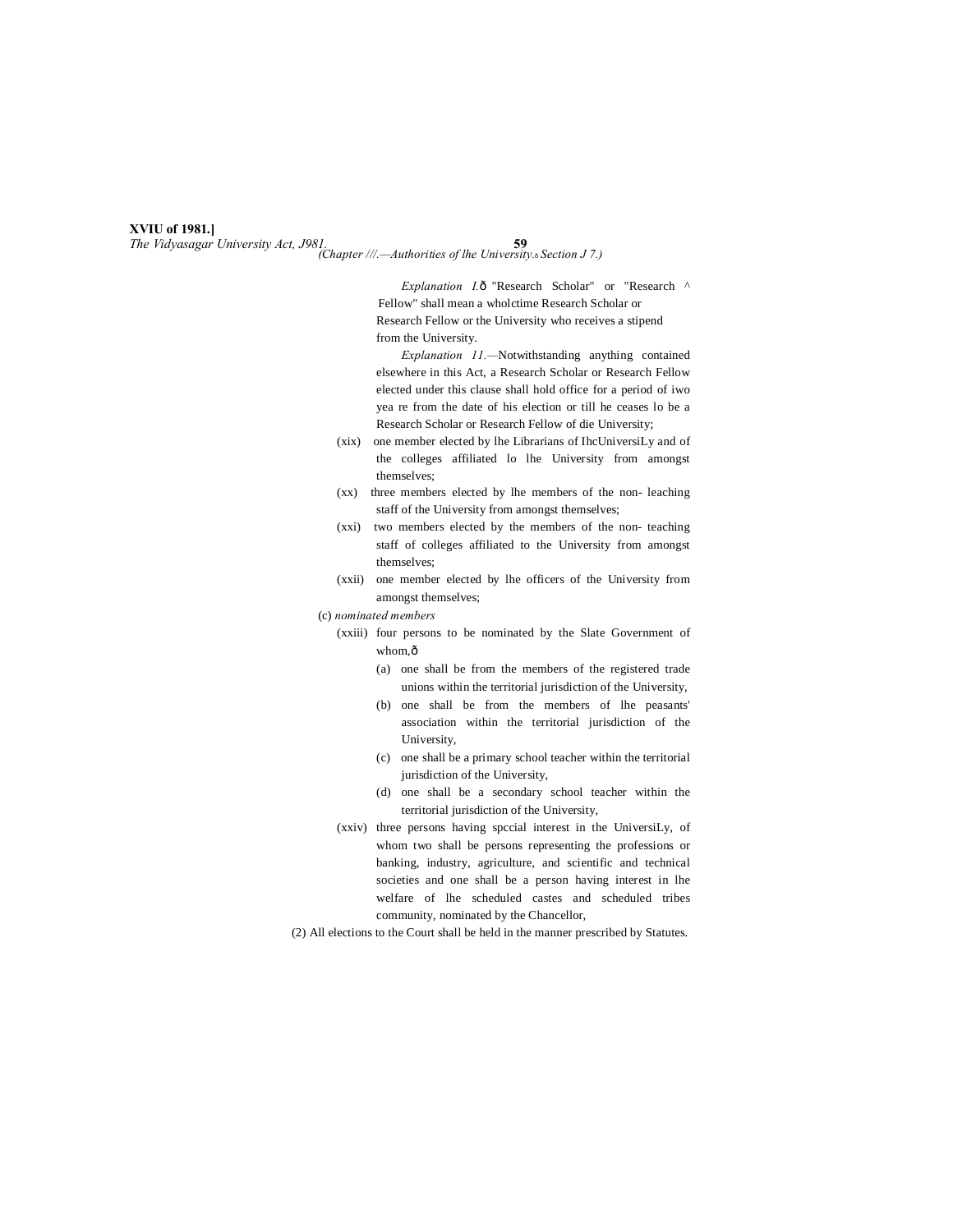72 *The Vidyasagar University Act, J 98J.*

#### **[Wesl Ben. Act**

#### *( Chapter III.—Authorities of the University.—Section (8.)*

**Powers and 18. (1) Subject lo such conditions us may be provided by or under JhcCoun<sup>of [</sup>he** provisions of this Act, lhe Court shall exercise the following powers and perform the following functions: ô

- '(i) lo initiate proposals Tor the establishment of Faculty Councils for postgraduate studies and Councils for undergraduate studies *and* to establish University Departments, institutions,
	- centres, libraries, laboratories, workshops and museums for study and research;
- (ii) to create and institute, with lhe approval of the Slate Government, Professorships, Readerships, Lectureships and such posts including post of officers as may be necessary for the establishment of the University Departments, institutions,centres, libraries, laboratories, - [workshops] and nieseums referred to in clausc (i);
- (iii) to institute degrees, titles, diplomas, certificates and other academic distinctions:
- (iv) to institute fellowhips, travelling fellowships, scholarships, studentships, stipends, bursaries, exhibitions, medals and prizes lo be awarded out of the University Fund;
- (v) to confer degrees, titles, diplomas, certificates and oiher academic distinctions on persons whoô
	- (a) have pursued prescribed courses of studies or have been exempted therefrom in lhe manner prescribed,
		- and have passed such examinations as may be prescribed, or
	- (b) have carried on research in accordance wilh such conditions as may be prescribed;
- (vi) to wilhdarw or to cancel degrees, titles, diplomas, certificates or other academic distinctions under such conditions as may
- . be prescribed by Statutes and after giving die person affected a resonable opportunity io present his case;
- (vii) to confer honorary degrees or other academic distinctions;
- (viii) to consider the Annual Statement of Accounts and the Annual .

Financial Estimates approved by the Executive Council and

to pass such resolutions relating ihcrctoas may be considered necessary: Provided lhat for the purpose of passing a resolution . modifying or rejecting any such Annual Financial Estimates iL shall be necessary for a majority of the total number of members of the Court existing at the lime Lo vote in favour of the resolution:

**'Clause (i) was substituted for original clausc by s. 3(1) of Lhe Vidyasagar University (Amendment) Acl, 1997 {Wcsl Ben. Acl XVI or 1997),**

**■The word wiiliin die eon arc finickcls was inserted bv s. 3(2\*.** *ibid.*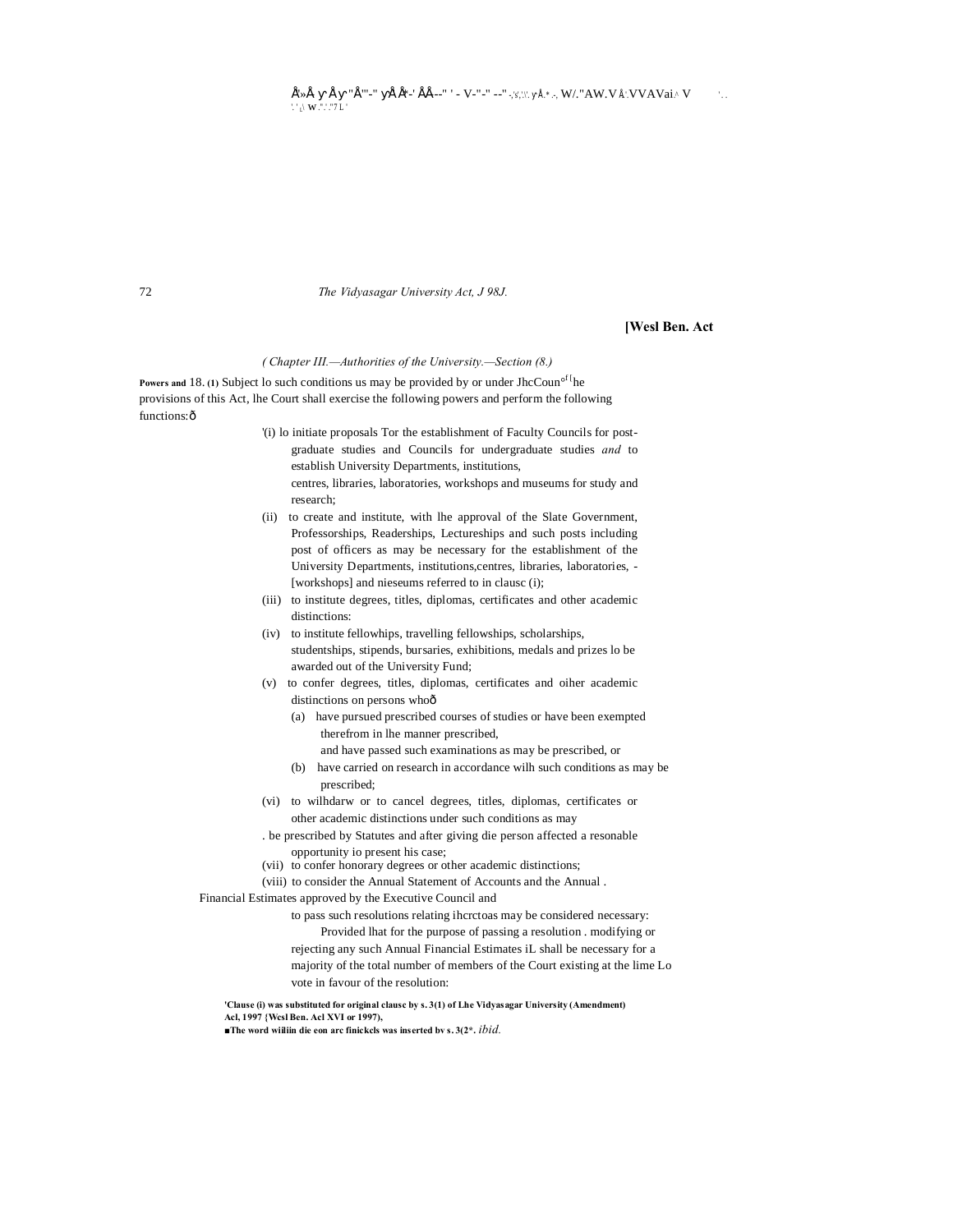#### **XVIII or 1981.]**

#### *(Chapter HI.— Authorities of the University.—Section 19.)*

(ix) lo consider Lhe Annual Report as prepared by the Executive  $t\setminus$ 

Council and to pass such resolutions relating [hereto as may

be considered neecss;iry;

- (x) lo consider, ;md advise on, such olher reports from [he Executive Council or any oilier body as may be made lo it;
- (xi) Lo consider, and advise on, proposals from [he Executive Council for entering into an agreement with Lhe Government or, wilh lhe approval of ihe Slale Governmenl, wiih any person, body or authority for the taking over by the University of the management of any college, institution or centre, including i(s assets and liabilities, or Tor any other purpose not repugnant lo the provisions ol" Ihis Acl;
- (xii) lo consider, and advise on, proposals from the Executive . Council forco-opcratian with olher universities, institutions and educational authorities in mailers thai relate to or further the educational objectives of the University;
- (xiii) to consider and suggest measures for lhe improvement or the administration and finances of the University and generally for ihc furtherance of its objectives;
- (xiv) to make rules for the transaction of iis own business;
- (xv) to exercise all olher powers and perform all olher duties conferred and imposed on the Court by or under this Act.

(2) The Couri shall nol exercise the powers referred to in clauses (i) to (vii) of sub-section (1) except on the recommendation or Lhe Executive Council, but may send proposals in respect thereof Lo the Executive Council for iis recommendation.

(3) The Court shall have lhe powers to review the action of (he Executive Council, save where Ihc Executive Council has acted in accordance with the powers conferred on it by or under this Act:

Provided that if any question arises as lu whelher Lhe Executive Council has acted in accordance with powers eonfcired on ii by or under ihis Act, the question shall be decided by reference lo ihe Chancellor whose decision shall be final.

19. (1) The Court shall meet at least thrice in a financial year, olher Mcciingol" than for convocation, on dates to be fixed by ihc Vice-Chancellor. One  $\frac{\text{hisCount}}{\text{circ}}$  or such meetings shall be held before March and shall be called lhe Annual Meeting. The Couri may also ineel at such other limes as it may,

from lime lo lime, decide.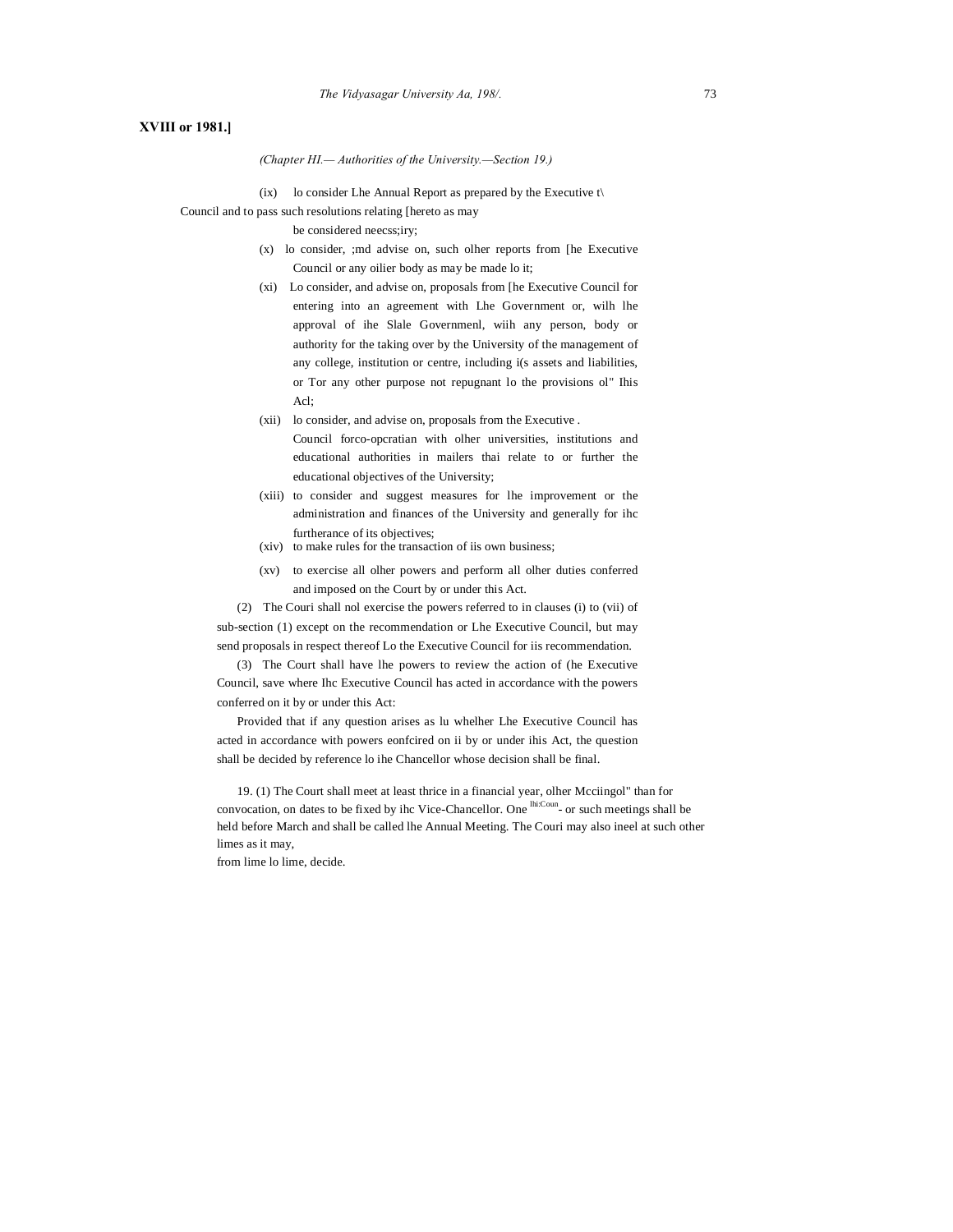<del>M v.i. i u LwyA ∆</del>\ytVs'AV

74 *The Vidyasagar University Act, J981.*

#### **[Wcsl Ben. Acl**

**- 'L**

*(Chapter III. —A uthorities of lhe University.—Section 20.)*

(2) One-third of lhe total number of members of ilie Court *phis* - one

shall be a quorum for a meeting of the Court:

Provided Hint such quorum shall not be required nt n convocation.

(3) The Vice-Chancellor may, whenever he thinks fit, and shall,

upon a requisition in writing signed by not less than one-lhird of the total number oF members of Lhe Court, convene a meeling oF lhe Court. A meeting on such requisilion shall be held within fifteen duys of the receipt of the requisition by the Vice-Chancellor.

The 20. (1) The Executive Council shall consist of the following Exceulivc Counti I, members: ô

#### (a) *t'x officio mi'tubers*

- (i) the Vice-Chancellor:
- (ii) the Deans of the Faculty Councils Tor post-graduate studies;
- (iii) the Secretary, Education Department, Government of Wesl Bengal '[or his nominee not below the rank of Deputy Secretary to the Government of West Bengal];
- (iv) the Secretary, Finnncc Department, Government of West Bengal or his nominee not below the rank of Deputy Secretary to the Government of West Bengal;
- (v) ihe President, West Bengal Council of Higher Secondary Education;
- (vi) ilic Director, Indian Institute of Technology, Kharagpur.

-(via) (he Principal, Haldia Institute of Technology;

- (b) *elected members*
	- (vii) one Professor of (he University clccled by such Professors;
	- (viii) two Readers or Lecturers of the University electcd by such Renders and Lecturers or Lhe University as re members of the Faculty Councils for postgraduate studies from amongst themselves;

**'The words within ills square brackets were inserted by s. 3(b) of lhe West Bengal University**  Laws. (Amendment) Act. 19S6 (West Ben, Acl XX of 19S6).<br>- Clause (via) was inserted by s. 4( I) of the Vidyasagar University (Amendment) Act.<br>1997 (West Ben. Acl XVI nf 1997).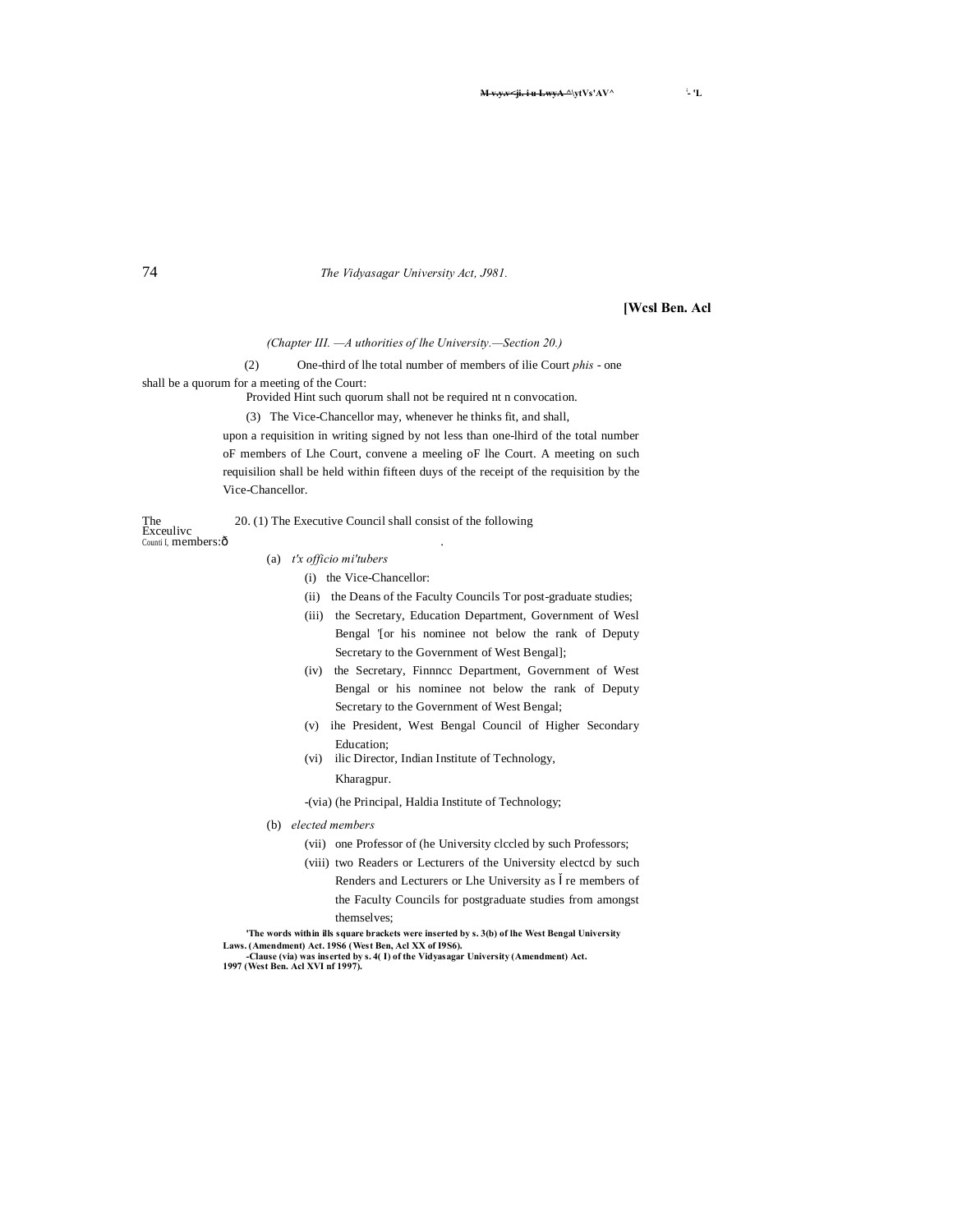#### **XVIU of 1981.]**

*The Vidyasagar University Act, J981.* **59** *(Chapter HI.—Authorities of the Uiiive rsily.—iVrf ion 20.)*

- (ix) one Professor of the University elected by such Professors as are members of the Court from amongst themselves;
- (x) two Readers or Lecturers of the University elected by such Readers and Lecturers of the University as are members or lhe Court from amongst themselves;
- (xi) one Teacher of uudergraduate colleges elected by such Teachers of undergraduate colleges as are members of the Court from amongst themselves;
- (xii) one Principal clected by the members of the Council Tor Undergraduate Studies in Arts, Science and Commerce from amongst such Principals of col leges as are members of the Council;
- (xiii) one member of the non-teaching staff of the University elected by such members of the non- leaching staff or the University as are members of the Court from amongst themselves;
- (xiv) one student elected by such students as are members of Ihe Court from amongst themselves;
- (xv) one member of the West Bengal Legislative Assembly elected by such members of the West Bengal Legislative Assembly as are members or the Court from amongst themselves;
- (xvi) the member clected Lo the Court under clause (xxii) of subseciion (1) of section 17;
- -(xvii) seven Teachers of affilialed colleges, of whom one shall be from an engineering or technology college, elected jointly by the Teacher-members of the Councils for undergraduate studies from amongst themselves;
- (c) *nominated members*
	- (xviii) two persons nominated by the Chancellor;
	- (xix) one Principal or a constituent college nominated by the Chancellor in order or seniority by rotation.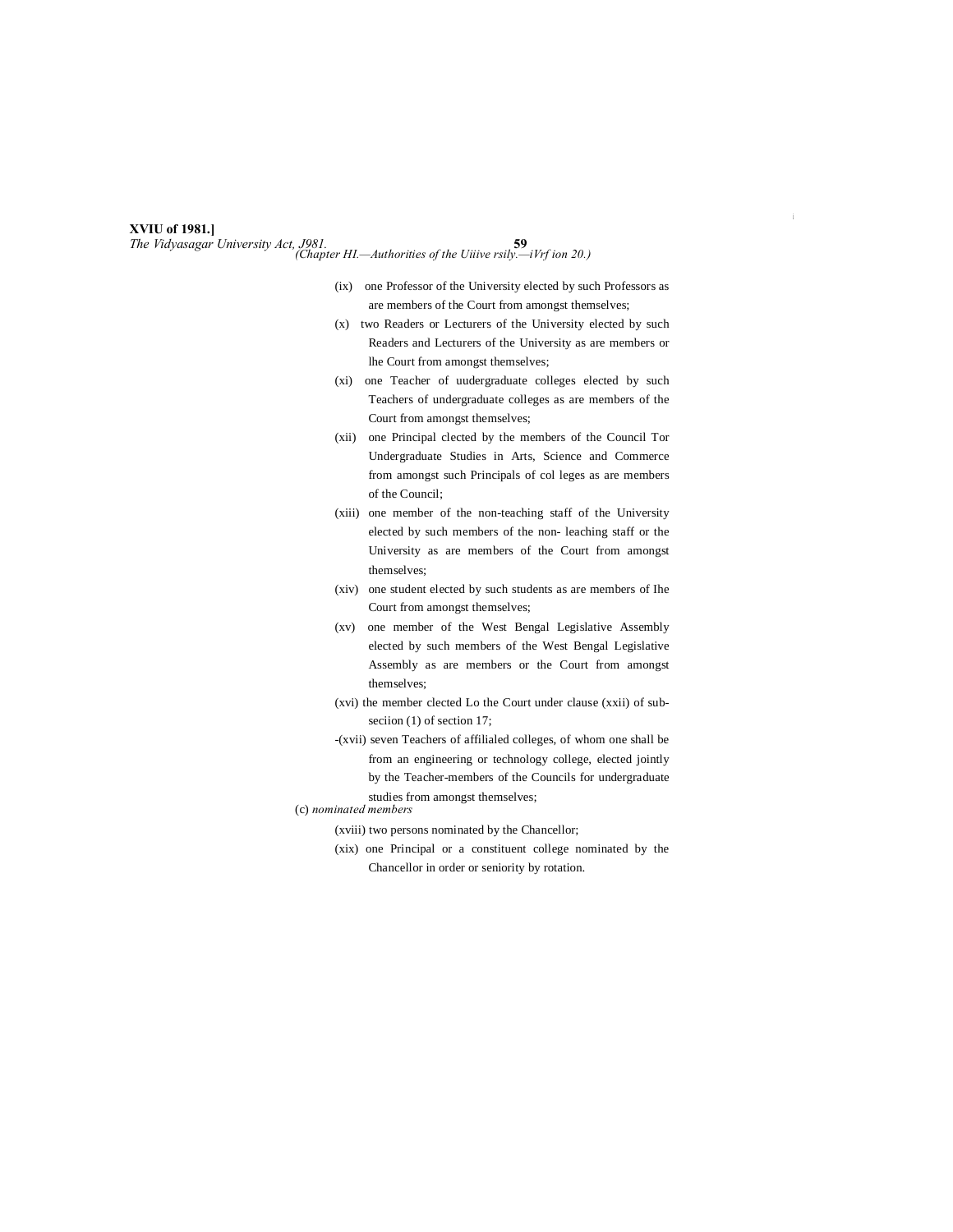#### **[West Ben. Act**

.............. ~

*(Chapter 111.—Ait rhori tics of the University.—Section 21.)*

(2) All elections LO **Lhe** Executive Council shall be held in (hemanner prescribed by Statutes.

(3) Ottc-lhird of [he total number of members of the Executive Council shall be a quorum for a meeting of ihe Executive Council.

76

-

 $\cdot$   $^{\text{AL}}$ 

<sup>J</sup> " .....................................

Powers and *21.* Subjeel lo lhe provisions of (his Acl, lhe Executive Council Lhe ' shall cxcrcise lhe following powers and perform [he following **Exccutive** fund ions: ô Coun cil

- (i) lo initiate, proposals Tor the making of Statutes and Ordinances including proposals for amendment or repeal thereof, in lhe manner hereinafter provided;
- (ii) '[to recommend io the Coim lhe initiation of aclion for lhe establishment of Faculty Councils for postgraduate studies and Councils for undergraduate siudits and,] after consuliing the respective Faculty Councils for post-grad uaie studies, the eMablishrnenl of University Departments, institutions, centres, libraries, laboratories 1. ^ oik shops] and museums for sludy and research<sup>1</sup>,
- (iii) to maintain University Departments, University Institutions, University Libraries, University Laboratories 'L, University Workshops] and University Museums;
- (iv) to establish, maintain and manage hostels and lulls;
- (v) lo direct the inspection of University Libraries, University Laboratories, "[University Workshops,] Univereii)' Museums, hostels and halls;
- (vi) lo recommend lo Ihe Couri, after consulting the respective Facility Councils for post-graduate studies, lhe institution of fellowships, (ravelling fellowships, scholarships, studentships, stipends, bursaries, exhibitions, medals and prizes, the expenses of which shall be met from the University Fund, and lo award the same after institution thereof by lhe University;

**'The words within the square brackets were substitute Tor the words "ui rctommtniJ to tlic Court." by s. 3(tXa) of 'he Vidyasagar University (Amendment) Act, 1997 (Wesi Btn. Act XVI of 1997).**

**"rht word within lhe square brackets was inserted by s, 5[ 1 J(b),** *ibid.*

**^Yhc wnnls within the squire biitritc.\*** were **inserted by s. 5(2),** *Hid,*

**'The ".voids wiihin tfic squire bintrkets wcic instrted by s. "S(3),** *ibid,*

**<sup>1</sup> Ctau.sc (xvii) wns substituted for origin it clause by s. 4(2) of the Vidyasagar University (Amend men I) Acl, 1997 (West Ben. Acl XVI nf 1997).**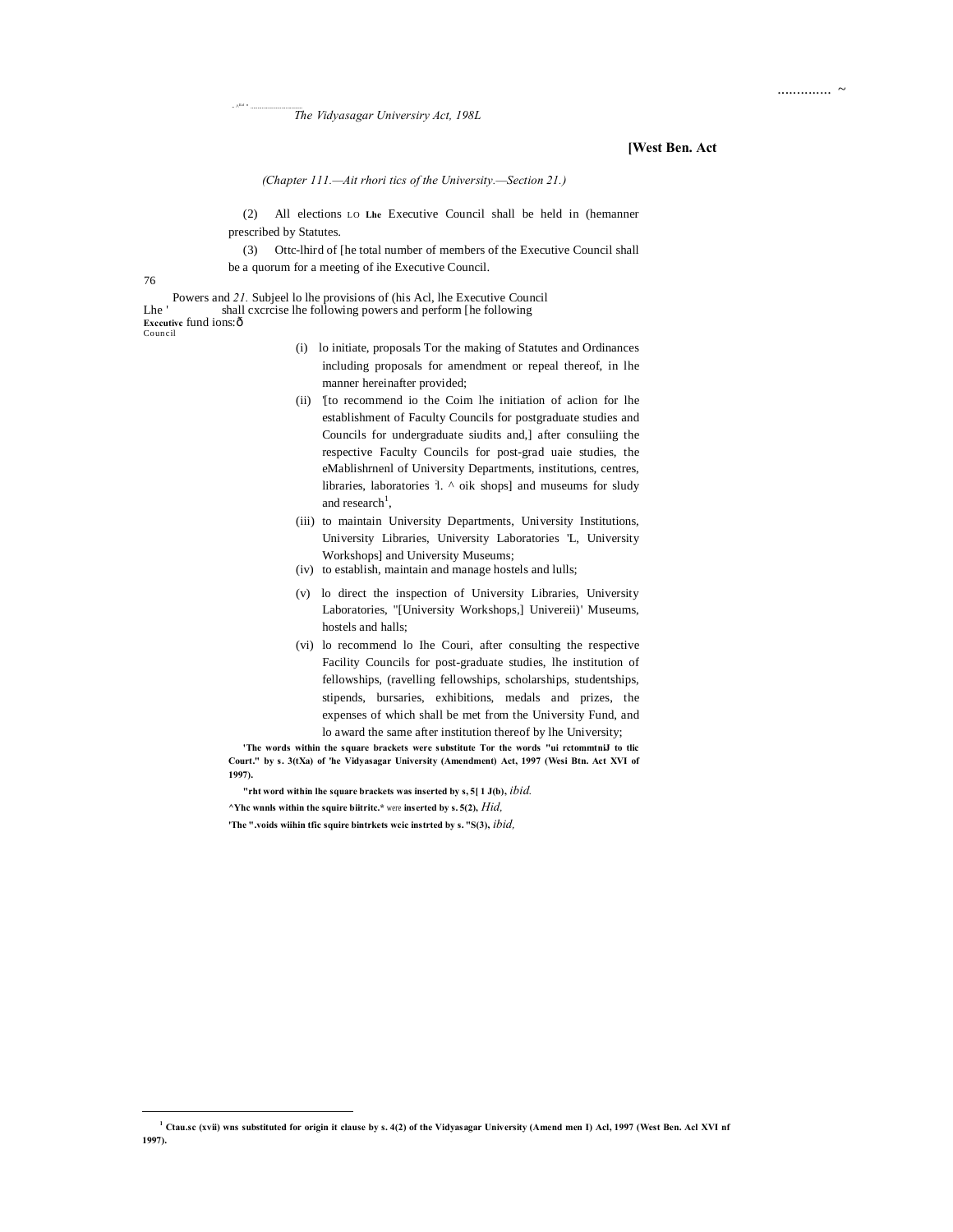#### *( Chapter III.—Authorities of the University. —Section 21*,J

- (vii) io recommend io lhe Court, after consulting the respective Faculty Councils for post-graduate studies, the creation and institution of Professorships. Readerships, Lectureships and such posts as may be necessary for the establishment of the University Departments, institutions, colleges, libraries, laboratories T, workshops] and museums referred to in clause (i) of sub-scction (1) of section 18;
- (viii) to create, wilh the approval of the State Government, posts of officers, Teachers and other employees of the University or to recommend to the Court for creation of posls of officers and Teachers of the University;
- (ix) to appoint Teachers, officers and employees of the UnivcrsiLy and to fix their emoluments and define their duties and other terms and conditions of service in accordance wilh the Statutes and Lhe Ordinances and , lo suspend, discharge or otherwise punish in accordance wilh the Statutes and the Ordinances such Teachers, officers and employees;
- (x) lo pass appropriate orders on the basis of the recommendation of the respective Council for undergraduate studies regarding affiliation of a college or an institution or a centre in one or more subjects or withdrawal of affiliation or recognition of a college or an institution or a centre or temporary lake over of the management of an affiliated or a recognised college or institution or a centre;
- (xi) lo make draft of Statutes, on the recommendation of the respective Council for undergraduate studies, for colleges, other than Government Colleges, prescribing the constitution, powers and functions of their Governing Bodies;
- -(xii) to determine, with the approval of the State Government, lhe terms and conditions of service of Teachers, Librarians and non-teaching staff of colleges other than Government Colleges;
- '{xiii) lo make rules Tor Teachers' Council for all colleges and, wilh the approval of the State Government, rules for provident fund for colleges other than Government Colleges;

**'The word wilhin lhe square bracked was inserted by s. 5(4} or ihe Vidyasagar University (Amendment) Act. 1997 (Wcsl Ben. Act XVI or 1997).**

**: Clausc (.117) was subsliluled for original clause by s. 3(h)(i) of the Wcsl Bengal University Laws** 

**(Amendmcnl) Aci, 198S (Wcsl Den. Acl VIIJ of (988), w.e.f. 1.8 81. 'Clause (xiii) was substituted by s. 3(b)(n), ibid, w.c**.r. 1.8**.81.**

**1981.]**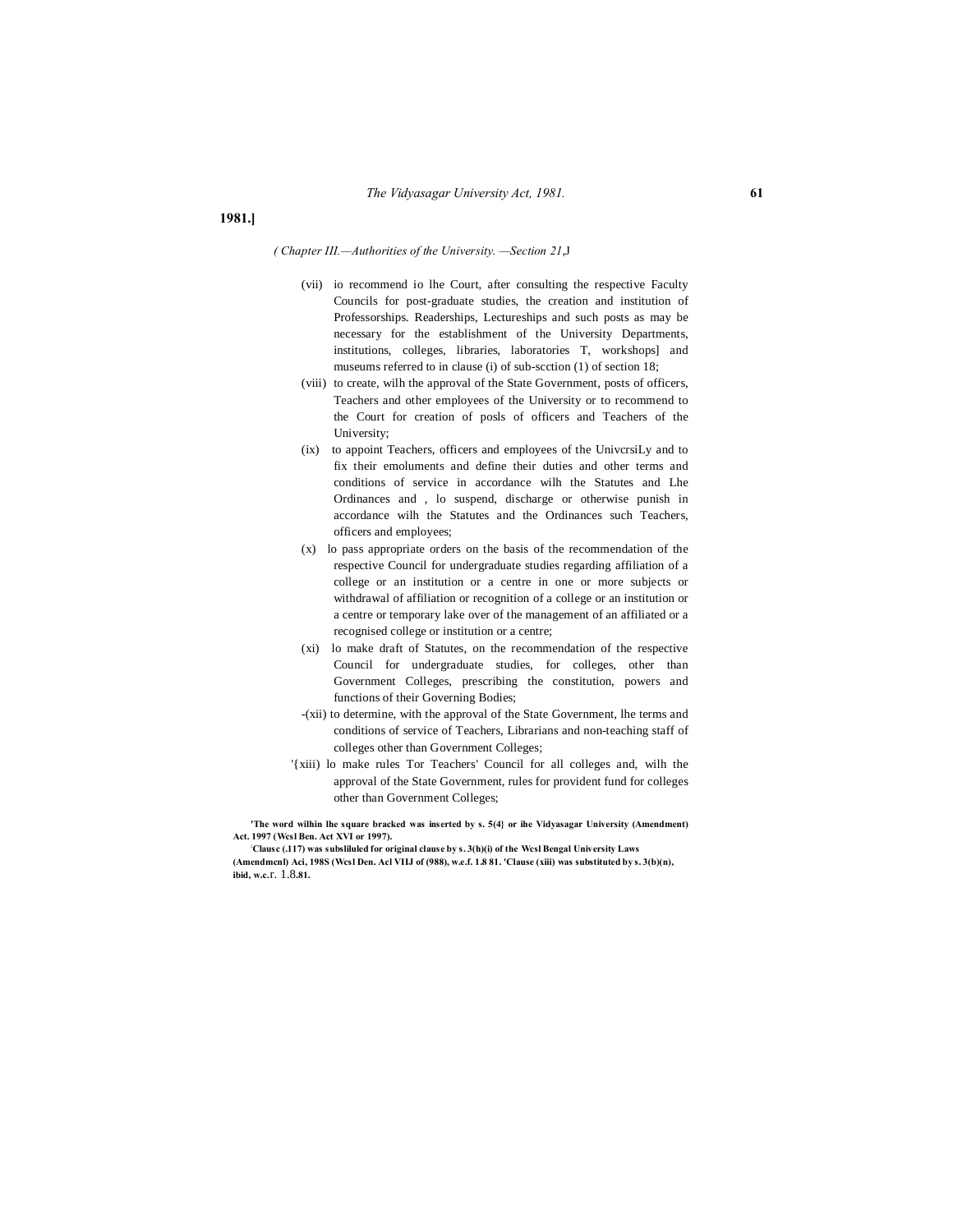#### **[West Ben. Acl**

*(Chapter HI.—Authorities of the University.—Section 2 J.)*

- (xiv) to prescribe and colled Tees or charges for lhe registration of students and Iheir admission lo courses of studies organised by the Univeisiiy, for holding examinations, for lhe grant of degrees, diplomas and certificates, and for olher like purposes;
- (xv) to recommend to (he Court, after consulting the respective Faculty Councils for post-graduate studies, the institution of degrees, titles, diplomas, certificate and other academic distinctions;
- (xvi) to recommend to the Court, on the advice of the appropriate body, the conferment of degrees, titles, diplomas, certificates and other academic distinctions on persons who have pursued prescribed courses of studies or have been exempted therefrom in the prescribed manner, and have passed such examinations, or have carried on research undersuch conditions, as may be prescribed;
- (xvii) to recommend to the Court the conferment of honorary degrees and other academic distinctions;
- (xviii) to approve the constitution or rcconsiitution of the respective department of teaching in the University on lhe recommendation of the respective Faculty Council for postgraduate studies;
- (xix) lo make regulations regarding the courses of studies and the division of subjects after obtaining and considering the recommendation of Lhe Faculty Councils for post-graduate studies and Councils for undergraduate studies in this regard;
- (xx) to make regulations regarding the examinations which shall be recognized as the equivalent examinations ' held by the University;
- (xxi) to make regulations regarding lhe conduct of examinations held by lhe University and Lhe condition under which students may be admitted to Ihe different courses of studies of and the examinations held by Ihe University;
- (xxii) to make regulations regarding all other matters which may be or are required to be prescribed or provided for by regulations;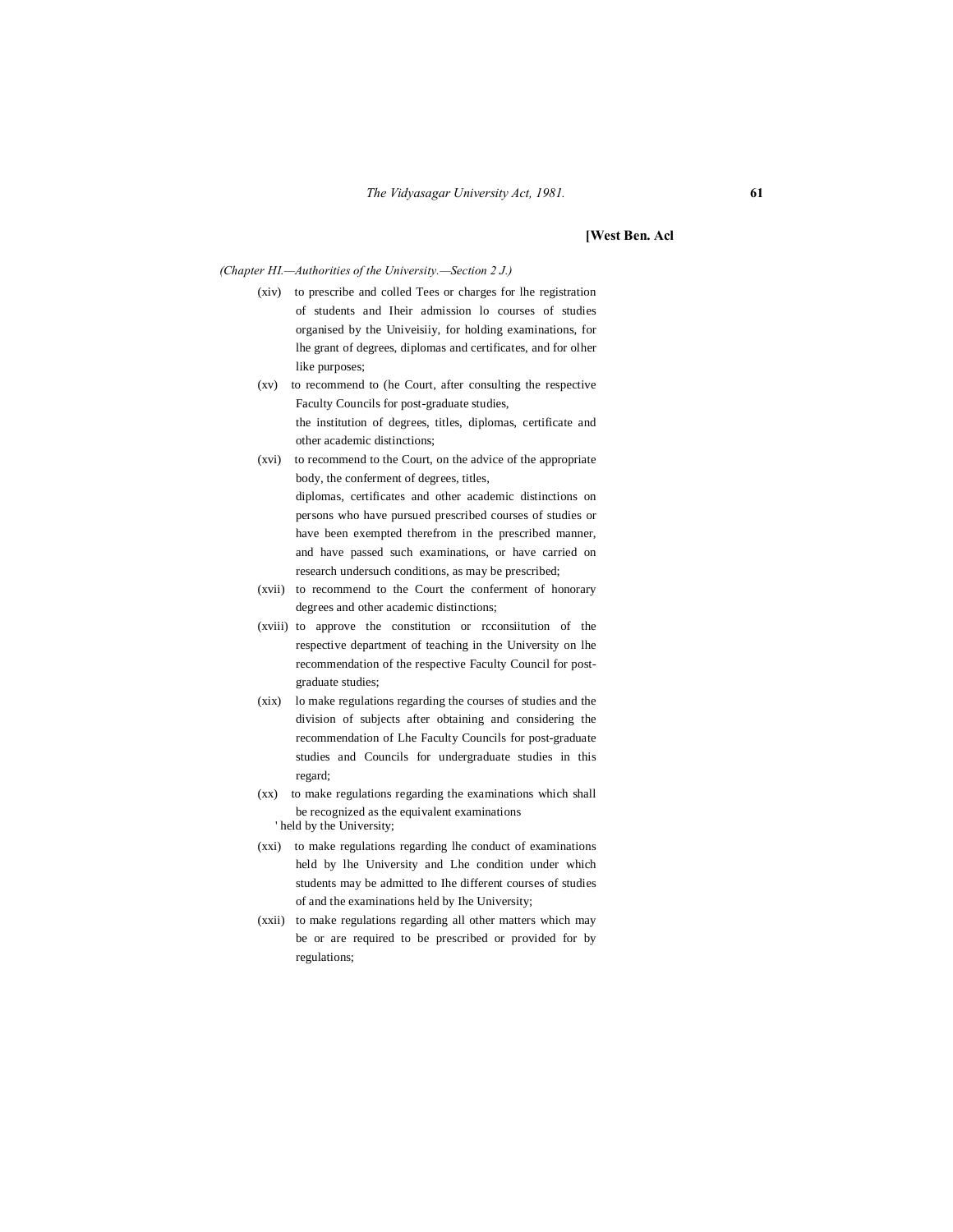### **xvm or 1981.]** *The Vidyasagar University Acl, 1981.* **<sup>79</sup>** *(Chapter III.—Authorities of the University.—Section 21.)*

- (xxiii) to provide for co-operation and reciprocity among colleges, institutions and laboratories and the University so as to foster the development of academic life and lo ensure lhe fullest utilisation of the teaching resources available on the recommendation of the respective Faculty Council for postgraduate studies or Council for undergraduate studies;
- (xxiv) to give directions regarding lhe form, custody and use of lhe common seal or Lhe University;
- (xxv) io acquire, hold and dispose of properly, movable and immovable, and lo administer all assets, properties and funds of the University and to undertake all measures necessary or desirable for lhe conservation or augmentation of the resources of lhe University:

Provided lhat for lhe purpose of disposing of any property valued at not less than one lakh of rupees,

previous approval of the Court shall be necessary;

- (xxvi) io accept and administer gifts, "endowments and benefactions Tor the furtherance or the purposes of this Acl;
- (xxvii) io accept grants and, wilh lhe approval of lhe Stale Government, to raise or accept loans on behalf of lhe University and to make granls or advances from Lhe University Fund or other special funds maintained by the University;
- (xxviii) io enter inio an agreement with the State Government or wilh lhe approval of the Stale Govemmenl wilh any person, body or authority for the taking over by the University of the management of any college or insiituiion, including its assets and liabilities, or for any other purpose nol repugnant lo lhe provisions of this Act on the recommendation of lhe Faculty Council for poslgraduatestudiesorlheCouncilforundergraduale - studies concerned;

(xxix) lo manage the Press Establishment, the Publication Bureau and lhe Employment Bureau of the University and io exercise general supervision over Students'

> Unions, University Extension Board and University Sports Board, if any, and other bodies instituted by the University;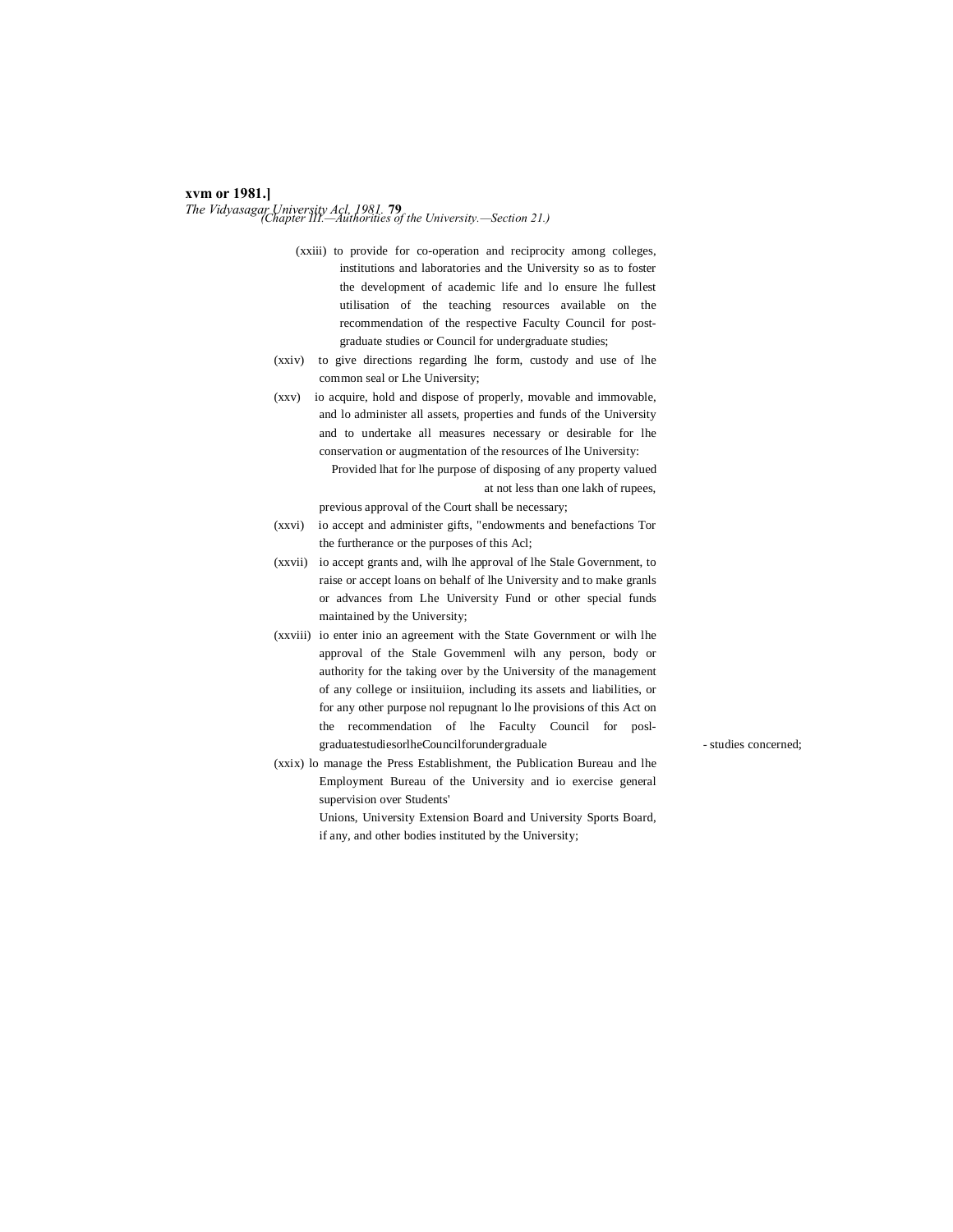^'AVV

 $\overline{V}$ 

*80 The Vidyasagar University Act, 1981.*

[Wesl Ben. Act

#### *(Chapter 111.—Authorities of the University.—Section 22.)*

- (xxx) lo approve the Annual Statements of Accounts and the Annual Financial Estimates of the University and to submit the same to the Court Tor consideration;
- (xxxi) lo prepare lhe annual repon and submit the same to the Court for consideration;
- (xxxii) lo make due provision for the health, welfare, residence and discipline of students and their relationship wiiti lhe University and lo provide for such olher training of students as may be considered desirable:
- (xxxiii) lo co-operate with olher Universities, institutions,
	- associations, societies or bodies on such terms and for such purposes, not inconsistent with the purposes of this Act, as it may determine;
- (xxxiv) to make rules for the transaction of its awn business;
- (xxxv) to prescribe on the recommendation of the Faculty Council for posl-graduate studies conccmed lhe minimum qualifications for the posts or Principal,
- . Teachers and Teachers of the University;
- (xxxvi) lo hold and conduct University examinations leading to degrees, diplomas and certificates and lo approve and publish lhe results thereof in accordance with lhe regulations made in this behalf;
- (xxxvii) to exercise all other powers and perform all other functions conferred and imposed on the Executive Council by or under this Act;
- (xxxviii) to exercise general supervision over lhe Faculty Councils for post-graduate studies and the Councils for undergraduate studies and give such directions to these Councils for the due discharge of their respective duties as iL may consider necessary.

The**Faculty** *22.* (I) There shall be (he following Faculty Councils for posl- Councils Tor . ( \_i- graduate sludies:—

- (a) lhe Faculty Couircil for Post-Graduate Studies in Arts and Commerce;
	- (b) lhe Faculty Council for Posl-Graduale Studies in Science;
	- '(c) lhe Faculty Council for Post-Graduate Studies in Engineering nnd Technology.

**'Clause (c) was inserted by s, 6(1) of ihc Vidyasagar University (Amendment) Act, 1997 (Wc.it Ben. Act XVI of 1997).**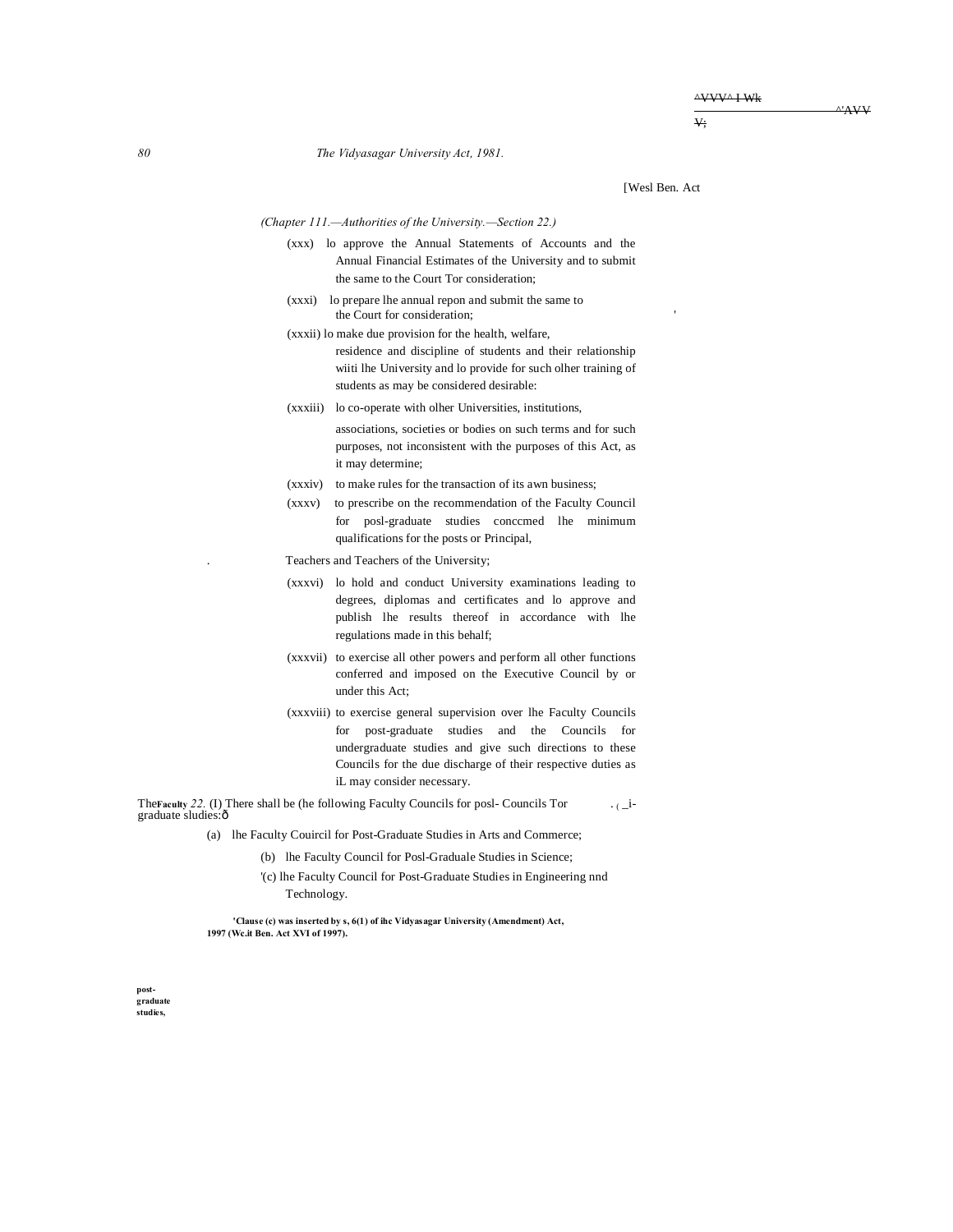#### **XVIII or 1981.]** *The Vidyasagar University Act, 1981.* **81**

### *(Chapter III.—Authorities of the University.—Section 22.)*

(2) Each Faculty Council for post-graduate studies '[, other than the Faculty Council forpost-graduale studies in Engineering and Technology,] shall consist of Lhe following members: ô

- (i) Vice-Chancellorô Chairman;
- (ii) the Head or Heads of Lhe Department or Departments concerned, if any;
- (iii) the Professor or Professors of the D eparlme n t or Departm ents concerned, if any;
- (iv) two Teachers (participating in post-graduate leaching in Lhe subject or subjects concerned) from constituent colleges, or professional colleges, nominated by the Vice-Chancellor;
- (v) four Teachers, other than Professorsô at least one from any Department under the Faculty Council for post-graduate studies concerned $ô$  elected jointly by such Teachers;
- (vi) one person having special knowledge in the subject or subjects concerned nominated by the Vice-Chancellor;
- (vii) three Teachers participating in undergraduate leaching in the subjcci or subjects concerned, elected by lhe members of the Councils for undergraduate studies from amongst themselves.

: (2A) The Faculty Council for Porst-Graduate Studies in Engineering and Technology shall consist of the following members: ô

- (i) lhe Vice-Chancellorô Chairman;
	- (ii) the Principal, Haldia Institute of Technology;
	- (iii) the Head or Heads of lhe Department or Departments of Lhe constituent colleges of Engineering and Technology;
	- (iv) the Professor or Professors of lhe Department or Departments of the consiitucnt callcges of Engineering and Technology;
	- (v) two Teachers, other lhan Professors, participating in postgraduate leaching in the subject concerned, from the constituent colleges of engineering, elected jointly by the Teachers of such colleges;
	- (vi) one person having special knowledge in the subject concerned, nominated by the Vice-Chancellor;
	- (vii) three Teachers participating in undergraduate teaching in Lhe subject concerned, elected by the Teacher-members of the Council for Undergraduate Studies in Engineering and Technology.

**'The words wit Iii n die square brands were inserted by s. 6(2) of the Vidyasagar University (Amendment) Ad. 1997 (WeM Ben. Act XV! of 1997).**

**'Sub-section (2A) was inscntd by s. 6(3).** *ibid.*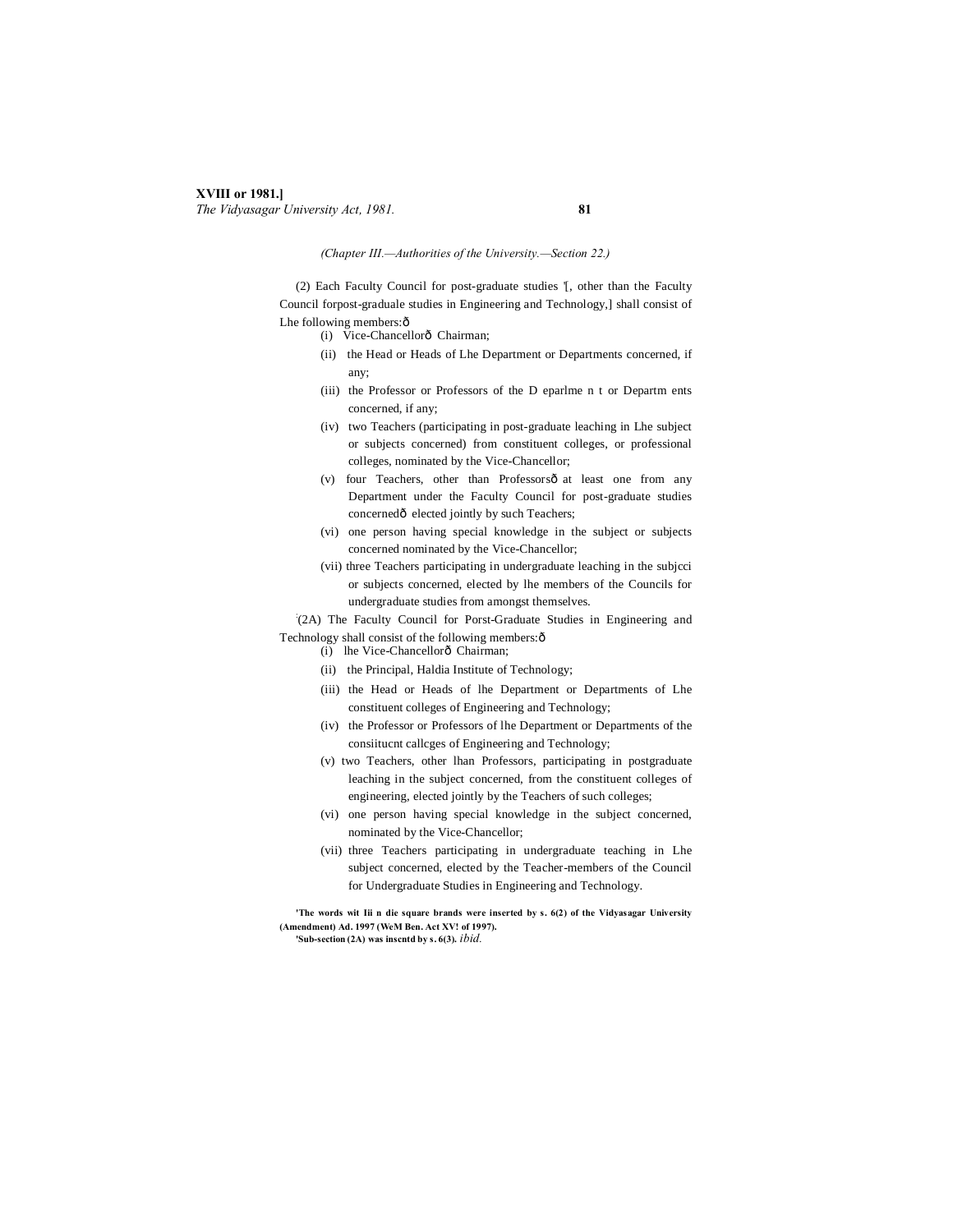**[West Ben. Act**

**f** *Chapter HI.***—***Authorities of the University.***—***Section 23.)*

(3) Each Faculty Council Tor post-graduate studies shall have a Secretary to be appointed by the Exccuiive Council.

(4) One-third of the toial number of members of a Faculty Council for postgraduate studies shall be a quorum for a meeting of the Faculty Council.

23. Subject to the provisions of this Act, and the Statutes, the Ordinances and Lhe Regulations, a Faculty Council for post-graduate studies shall exercisc the following powers and perform the following functions: $\delta$ 

- (i) to make proposals io the Executive Council for lhe establishment of University Departments, institutions, centres, libraries, laboratories '[, workshops] and museums for study and research lo be maintained by the University;
- (ii) Lo recommend io the Executive Council the creation and institution of Professorships, Readerships, Lectureships and other teaching posts and the duties and emoluments thereof;
- (iii) to make proposals to Lhe Executive Council for lhe promotion of research and, through special committees, if any, constituted for lhe purpose, to call for.reports on such research work from persons engaged therein, and to make recommendations io lhe Executive Council thereon;
- (iv) to recommend to the Execuiive Council the minimum qualifications for the posts of Teachers and Teachers of the University;
- (v) to make proposals to the Execuiive Council regarding provisions to be made for enabling the University to undertake specialisation of studies and for organisation of common laboralories,  $\gamma$ [workshops,] libraries,\* museums,

institutes of research and other institutions, maintained by the University;

- (vi) to constiLule or reconstituie the departments of leaching with lhe approval of the Execuiive Council;
- (vii) lo make provisions for lecturers and instructions forsLudenls of constituent colleges  $3$ [, University Laboralories and University Workshops] and also for other persons who are not such students;
- (viii) to advise the Executive Council on the institution of degrees, titles, diplomas, certificates and other academic distinctions;

**'The word within the square brackets was inserted by s, 7(1) of the Vidynsogar University (Amendment) Acl. 1997 (Wcsl Ben. Act XVI of 1997).**

**TTii word wiltiin the square brackets was inserted hy s. 7(2),** *thai.* **The words within lhe square brackets were substituted for the words "and University Laboratories" by 5. 7(3),** *ibid.*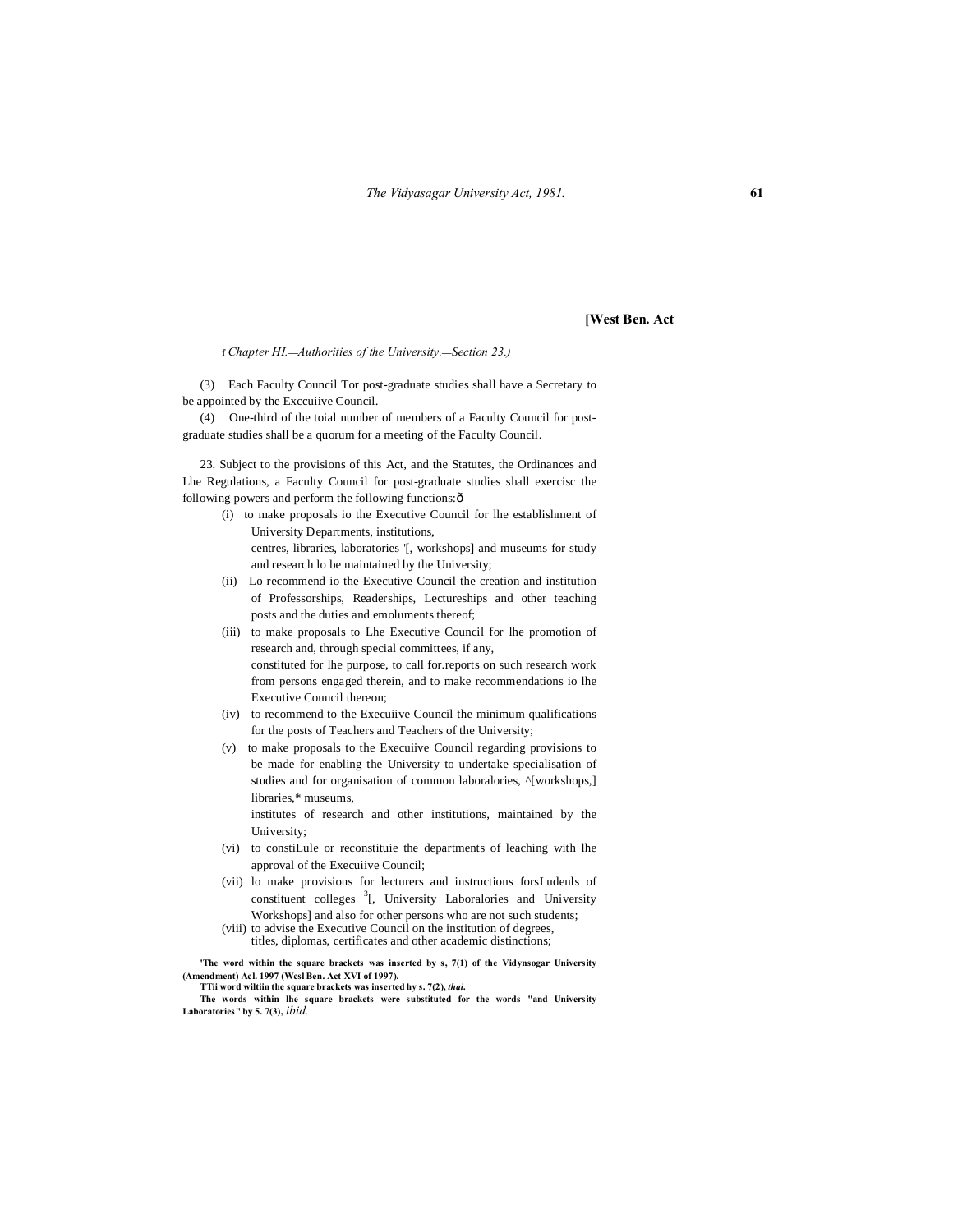#### **XVIU of 1981.]** *The Vidyasagar University Act, J981.* **59**

*(Chapter HI.—Authorities of the University.—Section 24.)*

- (ix) lo provide For the inspection or the investigation into the affairs of any University Department or any institution established, maintained or managed by the University and submit repon. to the Executive Council;
- (x) to have general supervision over the Boards of Studies attached to the Faculty Council;
- (xi) to frame rules relating lo the courses of post-gruduaic studies and division of subjects in regard thereto and lo recommend to the Executive Council the making of Regulations in this behalf;
- (xii) to appoint, if required by lhe Executive Council, after considering the views of the Boards or Studies attached lo **Lhe** Faculty Council, Boards of Examiners in **the** subject or subjects relating to postgraduate studies, including **the** subjects for doctoral thesis and prizes and medals;
- (xiii) to call for such reports or information as (he Faculty Council may consider necessary for efficient discharge of its duties from the teaching departments, research units or Boards or Studies;
- (xiv) to consider any educational matter relating to **Lhe** Faculty Council and **Lo** arrive at decisions or mate recommendations pertaining thereto to the appropriate authority or officer;
- (xv) to maintain contact wilh the corresponding Council for undergraduate studies for the purpose of sharing ideas and ensuring co-ordination;
- (xvi) to submit each year its annual report to the Exculive Council;
- (xvii) to make rules for the transaction of iis own business;
- (xviii) to exercise all other powers and perform all other functions conferred and imposed on ii by or under this Act;
- (xix) to delegate to the leaching departments, research units, and Boards of Studies attached to it the responsibility for such academic mailers as respectively concern such departments, units and Boards;
- (xx) to recommend to the Executive Council the conferment of poslgraduale degrees, diplomas and certificates.

24. (I) There shall be lhe following Councils for undergraduate The studies:— **Councils Tor**

#### **under-**

- (i) the Council for Undergraduate Studies in Arls, Science and graduate Commerce; s,udics-
- (ii) the Council for Undergraduate Studies in Law;

'(iii) the Council Tor Undergraduate Studies in Engineering and Technology.

**'Clause (iii) was inserted by s. 8(1) or the Vidyasagar University (Amen J mem) Acl. 1997 (West Ben. Act XVI of 1997).**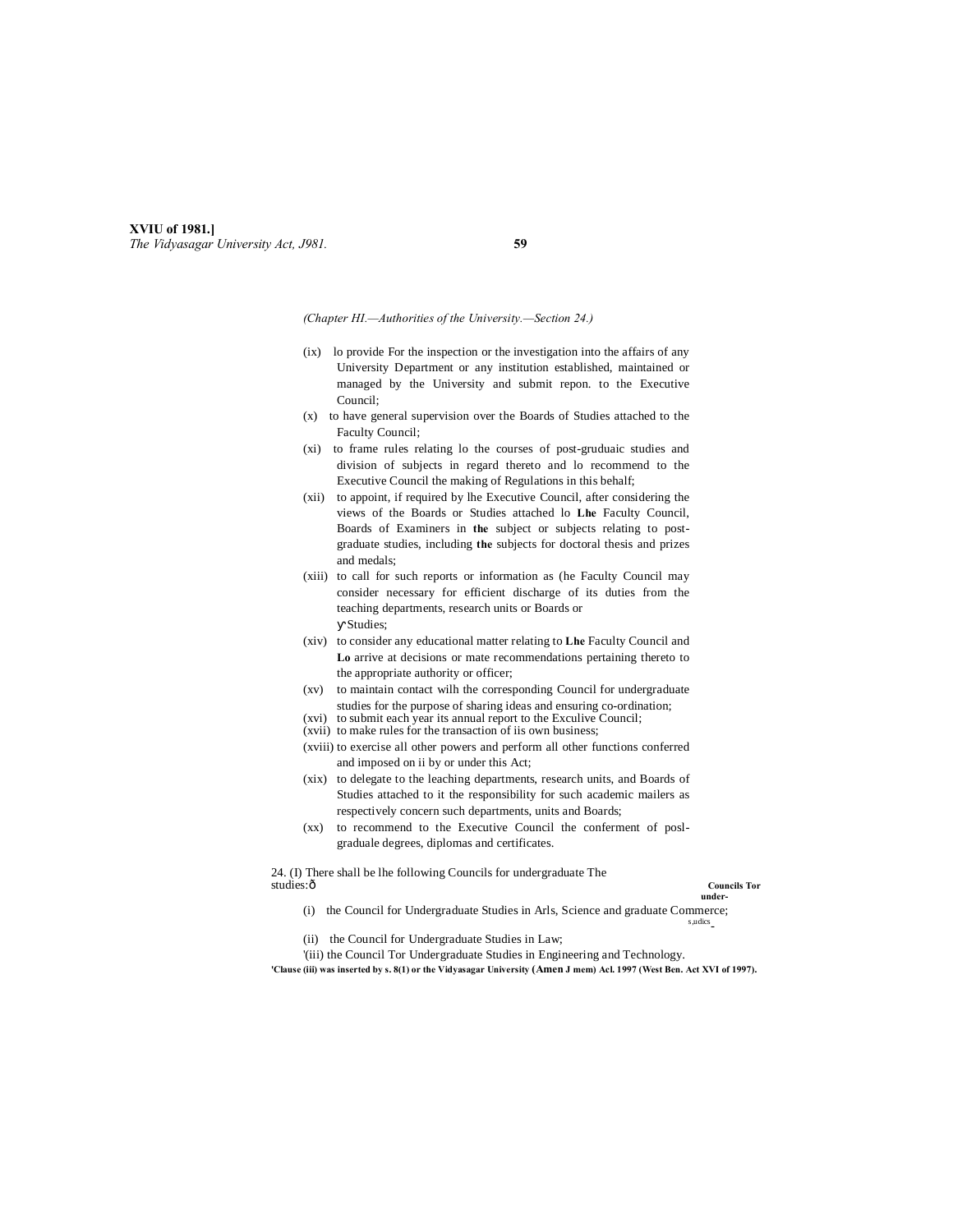#### **[Wcsl Ben. Act**

#### *(Chapter HI,—Authorities of the University.—Section 24.)*

(2) The Council for Undergraduate Studies in Ans, Science and , Commerce shall consist of the following members: $-6$ 

(i) the Vicc-Chancellorô Chairman,

- (ii) (he Deans or the Faculty Councils for Pa si-Graduate Studies in Arts and Commerce and Science;
- (iii) ten teachers of affiliated colleges Imparling teaching in Arts, Scicnce and Commerce, or whom one shall belong lo a teachers' training college or other professional college, if any, clected by Teachers of such colleges;
- (iv) iwo Teachers participating in poit-graduatc leaching in lhe subject or subjects concerncd, elected by the members of the Faculty Councils forposL-graduate studies from amongst themselves:
- $(v)$  four Principalsô three from the undergraduate colleges of Arts, Science and Commerce and one from a teachers'
- training college- $\hat{o}$  eleclcd jointly by lhe Principals of such colleges; (vi) two **persons** having special knowledge in the subject **or** subjects
- concerned, nominated by **Lhe** Vice-Chancellor.

(3) The Council for Undergraduate Studies in Law shall consist of the following members: ô

- **(i)** (he Vice-Chancellorô Chairman;
- **(ii)** (he Principal or Principals or Law Colleges;
- **(iii)** the Heads of Departments;
- **(iv)** not more than six Teachers participating in leaching in the subject concerned elected by such Teachers from amongst themselves;
- **(v) Lwo persons having special knowledge in lhe subject concerned, nominated by lhe Vice-Chancellor.**

'(3A) The Council Tor Undergraduate Studies in Engineering and Technology shall consist of the following members: $\hat{o}$ 

- (i) the Vice-Chancellorô Chairman;
- (ii) the Dean or lhe Faculty Council Tor Post-Graduate Studies in Engineering and Technology;
- (iii) lhe Principal, Haldia Institute of Technology;
- (iv) the Heads of the Departments or teaching, Haldia Instituie of Technology;

**'Sub-sec[ion (\_1A) was inserted by s. B[2) of the Vidyasagar University ('Amendment) Acl. 1997 (Wcsl Ben. Acl XVI of 1997).**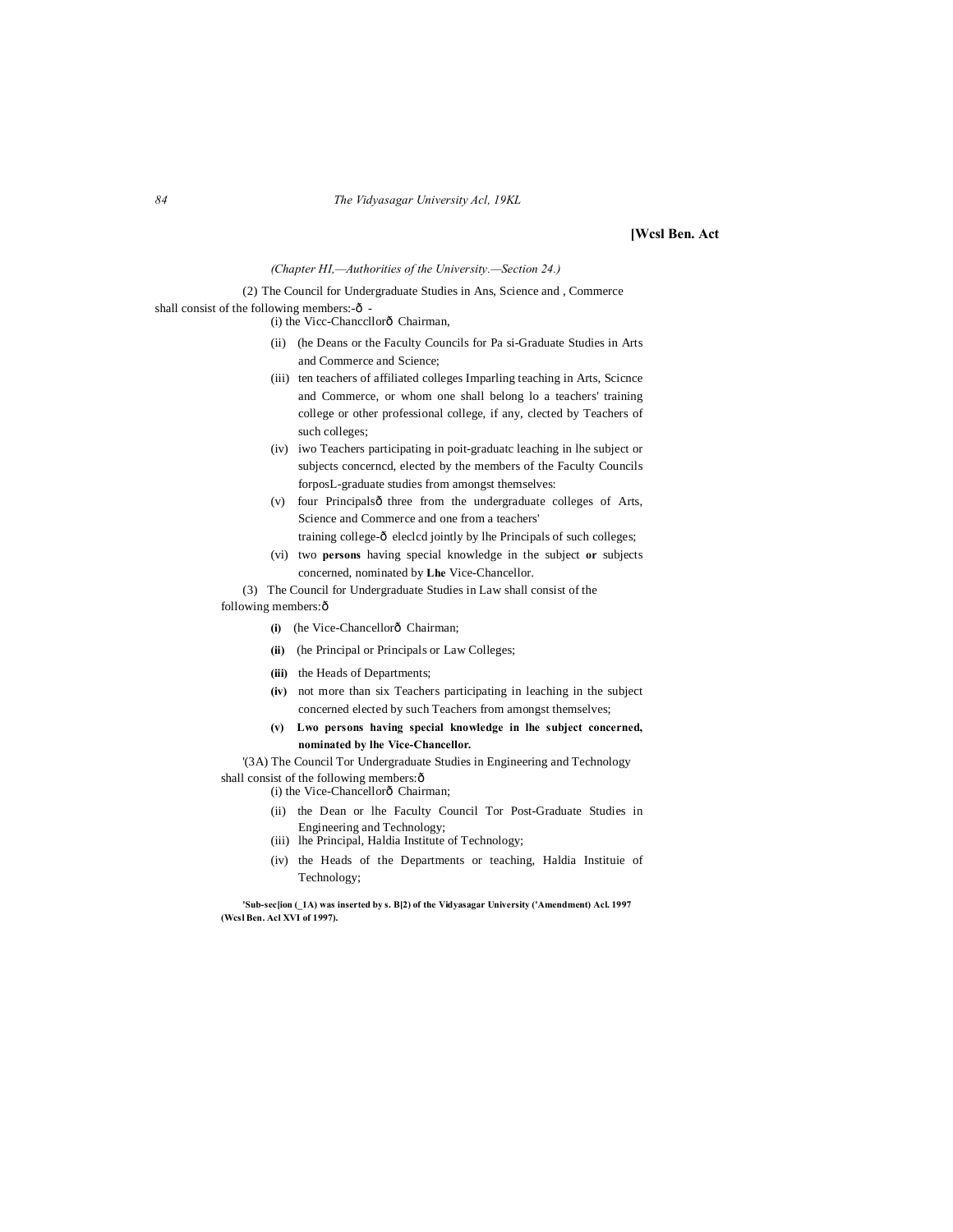## **SVIII of 1981,**  $\int_{\gamma}^{1/8V}$

*(Chapter III.—Authorities of the University,—Section 25.)*

- (v) three Teachers, not belonging lo lhe same Department, elected jointly by the Teachers of affi I ialed col leges providing instruction for courses of study in engineering and technology;
- (vi) one person nominated by the Director of Technical Education, West Bengal;
- (vii) two persons having knowledge in the subject concerned, nominated by the Vice-Chancel lor,
- (4) Each Council Tor undergraduate studies shall have a Secretary lo be
- appointed by the University.

(5) All elections to lhe Councils for undergraduale studies shall be held in the manner prescribed by Statutes.

(6) One-third of lhe total number of members of a Council for undergraduate studies shall be a quorum for a meeting of lhe Council.

25. Subject lo the provisions of this Act, and the Slatules, lhe Powers and Ordinances and the Regulations, a Council for undergraduate studies functions of  $=$  the CoLineik shall exercise the following powers and perform lhe following functions; $\hat{\sigma}$  r<sub>m lm</sub>t)cr-(i) to recommend **Lo Lhe** Executive Council **ihe** affiliation of a college

- or an institution in one or more subjects;
- (ii) to ensure annual inspection or colleges;
- (iii) to exercise general supervision over the colleges to ensure that lhe conditions of affiliation are properly fulfilled, the standard of teaching is uniformly maintained and syllabi as prescribed are properly completed within the academic year;
- (iv) to fix the last date of admission of students lo different courses of sludics and the date of commencement of examinations in consultation with olher Councils for undergraduale studies;
- (v) to appoint Head Examiners, Examiners, Paper-setters, Scrutineers, Co-ordinaiors, Convenors, Tabulators and other persons under the general supervision or the Executive Council;
- (vi) lo recommend to the Executive Council **Lhe** dis-affiliation or withdrawal of affiliation of any college in respect or any subjeci or subjects, if, on receipt of a written report from a learn of Inspectors appointed by lhe University, the Council is of opinion that proper standard or Leaching is not maintained or conditions or affiliation are not properly fulfilled or the results of the candidates sent up by the college Tor any examination are unsatisfactory or lhe college has failed **Lo** comply wiLh the directives of **lhe** Council;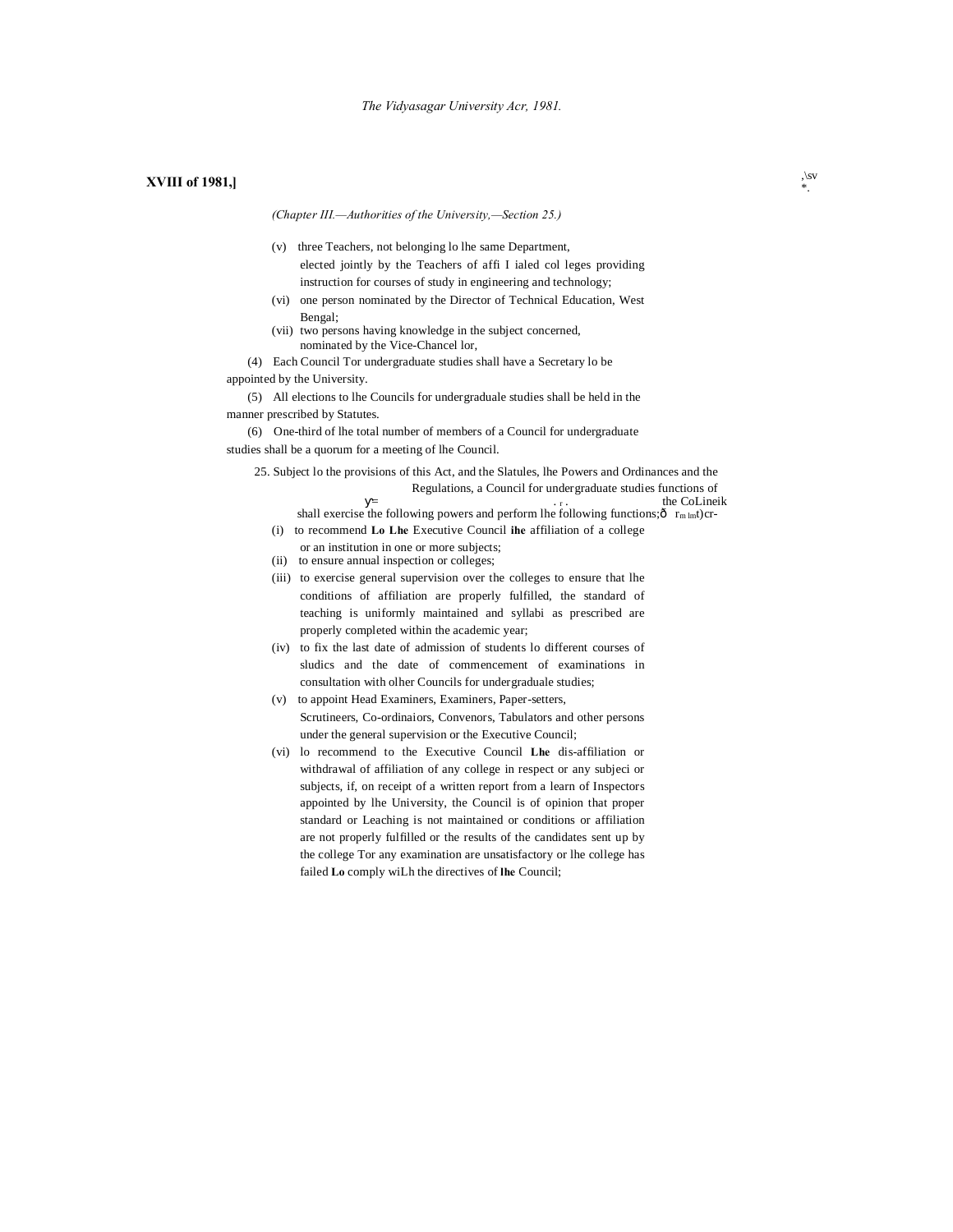#### **[West Ben. Act**

#### *(Chapter III.—Authorities of lhe University.—Suction 25.)*

- (vii) to establish, maintain and manage halls and hoslels of undergraduate colleges;
- (viii) lo recommcnd io the Execuiive Council lhe temporary lake over of the management of an affiliated or a recogniscd collegc or institution, olher than a Government College, in consultation with'the Execuiive Council in order to ensure that proper standards of leaching, training or instruction are maintained therein;
- (ix) to provide Tor the inspection or investigation into the affairs of undergraduate colleges or institutions, recognized by the Council or affiliated to the University and lo exercise general supervision and control over them;
- (x) to make due provision for health, welfare, residence, and discipline or students and their relationship with colleges and the University and lo provide for such training of students as may be considered desirable;
- (xi) lo recommend lo the Execuiive Council the dissolution of the Governing Body of an affiliated college or institution, olher than a Government Collegc, and pending reconstilution of lhe Governing Body, the

appointment of an Administrator or an ad-hoc Governing Body;

- (xii) lo collecl fees for examination, condonation of short percentage for appearing at an examination as non-collegiate student, marksheel, late admission, change of examination centre, scrutiny of answer script, and change of name or surname, and any other charge Tor registration and migration of students and grant of diplomas, certificates or any olher documents at such rate as may be prescribed by the Execuiive Council; '
- (xiii) to exercise supervision to ensure (hat all properties and funds of the Council are properly controlled and administered;
- (xiv) to supply promptly such information, returns, reports and other materials as may be required by the University;
- (xv) to extend facilities and other assistance including exhibits of records, books of accounts, ledgers and any other documents to officers deputed by the University for inspection;
- (xvi) io approve **the** annual report of **the** activities of **the** Council during **Lhe** previous academic year and submit **the** same to the Executive Council on or before such date as may be fixed by the Execuiive Council;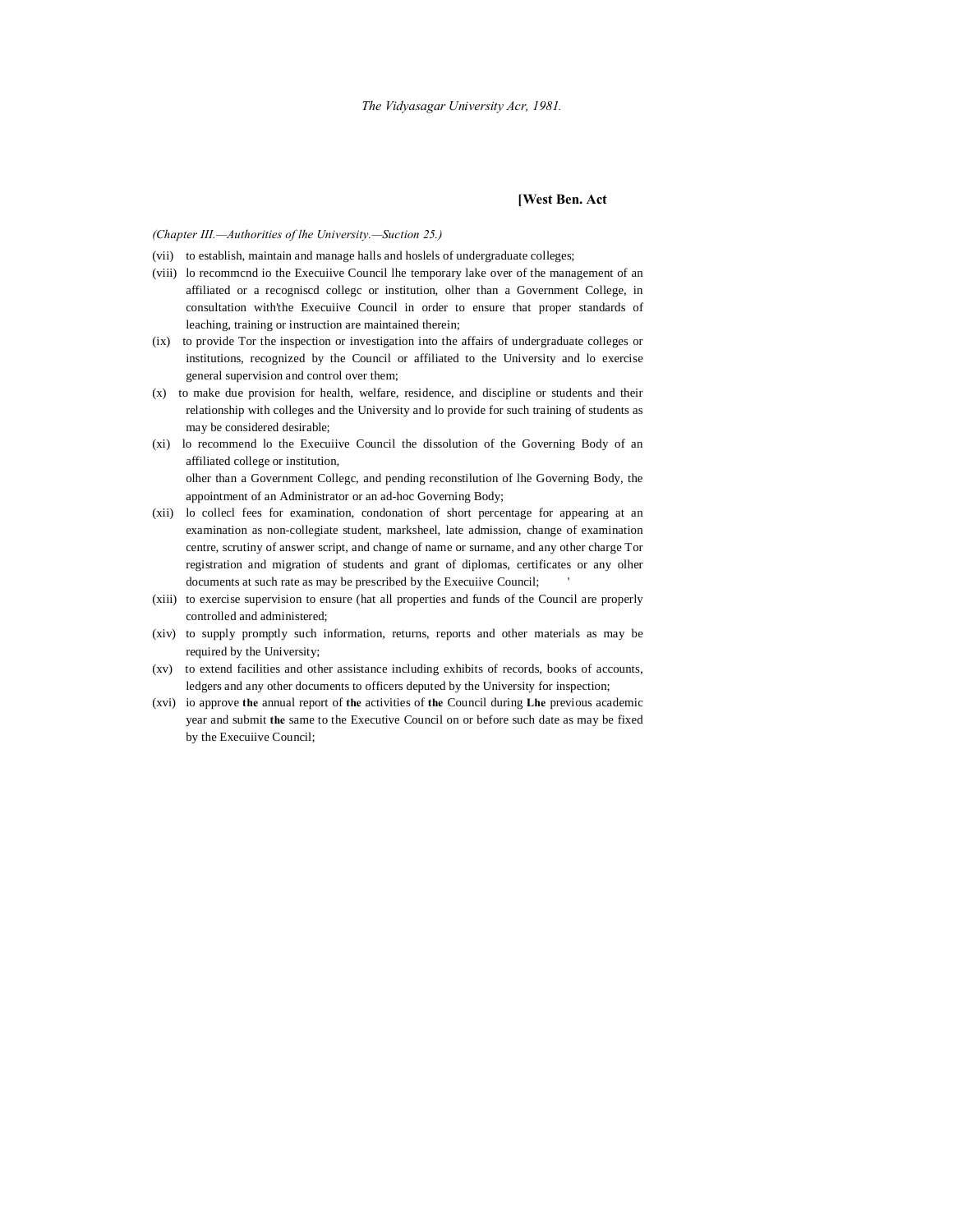*(Chapter Ml.—Authorities of the University.—Sections 26-28.)*

**XVIU of 1981.]** University from **Lime** lo **Lime** in regard to the Council; (xvii) ta abide **by,** and implement promptly, [lie decisions that **may be** arrived al by the

**The Vidyasagar University Act, J981**<br>
(xviii) to follow lhe guidelines and the rules framed by lhe University from lime to lime;

- (xix) to have general responsibility **for** academic affairs in relation **Lo** undergraduate studies with which the Council is concerned;
- ' (xx) **Lo** have general supervision over Ihe Board of Studies altached to the Council in accordancc with the-rules framed for the purpose;
	- (xxi) lo maintain contact with the corresponding Council for posL-graduate studies for the purpose of sharing ideas and ensuring co-ordination;
	- (xxii) lo frame rules relating lo courses of undergraduate studies and- the division of subjects in regard thereto and **Lo** recommend to the Executive Council ihe making of Regulations in this behalf. .

**26.** (1) There shall be a Dean Tor each Faculty Council for posi- Dean, graduate studies who shall be a Professor of the University.

(2) The Dean shall be elected by the members of the Faculty Council  $\check{s}$  and shall acl as Vice-

Chairman of lhe Faculty Council.

(3) The Dean or the seniormosL Dean, as the case may be, shall act as Vice-Chairman or a Council for undergraduate studies.

(4) The Dean shall hold office for such term as may be prescribed by Statutes.

**27.** There shall be Boards of Studies attached to every Faculty Council for posL-graduaie studies or Council for undergraduate studies. The constitution or the Boards of Studies shall be prescribed by Statutes and the power and functions of lhe Boards shall be prescribed by Regulations.

**The Finance Commit Ice. 28.** There shall be a Financc Committee with the Vice-Chancel lor as the Chairman. The constitution, powers and functions of the Finance Committee shall he prescribed by Siaiules and its procedure in financial mailers, including lhe delegation or its powers, shall be prescribed by Ordinances.

> **The Boards or Studies.**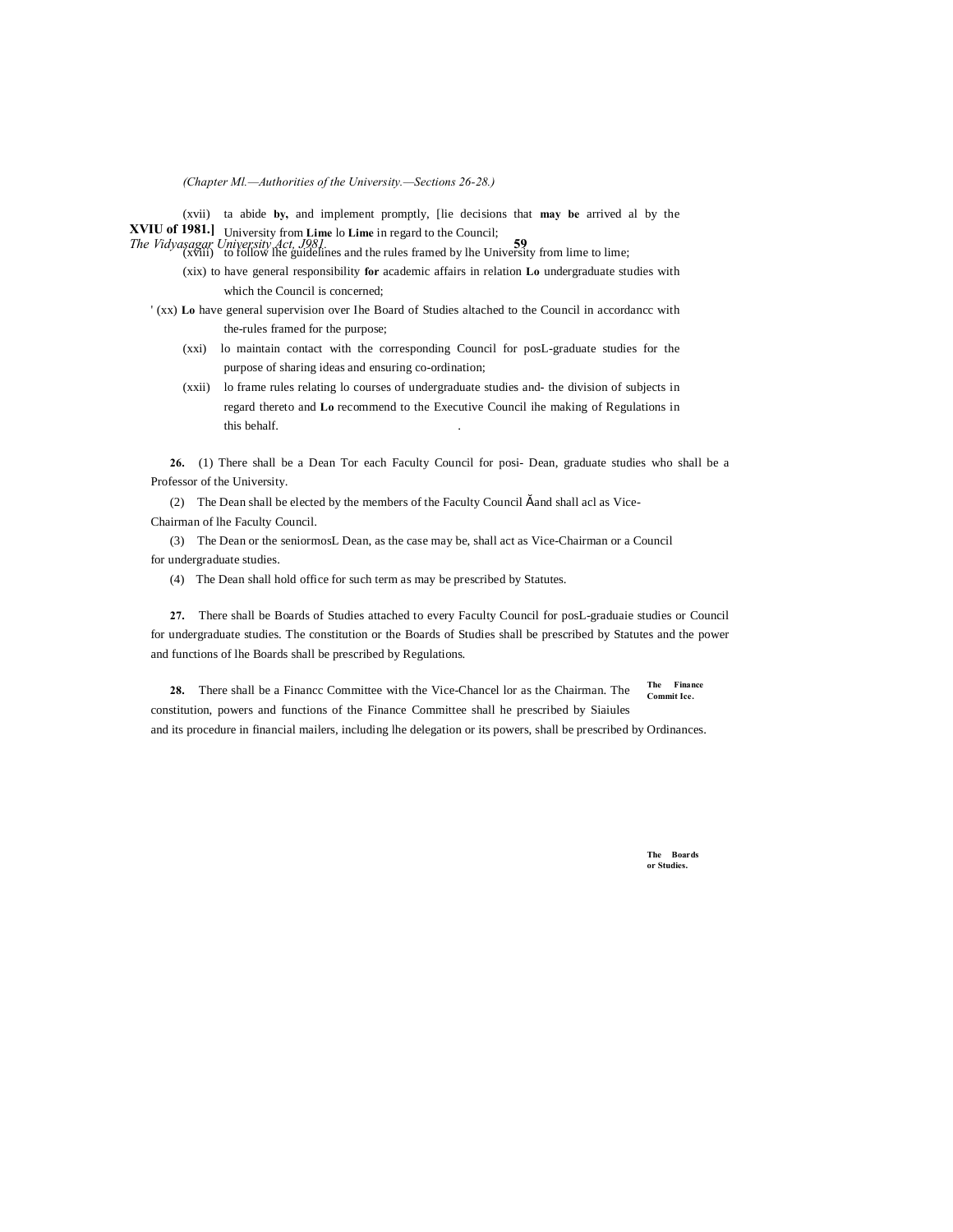#### **....................................... .................. ... wwi-Wl L VW**

#### *The Vidyasagar University Act, 198J.*

#### **[West Ben. Act**

#### *(Chapter HI.—Authorities of the University.—Sections 29-31.)*

**29. (1) A University Pro lessor shall be appointed by the Executive** Council on lK<i recommendation of a Selection Commiltee consisting **or—** (i) (lie Vice-Chancellor as Chairman;

Sclcciion GimmiKc<br>i: for i: for leadline pOSlS,

- (ii) lhe Dean of ilie Faculty Council concerned; (iii) a person, not holding any office of profit under the University and having special knowledge of lhe subject which the Professor will leach, nominated by the Chancellor;
- (iv) two persons, not holding any office of profit under the University and having special knowledge of the subject which ihe Professor will leach, nominaled by the Executive Council.

(2) A University Reader or a University Lecturer shall be appointed by the Executive Council on llierecouirnendationofa Selection Committee consisting of-ô

- (i) the Vice-Chancellor as Chairman;
- (ii) the Dean or the Faculty Council concerned;
- (iii) Ific Head of the Department concerned, if any;
- (iv) **a person, not holding any office of profit under the University and having special knowledge of lhe subjecL which Lhe Reader or \lie Lecturer will leach, nominated by Lhe Chancellor;**
- (v) two persons, not holding uny office of profit under the University and having special knowledge or the subject which the Reader or the Lecturer will (each, nominated by the Execuiive Council.

30. (1) Three members, of whom at least two shall be persons having special knowledge of lhe subjcct conccmed, shall be a quorum for a meeting ol a Selection Committee.

(2) If the Execuiive Council does not accept lhe recommendation or a Selection Committee, it shall refer the recommendation back lo the Selection Committee wilh reasons for reconsideration and if lhe Execuiive Council docs ttolacccpl the reconsidered views of the Slection Committee, lhe matter shall be referred to the Chancellor wilh reasons and the decision of lhe Chancellor shall be final.

**Procedure prnvision for for holding mcclings of Sulcclion**  E<del>VIII "In</del>P" <del>III</del> **cc. Sfnxi.nl selcclion of c£LtvUd;** meetings <del>d</del><br>Globalith **icudiing posls.**

31. (1) Notwithslanding any tiling contained in section 29 or section 30, until Lhe constitution or a Selection Committee referred to therein, a University Professor or a University Reader or a University Leelurcr shall be appointed by the Vidyasagar University Council, referred to in subsection (1) of scction 58, on the recommendation of a Selection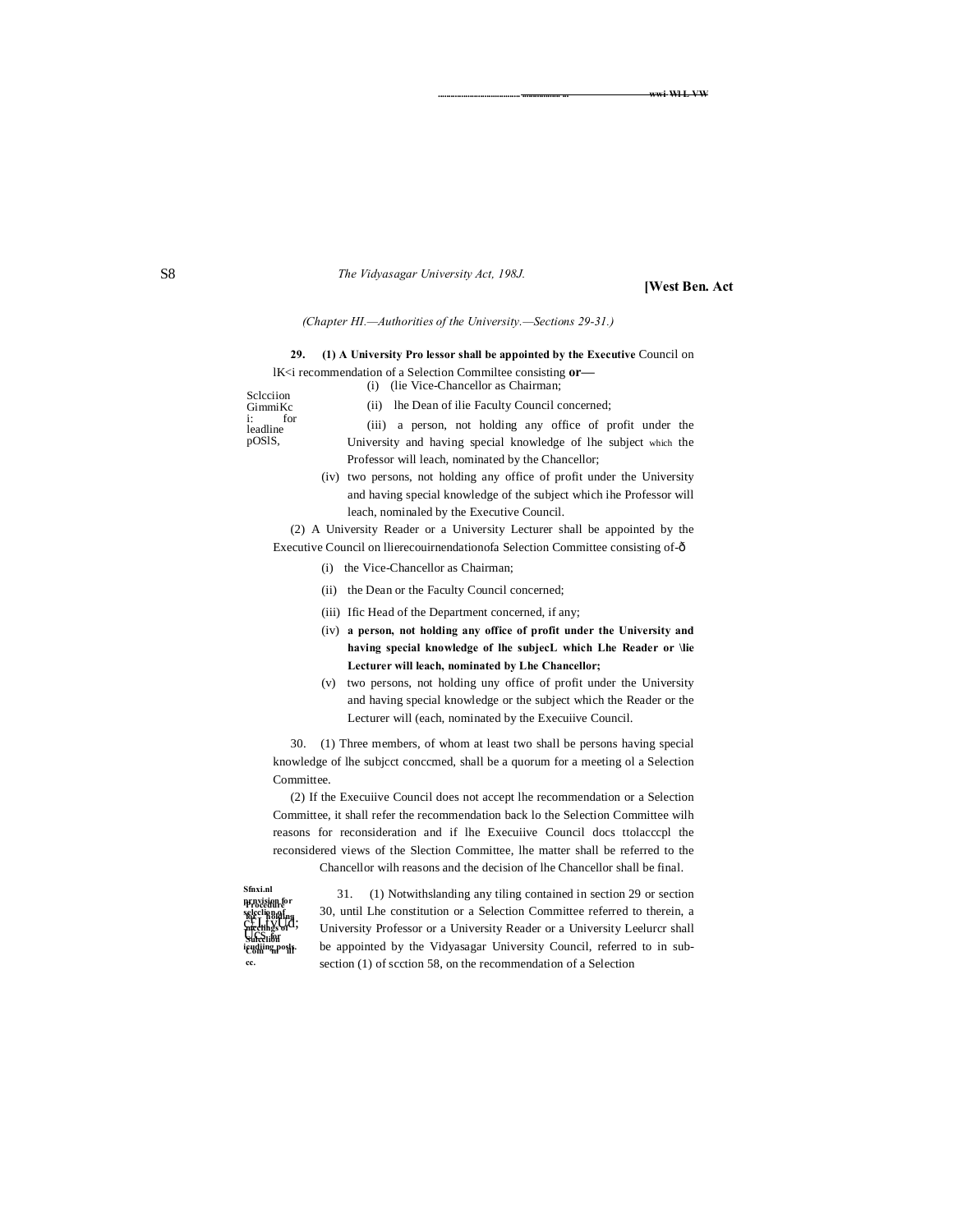**XVIU of 1981.]** *The Vidyasagar University Act, J981.* **59**

#### *(Chapter III.—Authorities of the University.—Sections 32-34.)*

Committee, constituted by **Lhe** said Council in such manner as ii thinks fit, which shall include as iis member al leas! one person, nol holding any office of profit under the University and having special knowledge of the subject which the Professor or Lhe Reader or **(he** Lceitirer, **as** lhe **ease** may be, will **Leach,** nominated by **lhe** Chancellor.

(2) If the Vidyasagar University Council docs not accept Lhe recommendations of the Selection Committee, **Lhe** provisions of sub- seciion (2) of section 30 shall apply *mutatis mutandis.*

32. (I) Every Teacher, every officer and every employee of the University shall, on appointment as such, be provided with a letter of appointment containing such terms and conditions of appointmenl as may be prescribed by Ordinances.

(2) A Teacher or an officer or an employee appointed against a permanent vacancy shall be on probation ordinarily for a period of one year from the date of such appointment and such period of probation may, al lhe discretion of the appropriate authority of llie University, be extended for a further period not exceeding one year.

(3) If, al any lime during the period of probation, the probationer's work is not considered satisfactory, Lhe probaiioner.shall be discharged by lhe authority concerned.

(4) On satisfactory completion of liie period of probation, a Teacher or an officer or an employee, as lhe case may be, shall be confirmed wilh effect from the date of his appointment on probation by an order in writing made by the University in this behalf and lhe fact of such confirmalion shall be communicated to Ihe person concerned:

Provided that if, on completion of lhe period of probation, no such order ofconfirmation is made and communicated **Lo Lhe** person concerned within a period of two months of lhe completion of lhe period of probation, the person concerned shall be deemed to have been confirmed with **cffccL from** the dale of his appointment on probation.

33. The services or a temporary Teacher or officer or employee shall nol be terminated before the expiration of the period for which he is appoinLed **excepL** after serving one month's notice or paying him one month's salary in **lieu** thereof.

'34. The Executive Council may, subject lo (he provisions of this Act, prescribe by Ordinances lhe constitution of a standing commiliee or standing committees for selection of persons for appointment lo (he posls of officers and  $10$  the olher nonlcaehing posls of the University and the procedure and the method of such selection.

**'Section 34 wus substituted Tor original section bys. 3(c) itf the West Bengal University Laws (Amendment) Acl, 198S (Wcsi Ben. Act Vtll of 19SK).**

**Lcllcrof appointment of Toachcrs, officers and employees.**

**Terminal] on of service of temporary Teacher, officer or employee.**

**Si nulling**  committ ee **for selection til" officers und nontcaching employees.**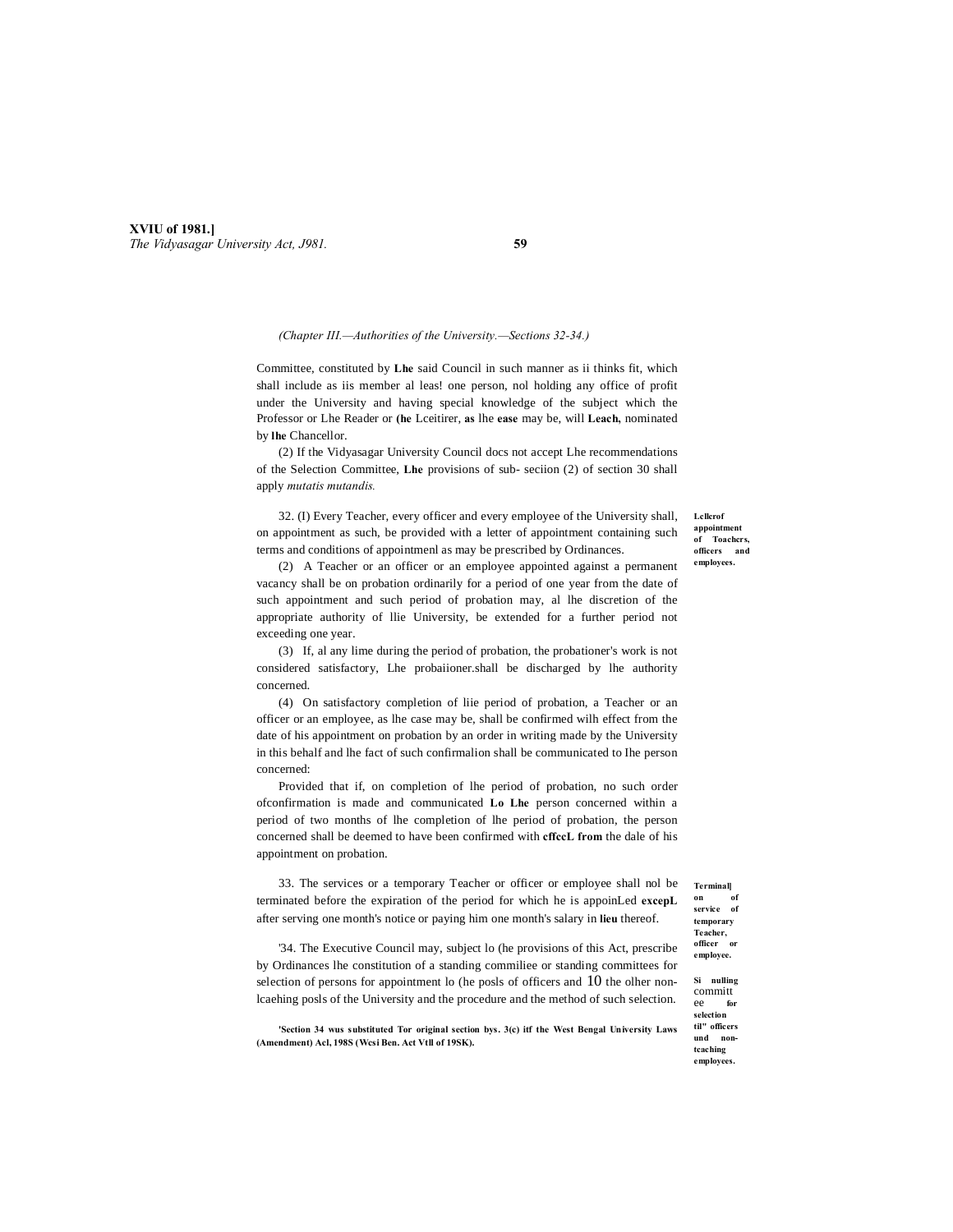90 *The Vidyasagar University Act, 1981.*

#### **[West Ben. Act**

**,... ................... ........................................................ ...■**

*(Chapter lit.—Authorities of the University.—Section 35.—Chapter IV.— General previsions governing ol! authorities or other bodies of the University. —Section 35.)*

'

**Tribunal.** 35. (1) If in the case of any dispute between the University and any Teacher, officcr or employee of the University no final order has been passed by the University within a period of one year from the dale on which the dispute was referred lo the University by such Teacher, officer or employee, such dispute shall, on lhe request, of such Teacher, officer oremployec, be referred to a Tribunal consisting of lhe following members, namely:ô

- (i) a Chairman lo be nominated by the Chancel br in consultation wilh the Minister:
- (ii) one person lo be nominated by the Executive Council;
- (iii) one person lo be nominated by the Teacher, officcr or employee concerned

(?.) Any appeal from an employee of lhe University in a disciplinary matter shall be referred to lhe Tribunal and shall bedicidcd and disposed of by the Tribunal.

(3) The Tribunal may call for any record, repot t or other information from the University if, in its opinion, such record, report or other information is necessary for efficient discharge of tls functions, and the University shall furnish such record, report or other information lo lhe Tribunal.

(4) The decision or theTribunal shall be filial and no suilorproceeding shall lie in any civil court in respect of lhe matters decided by the **Tribunal.**

(5) Every request under sub-section (1) shall be deemed to be a submission lo arbitration upon the terms of this section, within the meaning of the Arbitration Act, 1940, and all (he provisions of that Acl **I0af]940** with the exception of section 2 thereof shall apply accordingly.

#### CHAPTER IV

#### **General provisions governing all authorities or other bodies of the University.**

Disquaiifici-36. (1) Mo person shall be qualified for election or nomination as ' a member of any authority or body of the University or shall continue

as such member if heô

- (i) is of unsound mind or a deaf-mute, or
- (ii) is an undischarged insolvent, or
- (iii) has been convicted by court of law for an offencc involving moral turpitude.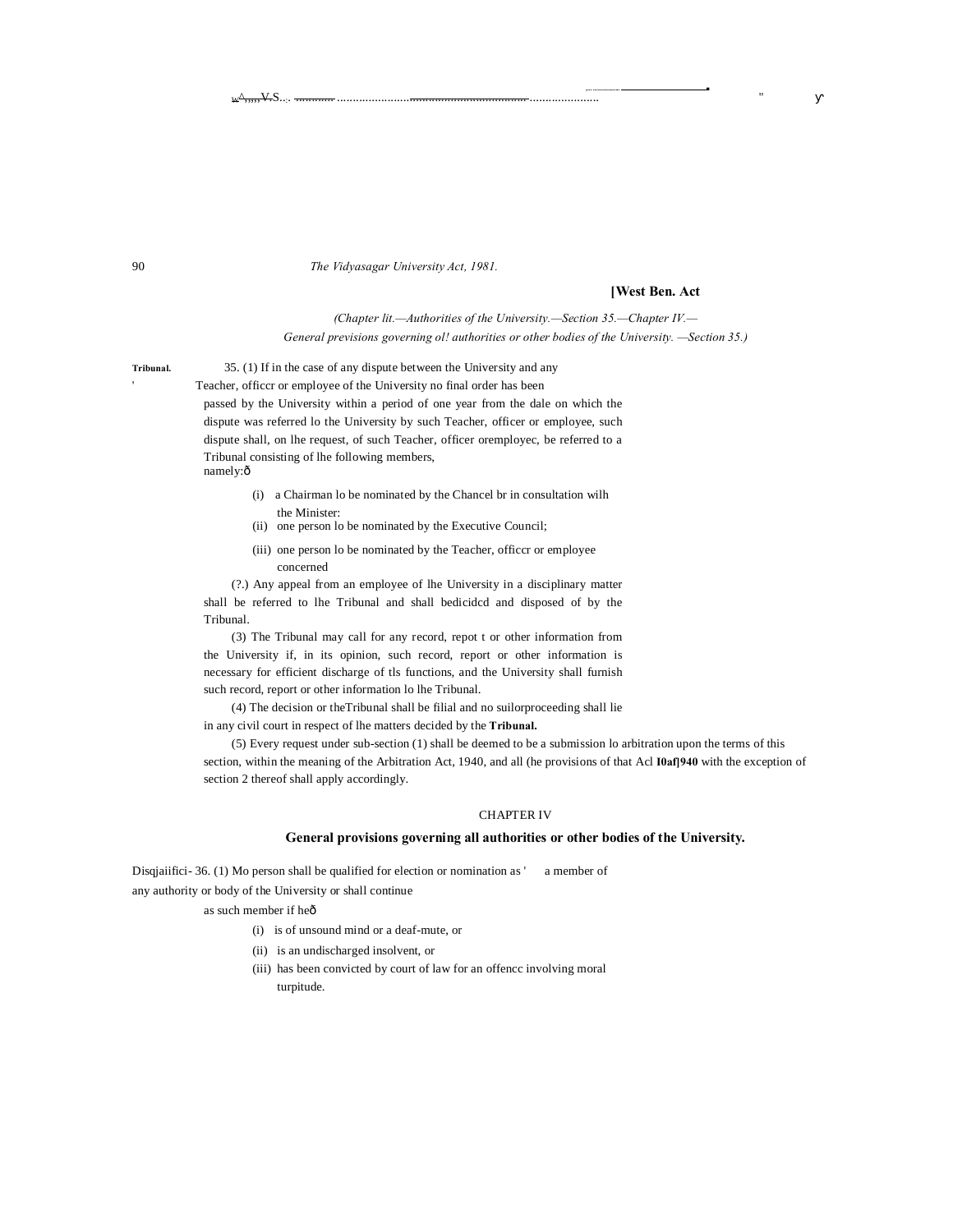#### **xvm of 1981.]** *The Vidyasagar University Act. 1981.* **91**

#### *(Chapter*/V,—*General provisions governing all authorities or olher bodies of the University.—Sections 36A. 37.)*

(2) In case of any doubl or dispute, the Chancellor's decision whether a person is disqualified under lhe provisions of sub-seciion (1) shall be final.

(3) No person shall be entitled lo stand as a candidate for election to any authority or body of the University from more than one constituency.

(4) No person shall be entitled lo be enrolled as a voter for. or to cast his vote at, an election to any authority or body or the UniversiLy from more than one constituency:

Provided that this sub-section shall not apply in the case of an election of members of the Court to the Exceutivc Council, lhe Faculty Councils for postgraduate studies, and the Councils for undergraduate studies.

'36A, Notwithstanding anything coniained elsewhere in this Act. no person shall,ô

- (a) if he is a Teacher, not holding any whole-time teaching post, or appointed for a specified period, or
- (b) if he is a member of the non-ieaching staff, not appointed on a regular scale of pay, or not holding any whole-time non-teaching post,

**Pan-lime Teachers or pan-lime nonlcaching siaff nol lo hccnlilled lo be enrolled as voters or to be nominated.**

be entitled lo be enrolled as a voter for, or lo cast his vote at, an election Lo any authority or body of the University or of any college or institution affiliated to the University or lo be nominated Lo any such authority or body.

*Explanation.* $\delta$  "Regular scale of pay" shall mean pay which, subject lo any conditions prescribed by lhe University, rises by periodical increments from a minimum to a maximum.

37. (1) Save as otherwise provided in sub-section (4) an elected **Terms** of or nominated member of any authority or body of lhe University shall Ambers hold office for a period of four years from the date of his election or nomination, as the case may be:

Provided lhat in respect of the first elections and nominations under this Act, the said period of four years shall commence from the dale of the first meeting of the authority or body held after such elections and nominations.

(2) The term of office of members other than *ex officio* members of any authority or body of the University shall **be held** lo include any period which may **elapse** between **Lhe** expiry of **Lhe** said **term** and **the** date of election of new members to such authority or body to Fill vacancies arising by efflux of time:

**'Scc;ion 36A was inserted by s. 3(c) of the Wcf Hcnfol University Laws (Amcndmcnl) Acl, 1986 (Wcsi Ben. Act XX of 1986), '**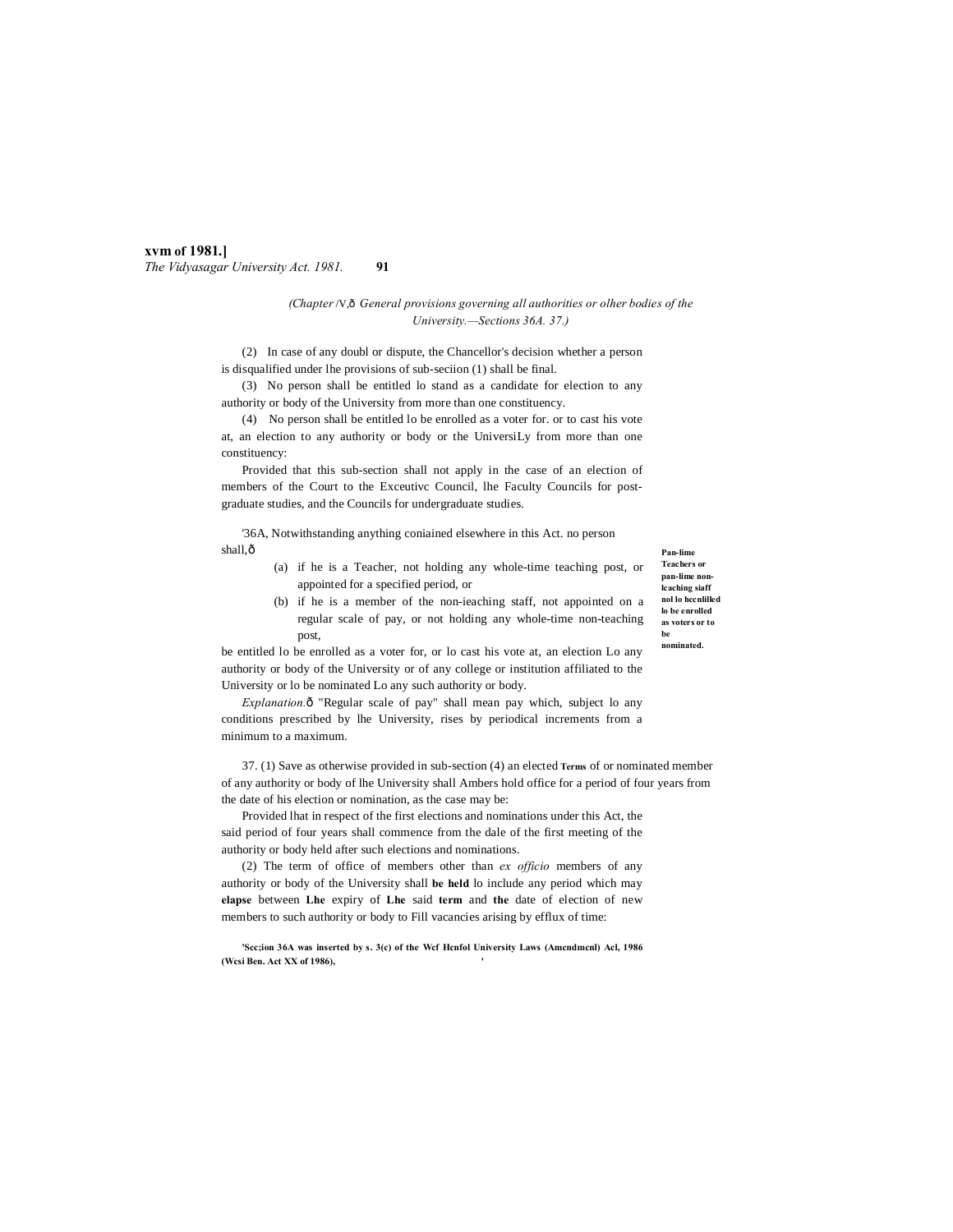#### **92** *The Vidyasagar University Act. 198J.*

**[West Ben. Act**

#### *(Chapter IV.—General provision:, governing all authorities or other bodies of the University.— Sections 38-40.)*

(3) When elections are held on more than one dale, the last of such dales shall be taken to be (he dale of election for lhe purposes of this section,

(4) Any member elected or nominated to fill a casual vacancy shall hold office for lhe unexpired portion of lhe term of office of the member in whose seal he is so elected or nominated.

**Cessation of membership in certain** eases.

38. (1) When a person is qualified to be a member of any authority or body of the University by vitrue of his membership of any other authority or body, he shall cease LO be a member of the authority or body of the University when he ceases lo be a member of the olher.

(2) When a person is elected or nominated as a member of any authority or body of the University from any constituency, he shall cease to be such a member when he ceases to belong to thai constituency.

**Filling or vacancies.**

39. (1) Any casual vacancy among the eleclcd members or any authority or body of the University shall be filled, in such manner and within such time as may be prescribed, by clcclion by such authority or body of a person representing lhe interest which the member, whose seal has become vacant, represented.

**(2)** Any vacancy among Lhe nominated members of any authority or body of the University shall be filled, within such lime as may be prescribed, by nomination by the person or authority that nominated \he member whose seal has become vacant,

**(3)** Vacancies arising by **efflux** of lime **in the seats** of elected members of any authority or body of the University shall be filled by election to be held on such date or dates, not later than six months or such extended period as the Chancellor may, by order made in this behalf, specify so however thai Lhe aggregate period shall not exceed one year, from the date on which the vacancies arise, as the Vice-Chancellor may fix.

40, No act or proceedings of the University or of any authority or body of ilic University shall be deemed to be invalid merely by reason of the existence of a vacancy or vacancies among its members or the invalidity of the election of any of Lhe members.

**Proceedings of lhe University or die auJujrilics or bodies or [he University nol** invalidate d **by vacancies.**

*Explanation.* $\hat{o}$  For the avoidance of doubt it is hereby declared that when the office of any member of any authority or body of the University connot be Riled up, when such authority or body is constituted for the first lime, on account of any election or appointment nol being for any reason feasible, there shall be deemed io be a vacancy in lhe office of such member until such election **Lakes** placc or such appointment is made.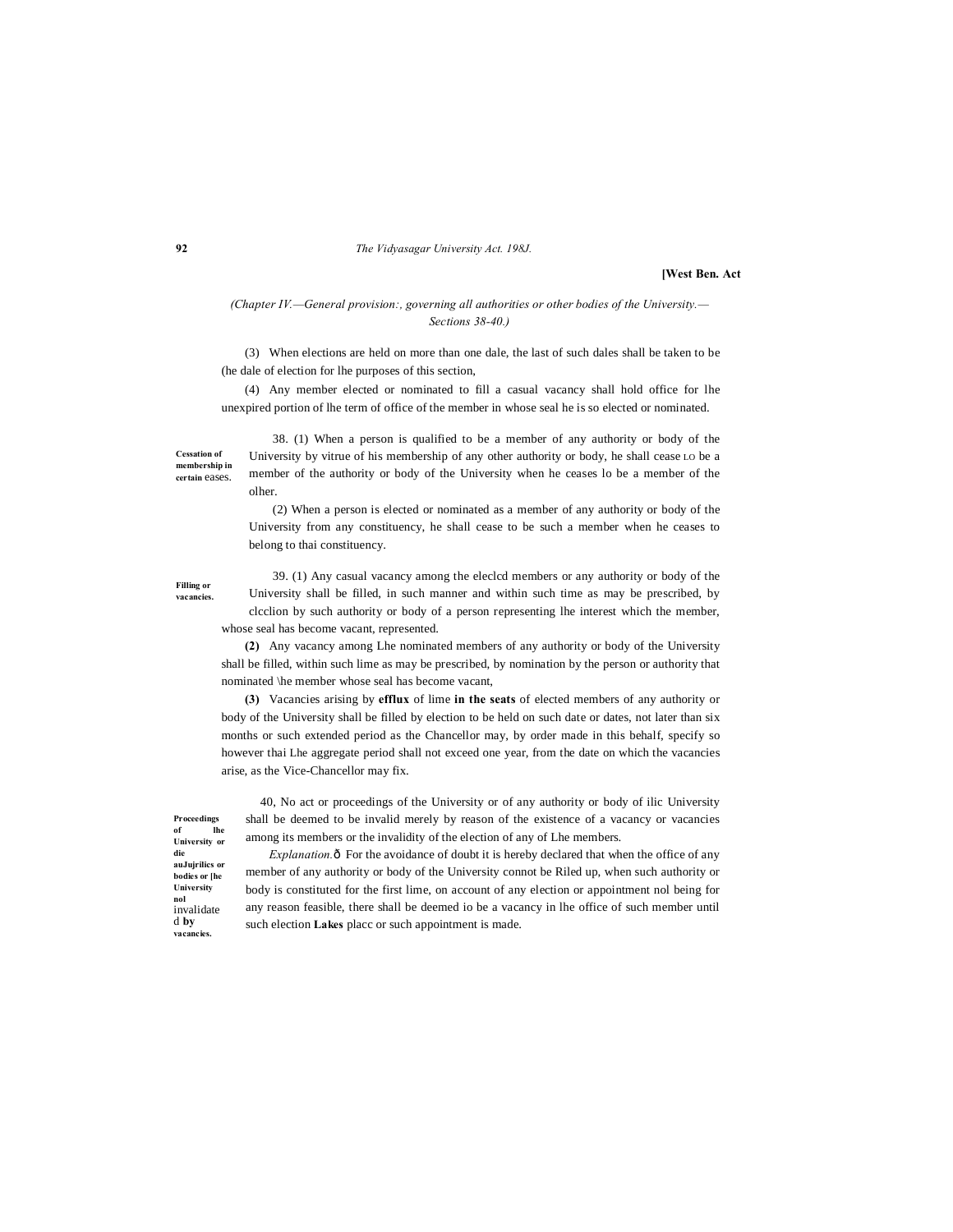#### **XVIII of I98L]** *The Vidyasagar University Act,* **7957. 93**

*(Chapter IV.—General provisions governing ail authorities or other bodies of the University.—Sections 41, 42.—Chapter V.—Funds of the University, Accounts, Audit and Inspection.—Sections 43, 44.)*

41. (1) Thereshall bean EleclionTribunal to which shall berefened ^Icciion any question as lo whether any person is eligible under ihis Acl for ' eleclion or nomination or has been duly elected or nominated as, or is cniillcd to be, a member of any authority or body of the University, and lhe decision of lhe

Eleclion Tribunal on such question shall be final.

(2) The constitution of the Eleclion Tribunal shall be prescribed by Statutes.

(3) If, during the progress of any election of members lo any authority or body of the University, the Election Tribunal is satisfied that such eleclion is vitiated by fraud or corrupi praciice, lhe Eleclion Tribunal may make an order annulling the proceedings in respeel of such election or any part thereof and directing fresh proceedings lo be started, in accordance with the provisions of this Act and Lhe Statutes, lhe Ordinances and lhe Regulations, from such stage as may be specified in lhe order and such order of the Election Tribunal shall be final.

(4) No suit or proceeding shall lie in any civil court against a decision or an order of the Election Tribunal under sub-seclion (I) or sub-scction (3), as the case may be.  $\sim$ 

42. At a meeting of the Court, lhe Executive Council, the Faculty **Casiiny** volt Councils for postgraduate studies, the Councils for undergraduate studies chairman or any olher authority or body of lhe University, lhe person presiding at lhe meeting shall nol vote in the first instance, but shall have and exercise a casting vote in lhe case of an equality of votes.

#### . CHAPTER V **Funds of the University, Accounts, Audit and Inspection**

43. The University shall have a fund to be known as lhe Universily The Fund lo which shall be credited all its income Irom fees, lines, Fund"^ contributions, donations, loans and advances and from any olher source whatsoever. The Universily may also create, by Ordinances made in this

behalf, separate special funds for the administration of endowments,

trusts or specific granl or grants for olher special purposes.

| (I) The budget of the University showing the receipt and                  | $9^{ci}2^{cn}$ )' |
|---------------------------------------------------------------------------|-------------------|
| expenditure of the Universily on different accounts for a financial year  | financial         |
| shall be submitted to the State Government for approval at least four     | powers            |
| of months before the beginning of such financial year in such form as may | Universily.       |
| be specified by the Siaie Government                                      |                   |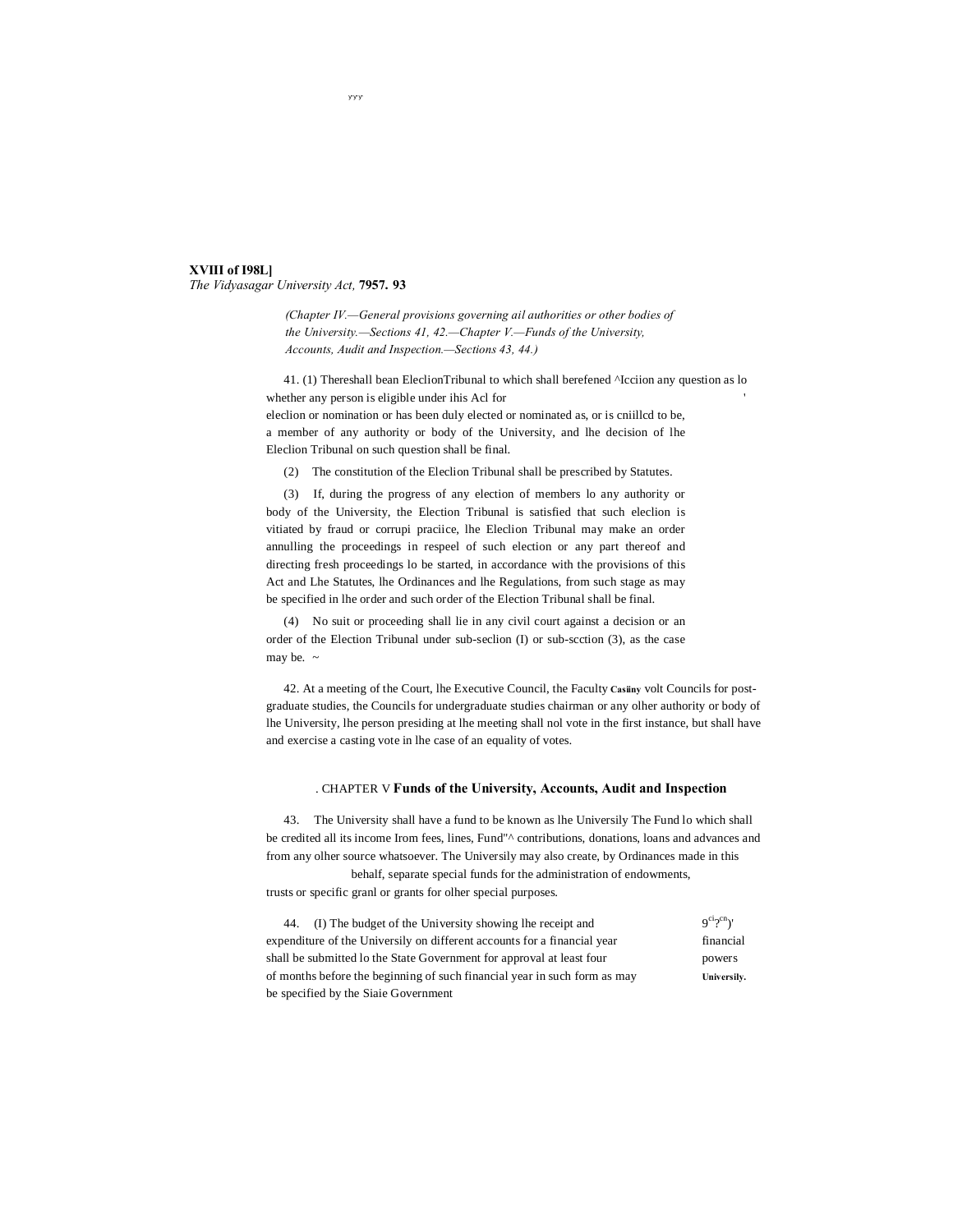**[West Ben. Act**

#### *(Chapter V.—Funds of the University, Accounts, A ndit and Inspect ion.—Sections 45-47.) '*

(2) The Slate Government shall, within fifteen days of commence- meni of the financial year Lo which lhe budget relates, communicate its approval or otherwise of lhe budgel to lhe University:

Provided lhat the State Government shall, from lime lo lime, release grants to lhe Universily to incur expenditure till the budget is approved.

(3) Notwithstanding anything lo the contrary contained in this Act, the Universily shall nol, except wilh the prior approval of lhe Stale Government, incur any expenditure on any account in excess of lhe amount specified in lhe budget on lhat account.

**Provident** 45. Any provident fund insliluted by the University for lhe benefit ' of its employees shall be governed by the provisions of the Provident [3 of 1925. Funds Acl, 1925, as iF such fund were a Government Provident Fund and the Executive Council shaJI have power to frame Ordinances, **noL** inconsistent with the provisions of lhat Acl, for the administration of the fund.

**Accaunis** 46. (I) The Annual Statement of Accounts of the University shall,

**and Audit.** after examination by the Executive Council, be subjecied to such audit as the Stale Government may direct.

> (2) Such Annual Statement of accounts shall, together with copies of the audit report thereon, be submitted lo the Court and to the Stale Government and shall (hereupon be published by the Court. The Court shall consider (he audited annual accounts at a meeting and may lake such aclion thereon as it thinks fit.

> (3) The University shall have a continuous internal audit, and the report of such audit shall be submitted to the State Government as soon as possible after the end of every financial year.

> (4) The State Government may require lhe University to supply to it any information in regard to Ihe accounls and the budget and lhe University shall comply with such requisition.

inspection. 47. (i) (i) The State Government shall have the rightô

- (1) to cause an inspection to be made, by such person or persons as it may direct, $\hat{o}$ 
	- (a) of the University, its buildings, laboratories, libraries, museums, press establishment, workshops and equipment,
	- (b) of any college or instilution maintained by or affiliated to the University, and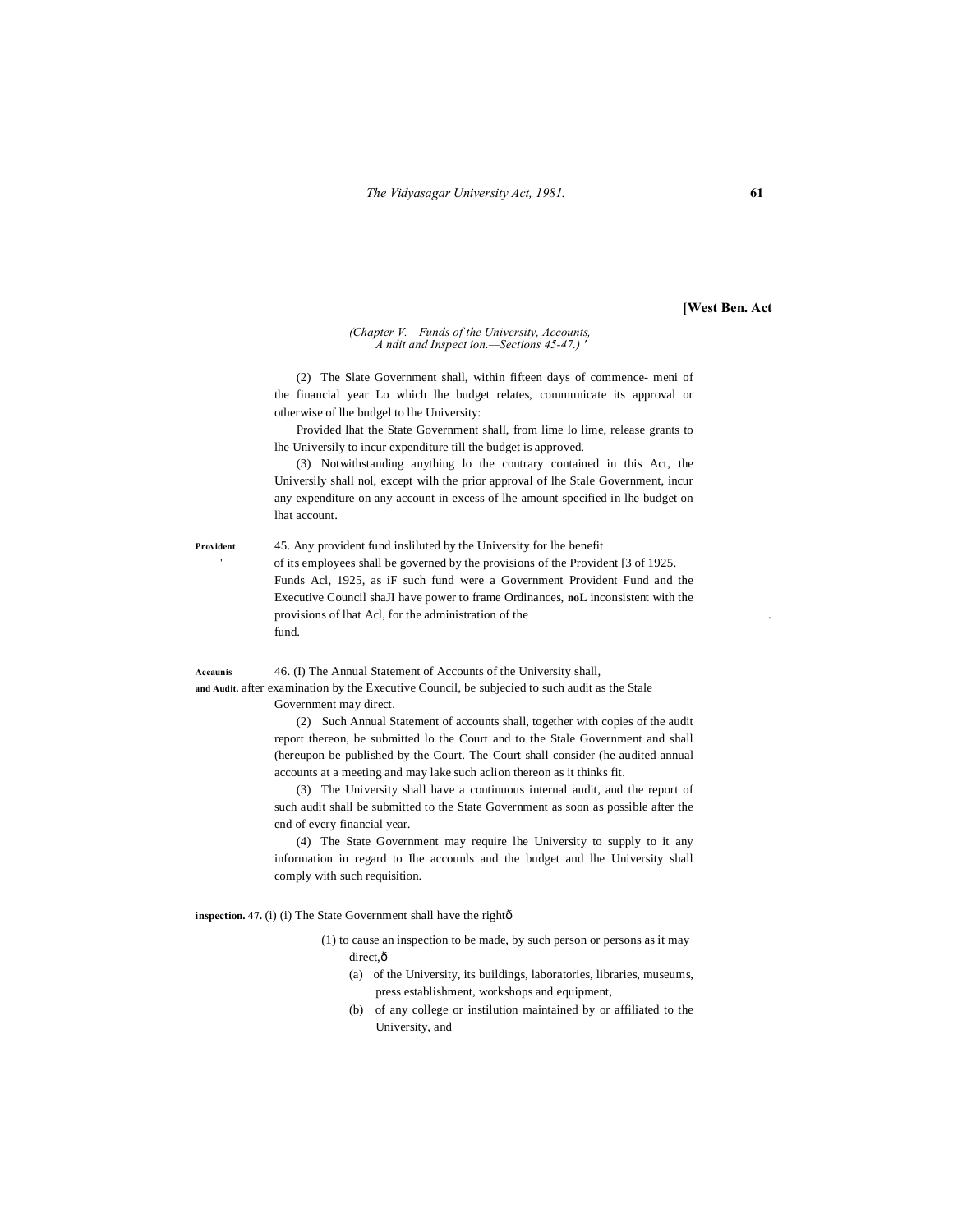#### **XVIU of 1981.]** *The Vidyasagar University Act, J981.* **59**

#### *(Chapter VI.—Statutes, Ordinances, Regulations and Rules.— Section 48.)*

(c) into all affairs of the University and of such collcge v or institution including examination and other work

conducted or done by **Lhe** Univeristy or such collcge or institution, and

(2) to cause an enquiry to be made into the income, expenditure,

properties, assets and liabilities of the University and of any collegc or institution maintained by or affiliated to the University.

(ii) The Stale Government shall, in every such case of inspection or enquiry, give previous notice to the University, and, if the inspection or enquiry relates to such college or institution, both lo the University and the college or the institution, as the case may be, of its intention to cause such inspection or enquiry.

(2) The Slate Government shall communicate lo the Court and the Executive Council or lo such college or institution, as the case may be,

its views on the results of such inspection or enquiry and may, after considering lhe opinion of the Court and the executive Council or **of** such collegc or institution thereon, advise the University or such college or institution regarding the action which the State Government considers fit to be taken by the University or by such collcge or instiiuLion in the matters concerned and the University or such collcge or institution shall report to lhe State Government, within such time as the Stale Government may direct, the action which is proposed to be taken or has been taken by the University or by such college or institution lo give effect **Lo** such advice of the State Government.

(3) The Slale Government may, after considering the report referred lo in sub-seclion (2), advise the University or such college or institution,

as the case may be, to take such further action in **Lhe** matters concerned as may, in the opinion of the State Government, be necessary, and the University or such college or institution shall take or cause to be laken such further action within such time as may be specified in that behalf by the State Government.

#### CHAPTER VI

#### **Statutes, Ordinances, Regulations and Rules**

48. SubjecL Lo the provisions of this Act, Statutes may be made to Siaiuws, provide for all or any of the following matters: ô

(a) the declaration of posts as posts of officers of the University referred Lo in clause (iv) of seciion 7;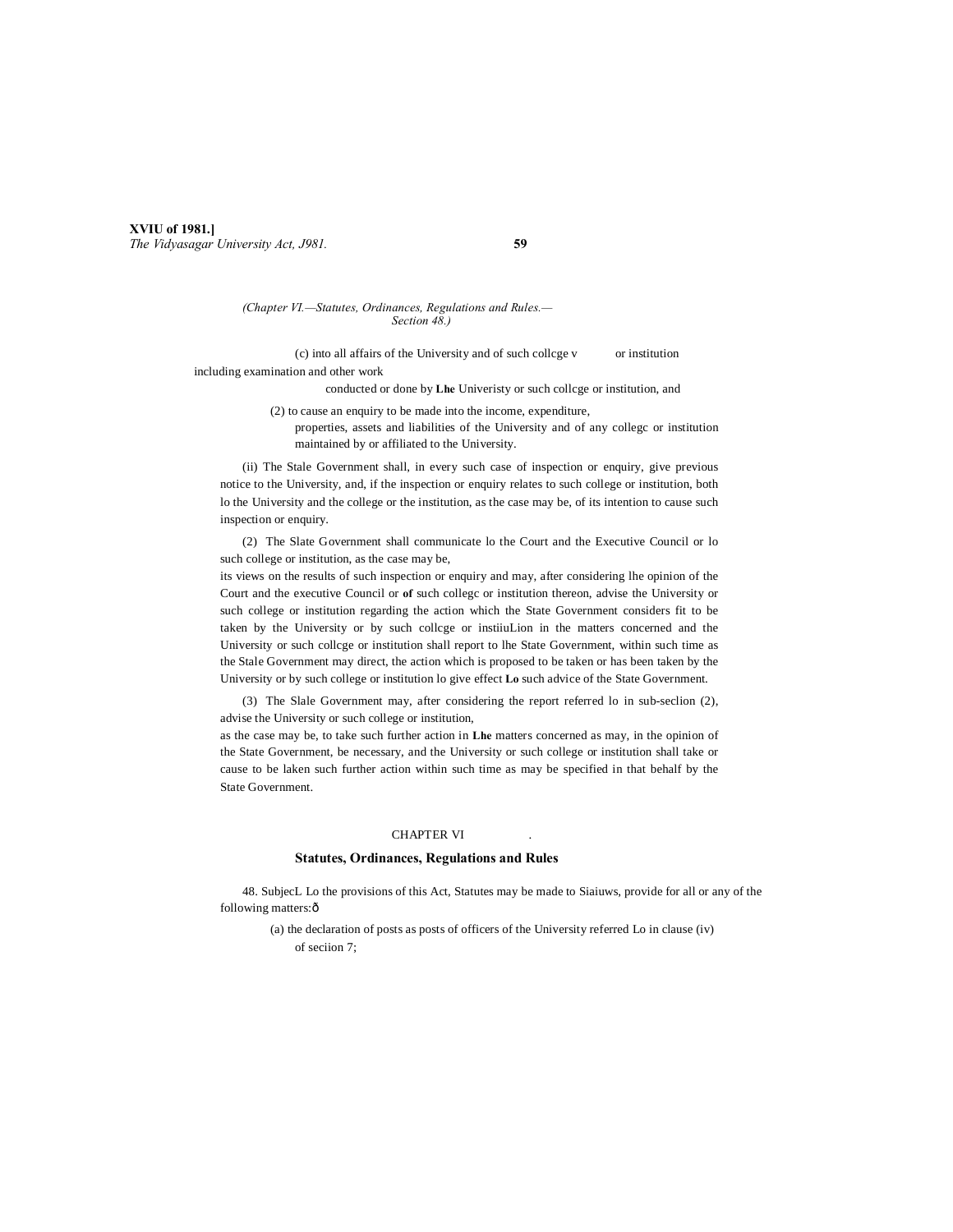**96** *The Vidyasagar University Act, 198].*

.................... ....... .. ...................... > > ~ " - ................................. "

#### **[West Ben. Act**

#### *(Chapter VI.—Sla tines, Ordinances, Regulations and Rides.— Section 48.)*

;\_ (b) the establishment of authorities or the University referred io in clause (7) of section 16;

- (c) the powers, duties, and terms and conditions of service of the officers of the University in so far as these have not been specifically provided for in this Acl;
- (d) the constitution, powers and duties of the authorities of the University in so far as these have nol been specifically provided for in this Act;"
- (e) the rules and procedure **Jbr** holding elections to lhe Court, lhe Executive Council and other authorities and bodies of the University;
- (0 the terms and conditions of affiliation or recognition of colleges or institutions, including terms and conditions for continuance of such affiliation or recognition and rules for disaffiliation or withdrawal of recognition of such colleges or institutions;-
- (g) the terms and conditions of recognition of colleges as constituent colleges or professional colleges;
- (h) lhe constitution, powers and functions of the Governing Bodies of colleges, other than Government Colleges;
- (0 the terms and conditions of service and the minimum emoluments forposis of Principals, Teachers and such other employees as (he University may deem fit, of all affiliated colleges, other than Government Colleges;
- (j) the rules lur Provident Funds for Teachers of colleges, other than Government Colleges;
- (k) the holding of convocations to confer degrees, titles, diplomas, certificates and olher academic distinctions. including honorary degrees and distinctions;
- (1) lhe conditions for the registration of graduates of the University and for the maintenance of a Register for registered graduates;
- (m) the minimum qualifications for the posls of Teachers and Teachers of the University;
- **(n) all other matters which under this Act are required to be or may be prescribed by Statutes.**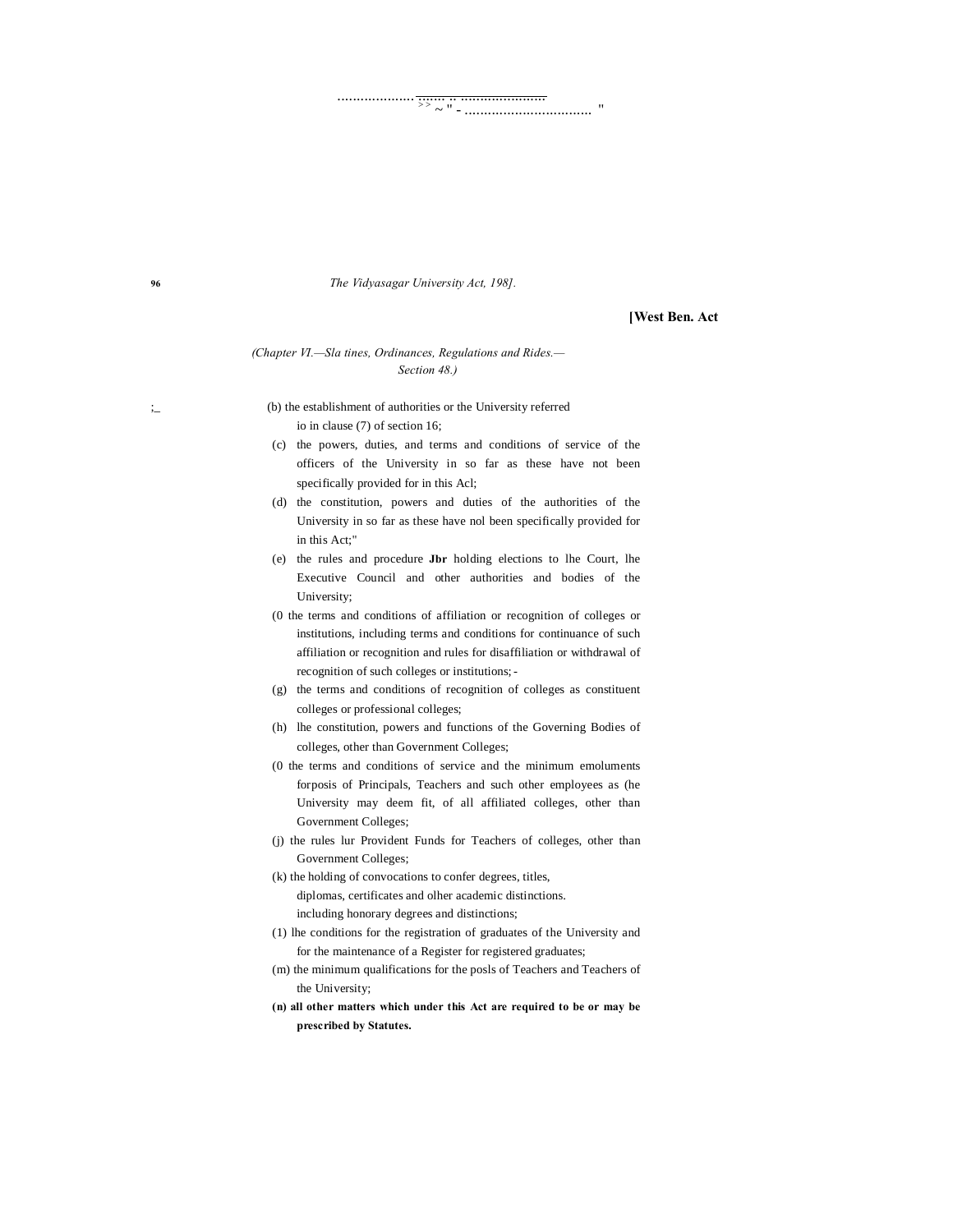#### **XVUI of 1981.]**

*(Chapter Vi,—Statutes, Ordinances, Regulations and Rules.— Sections 49, 50.)*

*49.* (1) The Executive Council may of iis own motion, and shall, when required by **the** Court, make a draft of any Statute and submit the same lo the Court. The draft so submitted shall be considered by the Court at a meeting or meeLings lo be held within a period of six weeks from lhe dale or such submission (hereinafter referred to as the said period), and lhe draft so submitted shall, unless rejected or amended by lhe Court before the expiry of **Lhe** said period by a majority of lhe total number of its members existing at ihc lime, be deemed lo have been passed by the Court. If lhe Court so rejects or amends **lhe** draft of any Statute, it shall be sent back to the Executive Council with **Lhe** views of the Court for reconsideration. Thereupon, **Lhe** Executive Council shall reconsider **lhe** drafl and resubmit il lo **Lhe** Court with such changes as il may deem necessary. On such resubmission of lhe drafl, it shall again be considered by lhe Court at a meeting or meetings lo be held within a period of six weeks from lhe dale of such submission (hereinafter referred to as the lalier period) and lhe drafl so resubmilied shall, unless rejected by the Court before the expiry of lhe lalier period by a majority of the lotal number of iis members existing at the time, be deemed lo have been passed by lhe Court wilhouL any amendment, or be passed by the CourL with such amendmenls as il may deem fit to make therein within die laLLer period and by Ihe same majority as aforesaid.

(2) A Statute, passed in lhe manner provided in sub-section (1), shall be presented lo the Chancellor Tor assent and shall come into force on being assented to by lhe Chancellor in consultation with the Minister.

(3) A Statute shall remain in force until repealed or amended by a new Sialule similarly passed and assented lo by lhe Chancellor.

50. Subject to the provisions of ihis Act and the Staiutes, Ordinances may be ordinances. made lo provide for all or any of lhe following mailers: $\delta$ 

- **(a)** [he admission of students to lhe Universily and the colleges affiliated to or recognised by it and their enrolment as such;
- **(b)** Ihe levy of fees in Universily Laboratories;
- **(c)** lhe conditions of residence and rules of discipline of the students of the University, including students of colleges affiliated to or recognized by il, and lhe levy of fees for
	- residence in halls;

**How (o**  make **SluluIts,**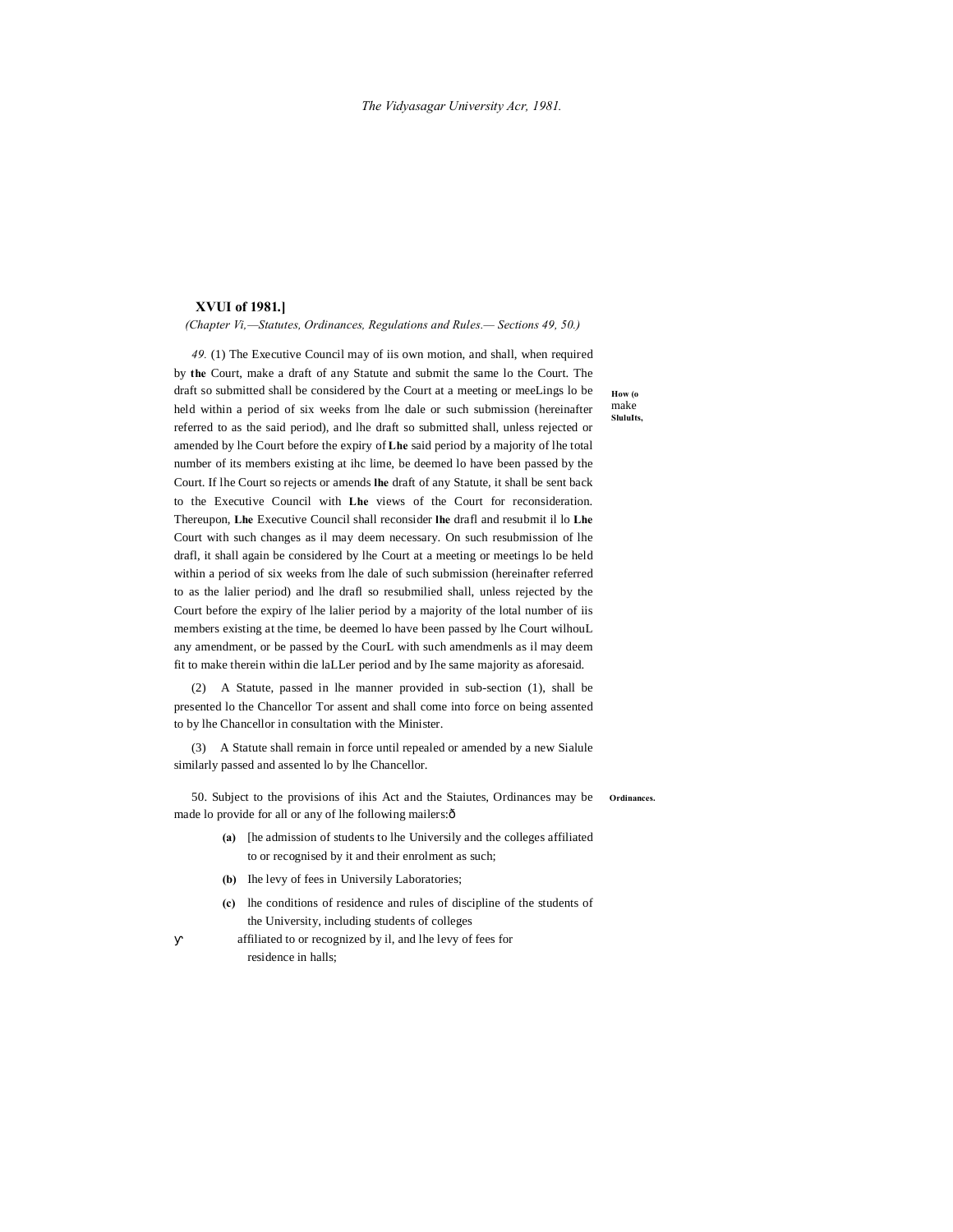#### **[West Ben. Act**

# *(Chapter VI.—Statutes, Ordinances, Regulations and Rules.— Sec I inn 50.)*

- **(d)** the appointment of Teachers, officers and employees of the University, their emoluments, their duties and other terms and conditions of their scrvice, in so far as these have not been specifically provided for in this Acl or in the Statutes;
- **(e) rules for the institution of Provident Fund or other funds for the benefit of Lhe employees of the University;**
- (0 rules for the establishment, maintenance and management of University Libraries, University Museums, halls and olher University Institutions for study, research and residence;
- (g) rules for the recognition of libraries, laboratories, museums, hostels, and institutions for study, research and residence, other than those established, maintained nnd managed by the University;
- (h) rules for the taking over of the management of an affiliated or a recognized college or institution, other than a Government College or iastilution, in order to ensure thaL proper standards of leaching, training and instruction are maintained therein: .
- (i) rules for the exercise of general supervision and control over affiliated or recognised colleges or institutions and for Ihe giving of financial aid to them;
- **(j) rules for the inspection or investigation into Lhe affairs of colleges or other institutions, affiliated to or recognised by the UniversiLy, to ensure thai proper standards of teaching,**
	- training and research are maintained therein;
- (k) rules for the imposition and collection or fees, fines and
- other dues payable to the University;
- (1) the duties and functions of the Teachers of lhe University including the Head of Departments;
- **(m) rules for the registration of students;**
- (n) the appointment, duties and remuneration of examiners;
- (o) rules for the administration of gifts, endowments and benefactions, and for the institution and award of fellowships, travelling fellowships, scholarships, studentships,

#### **stipends, bursaries, exhibitions, medals and prizes;**

- (p) rules and procedure for accepting grants and for raising or accepting loans olher than loans from the Central or any State Government or the University Grants Commission;
- (q) all other matters which under ihis Act or the Statutes are required lo be or may be prescribed by Ordinances.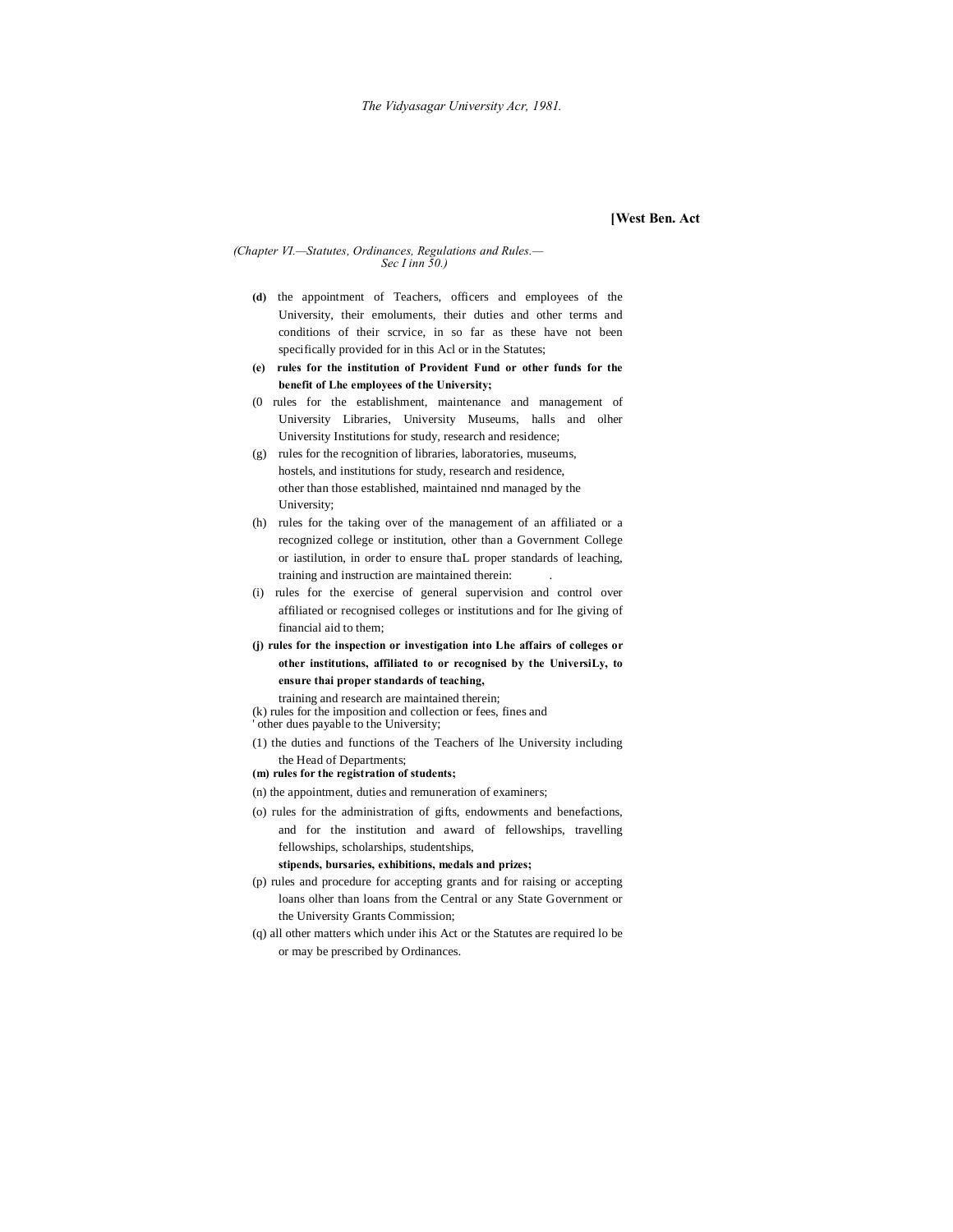#### *The Vidyasagar University Acl, 198}.* **99 XVin of 1981.]**

#### *(Chapter VI.—Statutes, Ordinances, Regulations and Rides.— Sections 5J-53.)*

ri 51. (L) The Execuiive Council shall lake inlo consideration drafts How to of Ordinances proposed lo be passed, after notice thereof has been given ordinance lo the member of the Execuiive Council al least three weeks in advance of the dale fixed for consideration of the same by the Executive Council. The Vice-Chancelior may direct a shorter notice in a matter which in his opinion is of an emergent nature.

(2) An Ordinance shall be deemed lo be passed by lhe Executive Council if it is agreed lo by a majority of lhe total number of members of the Execuiive Council existing at the time.

(3) An Ordinance passed by the Executive Council in the manner provided hereinbefore in this section shall be submitted to lhe Chancellor for assenl and shall come into force on being assented to by Lhe Chancellor and shall be reported to the Court at its next meeting.

(4) The Chancellor may direct thai the operation of any Ordinance shall be suspended until such time as the Court has had an opportunity of considering the same.

(5) An' Ordinance shall, unless cancelled or modified by the Chancellor, remain in force until repealed or amended by a new Ordinance similarly passed and brought into force.

52. Subject to the provisions of this Acl and the Statutes and the Regulations. Ordinances, Regulations may be made to provide for all or any of the following maLlers: $\delta$ 

(a) the powers and functions or the Boards or Studies;

- (b) the functions and duties of Teachers' Councils in Universities and in colleges and institutions other than GovernmenL Colleges and insLitulions;
- (c) the conditions for admission to the different courses of sutdy and examinations of students;
- (d) the rules for the conduct of University examinations;
- (e) the courses of study and the division or subjects upon the recommendation or the Faculty Council for post-graduate studies or the Council for undergraduate studies concerned;
- (f) all other matLers which under this Acl or the Statutes or the Ordinances are required LO be or may be prescribed by Regulations.

53. (1) The Executive Council or a Committee appointed by it shall take into consideration drafts of Regulations, consistent with this Acl and lhe Statutes and lhe Ordinances after notice of the porposed Regulations has been given lo lhe members of lhe Executive Council at least three

How 10 make **Regulations.**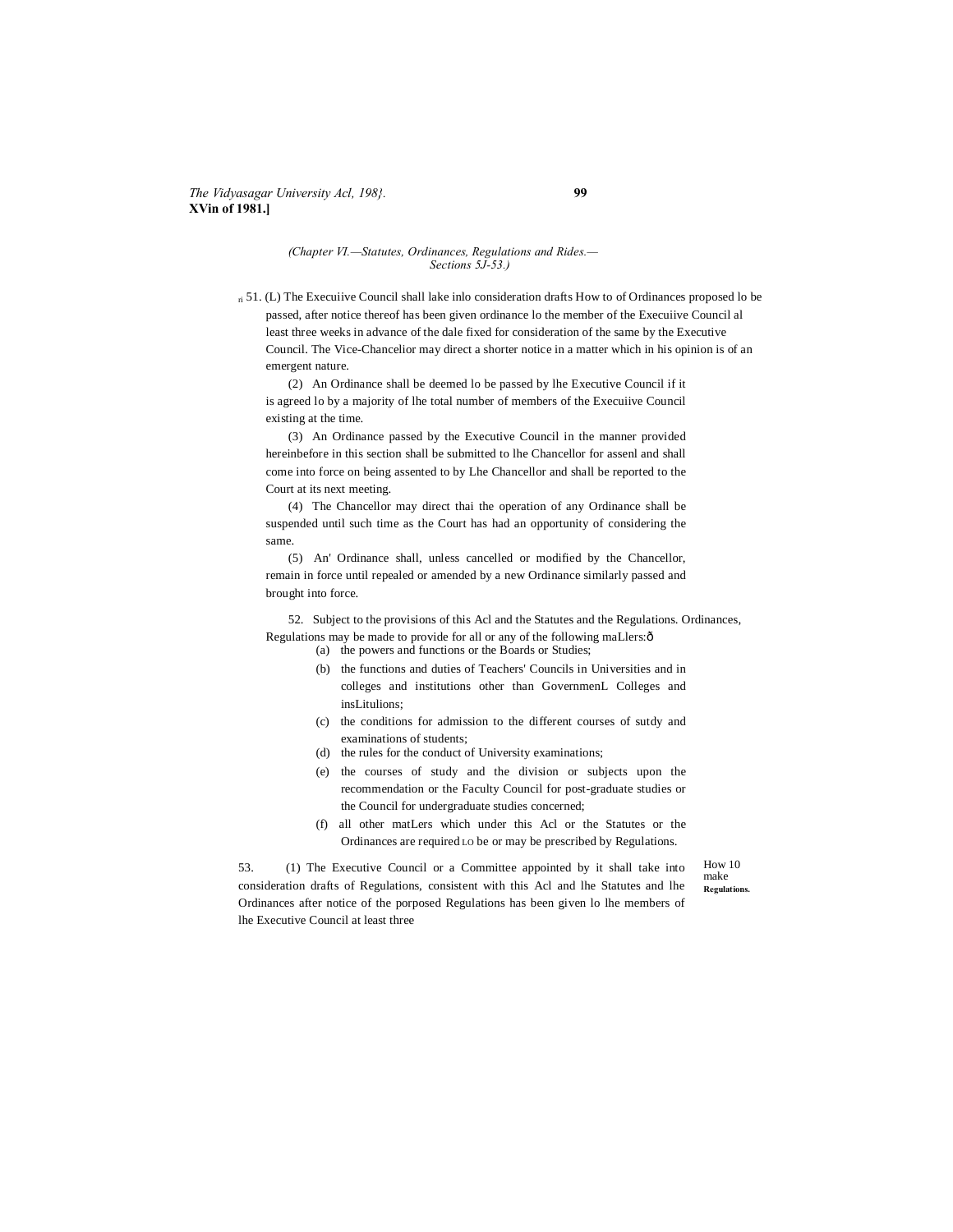**[West Ben. Act**

*(Chapter VI.*—*Statutes, Ordinances, Regulations and Rules.— Section 54.—Chapter VIJ,—Miscellaneous and Transitory Provisions.—Section 55.)*

weeks in advance of (he date fixed for consideration of lhe same by the Executive Council orlheCommiLlce appointed by it. The Vice-Chancel lor may direct a shorter notice in a mailer which in his opinion is of an emergent nature.

(2) A Regulation shall be deemed to be passed by Ihc Executive Council if il is agreed **Lo** at a meeting of the Executive Council by a majority of the total number of members of the Executive Council existing ac the lime. A Regulation shall come into force immediately on being passed unless otherwise directed by lhe Chancellor.

(3) The Court shall have the power, by a resolution passed by a majority of iis total number of members existing al the time, lo cancel or modify any Regulation.

(4) A Regulation shall, unless cancelled or modified by the court under subseclion (3), remain in force until repealed or amended by new Regulation similarly passed and brought into force.

**Rules,** 54. Subject to the provisions of this Act and the Slatules, lhe

Ordinances and the Regulations, Rules may be made for the purpose of duly carrying out lhe provisions of, or exercising lhe powers conferred by, this Acl or to provide for matters which, by lhe Statutes, lhe Ordinances or the Regulations, are required to be prescribed by Rules.

#### **CHAPTER VII Miscellaneous and Transitory Provisions**

Delegation. 55. (j) The Vice-Chancellor or, with the approval of the Vice- Chancellor, the Registrar, may, subject lo the provisions of this Act,

delegate such of his powers or duties conferred or imposed by or under ihis Act as may be prescribed by the Statutes lo an officer of the Universily under his direct administrative control.

(2) Subject to the provisions of this Act, $\hat{\text{o}}$ 

(a) the Court may delegate any of iis powers or duties, conferred or imposed by or under this Act, 10 $\hat{o}$ 

- (i) the Vice-Chancellor,
- 
- (ii) the Executive Council,
- (iii) a committee constituted from among its own members, or
- (iv) a committee appointed in accordance with the Statutes;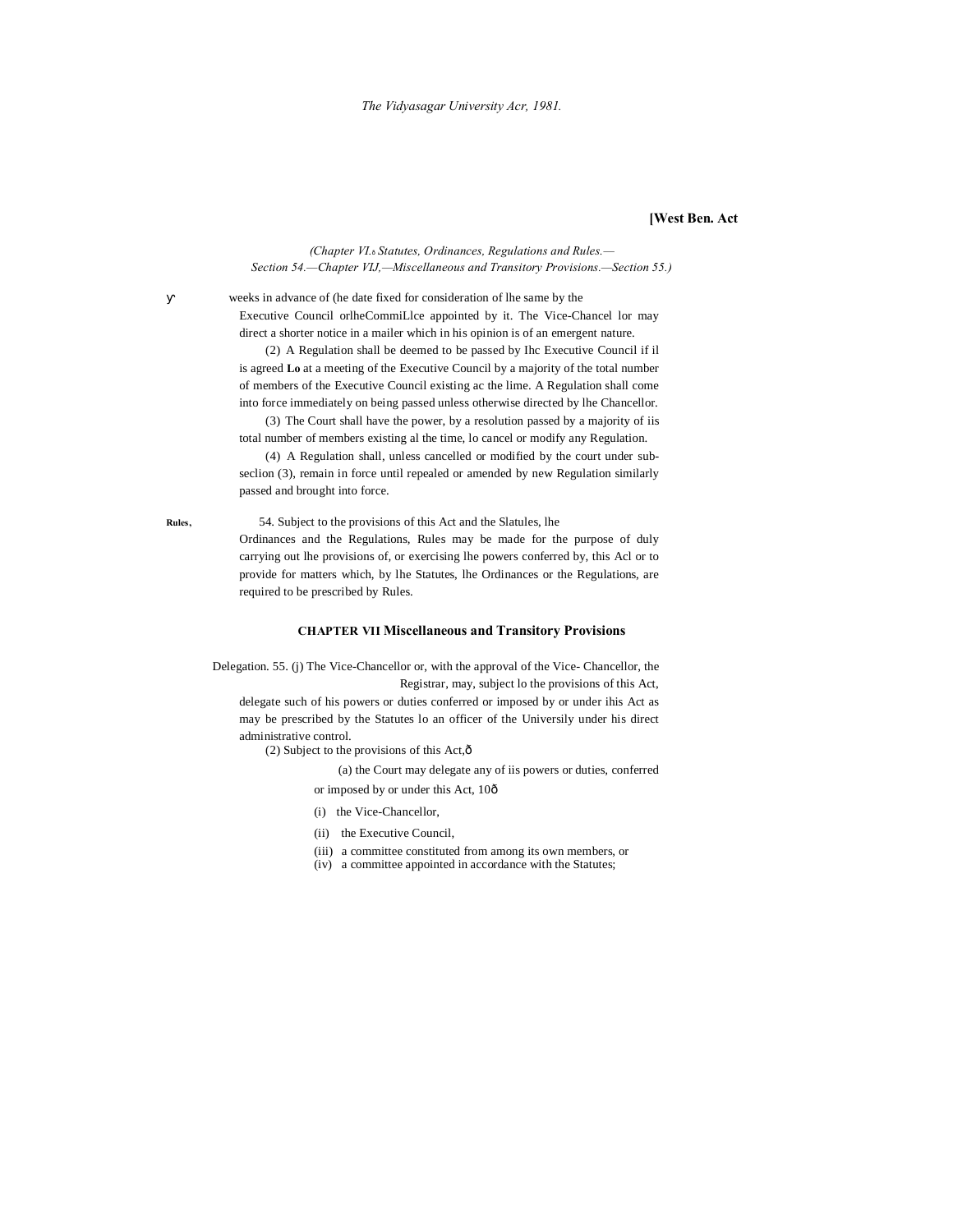#### *The Vidyasagar University Acr, 1981.*

#### **1981.]**

#### *(Chapter VII.—Miscellaneous und Transitory Provisions.— Sec lion 56.)*

- (b) the Executive Council may delegate any of its powers or duties, conferred or inposed by or under this Act, Lo—
	- (i) the Vice-Chanccllor,
	- (ii) a commiLiee constituted from among hs own members,
	- (iii) a committee constituted in accordance wilh lhe SlaLules or lhe Ordinances,
	- (iv) any of the Faculty Councils for post-graduate studies or Councils for
	- undergraduate studies, or (v) the Financc Committee;
- (c) the Faculty Council for post-graduate studies or the Council for undergraduate studies may delegate any of iLs powers or duties, conferred or imposed by or under this Act,
	- Loô
	- (i) the Vice-Chancellor,
	- (ii) a committee constituted from- among its own members,
	- (iii) a committee constituted in accordance wilh the Regulations, or
	- (iv) any of the Boards of Studies;
- (d) the Finance Committee may delegate any of its powers or duties, conferred or imposed by or under this Act, toô
	- (i) the Vicc-Chancellor, or

'56. Notwithstanding anything contained in this Act, the Statutes, the Ordinances and the Regulations, any student of a collegc affiliated formerly lo any olher university, who was studying for any examination of such other university, shall, upon admission of such collegc to the privileges of the University, be permitted Lo complete his course in preparation therefor and, upon completion or such course, lo sit for such examination held by such university for conferment of any degree, title, diploma, certificate or other academic distinction, as lhe case may be, for such period as may be prescribed.

(ii) a committee constituted from among its own members.

**Special provision for students Mudying in colleges formerly □(filiated to any other uoivcreily.**

**'Scclion 56 was subsliiulcd for original section by s. 3 of lhe Vidyasagar University (Amendment) Acl, 19S5 (West Ben. Act XXVI of 1985).**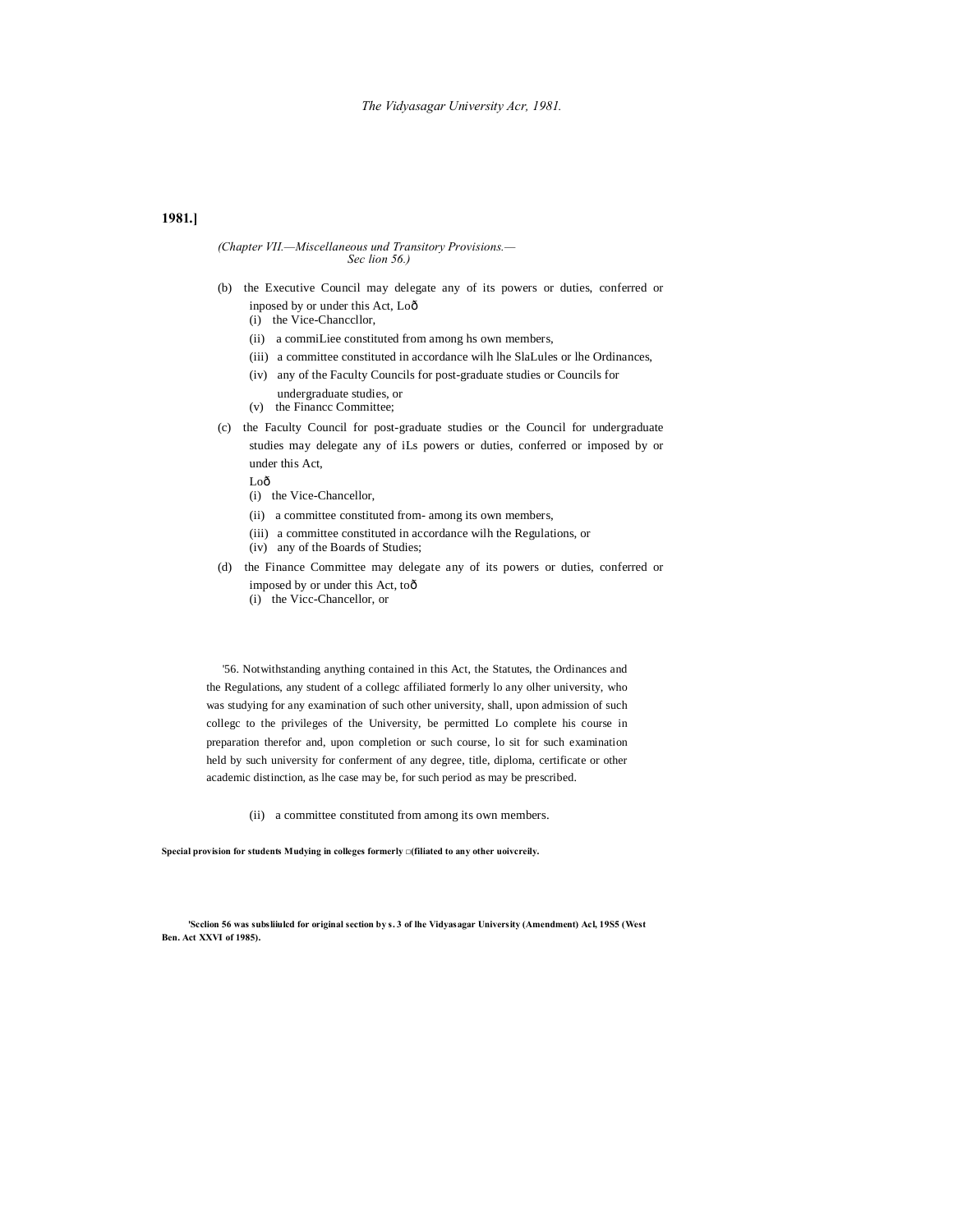*102 77ic Vidyasagar University Act, J98J.*

**[West Ben. Act**

#### *(Chapter VIJ.—Miscellaneous and Transitory Provisions,— Section 57.)*

**Transiinry** 57. (1) The Chancellor shall, within three months from Lhe date of proi'L\$ir>nv publication of this Act in ihe *Official Gazette*, appoint, in consultation with the Minister, on such icrms and conditions as he thinks fit, a person to be lhe Vice-Chancellor and he shall be the first Vice-Chancellor of the University and shall hold office for a period or three years. The first Vice-Cliancellur shall exercise all the powers and perform all the duties of the Vice-Chancellor under this Act.

> (2) The first Vice-Chancellor shall, with the approval of the Chancellor and with the assistance of a Committee consisting of not less than nine members, nominated by the State Government, cause the first Statutes,

> the first Ordinances and the first Regulations of the University to be framed. '(3) The first Vice-Chancellor shall, within one year from the date of his appointment or within such longer period as the State Government may, from lime lo lime, by notification in the *Official Gazette*, direct,

cause arrangements to be **made** so as to complete, within **the period** of his office **as the** first Vice-Chancellor appointed under sub-section (1), **<sup>1</sup> the** constitution of **the** Court, **the** Executive Council, **the** Faculty Councils

> for post-graduate studies, **Lhe** Councils for undergraduate studies and **lhe** Boards of Studies in accordance with the provisions of lhe first Statutes, the first Ordinances and the first Regulations as framed under subsection (2), as if

they had already come into force.

- (4) If, For any reason, $\hat{o}$ 
	- (a) the constitution oF Ihe Court, the Executive Council and other bodies referred to in sub-section (3) cannot be completed within the period of office of the first Vice- Chancellor appointed under sub-section (1), then, on the expiry of such period, the Chancellor may, in consultation with the Minister, on such terms and conditions as he thinks fit, appoint the first Vice-Chancellor whose period of office has expired or another person **Lo** be the Vice-Chancellor for lhe purposes or this section for such period -[not exceeding three years] as the Chancellor thinks fit, or
	- (b) a vacancy occurs in the office of the first Vice-Chancellor before the expiry of the period of his office, then, the Chancellor may, in consultation with the Minister, on such terms and conditions as he thinks fit, appoint another person to be the Vice-Chancellor for the purposes of this

**'Siib-scclion (3) was suhslilolcd for original sub-seclinn by s. 4(1) of the Vidyasagar University (Amendment) Act, 1985 (West Ben, Acl XXVI of 19S5). 'I'lic words with in Llie square brackets were substituted Tor the words "no[ exceeding lwo years" by s. 3(d)(])uf ihc WesI Bengal Universily Laws (Amendment) Act, 19S6 (Wesi Ben. Acl XX of [9H6).**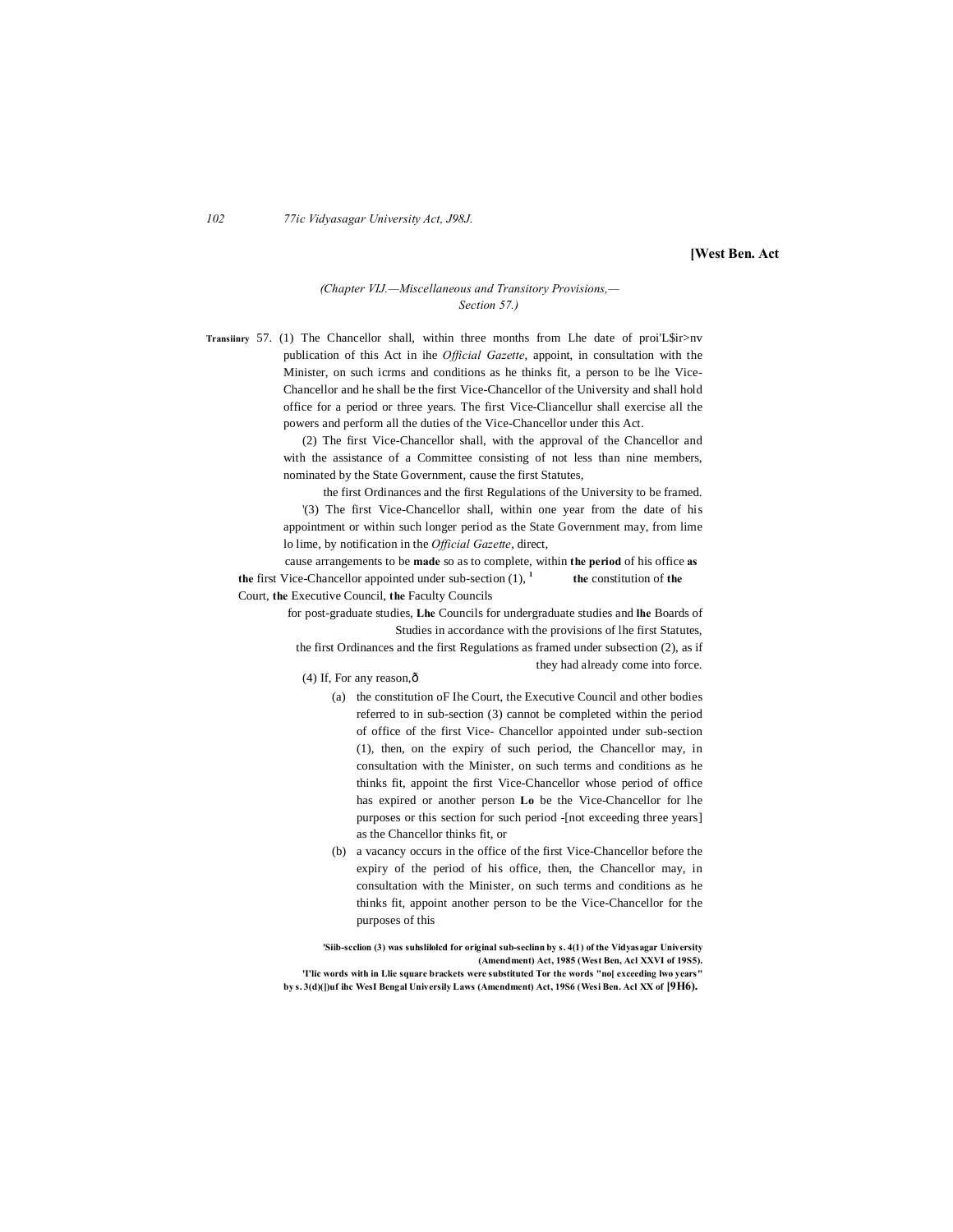**XVin** of **1981.]**

*(Chapter VII,—Miscellaneous and Transitory<sup>1</sup> Provisions,— Section 57.)*

> section Tor the unexpired portion of such period or such further period '[nol exceeding three years] as the Chancellor thinks fit,

and references in this Acl to the first Vice-Chancellor shall be deemed to include references lo lhe Vice-Chancellor appointed under this sub-section,

'{5] The Stale Government shall, by notification in the *Official Gazette*, appoint—

(a) a date (hereinafter referred to as [he first appointed day) on

- and from which the first Statutes, lhe first Ordinances and the first Regulations as framed under sub-section (2) shall come into force and shall be (he first Statutes, the first Ordinances and the first Regulations of lhe University, and
- (b) a subsequent dale (hereinafter referred to as lhe second appoinled day) on and from **which Lhe** Court, **Lhe** Execuiive Council, lhe Faculty Councils for posL-graduate studies, the Councils for undergraduate studies and the Boards of Studies shall commence to exercise their respective functions.

**(6)** The **first** Statutes, **lhe** first Ordinances and the first Regulations of **Lhe** University **shall** remain in force until new Statutes, new Ordinances and new Regulations are made under lhe provisions of this Act,

**(7)** The firsL Vice-Chancellor may, subject lo **the** approval **or** the State Government, appoint such administrative, clerical and other staff (including technical staff) as **he** deems necessary for giving effect to **Lhe** provisions of this section. <sup>3</sup>

 $(8)(a)$  On and from the first appoinled dayô

(i) all colleges or institutions of whatever kind established, maintained or managed by any other university prior lo the first appoinled day shall be deemed to be colleges or institutions established, maintained or managed by the University under this Acl:

Provided thai any college deemed to be affiliated lo the UniversiLy wilh errect from a date appoinled by lhe Stale Government in this behalf by notification in the *Official Gazette* under sub-section (3) of section 5 (hereinafter referred lo as the said date), being a dale prior to the first appointed day, shall, on and from the said date, be deyned lo be a collcge established, maintained or managed by the University under this Act:

**'The words wiihin lhe square bra eke is were subsiimtcd for lhe words "nol exceeding [wo years" by s. 3(dJ(ii) or the West Bengal University Laws (Amendment) Act, 1980 (West Ben. Act XX of 1986).**

**: Sub-scclion (5) was subsiiruled for original sub-section by s,** *4 ( 2 )* **or the Vidyasagar University (Amendment) Acl, 1985 (Wcsl Hen, Acl XXVI of 1985). <sup>3</sup> Sub-5cclion (8) was subsliluled for oricinal ^nh-scclion bv s. 4(3).** *ibid.*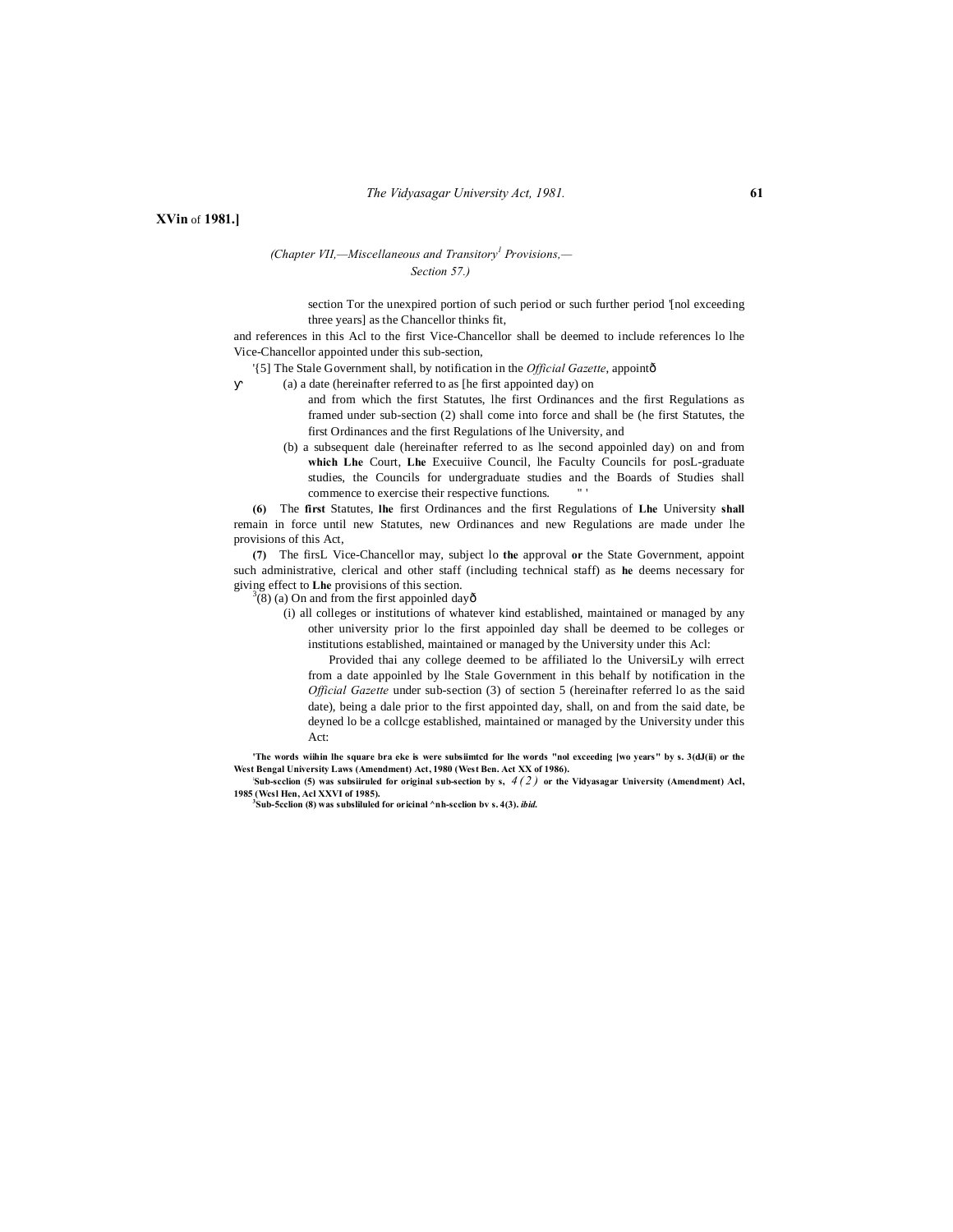#### *(Chapter VII.—Miscellaneous and Transitory Provisions,— Section 57.)*

Provided farther iliat all things done or deemed lo have been done, and all actions laken or deemed to have been taken and all appointments made, prior to lhe first appointed day, by a college referred lo in lhe first proviso, under any law in forcc for Lhe Lime being, shall be deemed to be things done or acLions taken or appointments made by such college under Lliis Act as il" this Acl had been in force when such things were done or such actions were taken or such appointments were made and shall, after the first appoinled day, continue in forcc until otherwise directed by such collcge;

(ii) all sludies and examinations in relation io any collegc or institution referred lo in sub-clause (i), commenced and in progress before (lie firsl appoinled day, shall be deemed lo be in progress as if they had been commenced by lhe University under ihi.s Acl,

(b) On and from the second appoinled dayô

- (i) the Vidyasagar University Council, referred to in sub-secLion (I) of section 58, and all bodies and committees constituted by the said Council, if any, shall stand dissolved;
- (ii) all things done or deemed lo have been done, and all actions taken or deemed to have been taken and all appointments made, prior to the second appoinled day, by lhe said Council in relation lo any collegc or institution referred to in subclause (i) of clause (a) or in relation lo lhe University under any law in force for the lime **being** shall be deemed lo be things done or actions taken or appointments made by lhe said Council under this Act as if this **Aqi** had been in force when such things were done or such actions were laken or such appointments were made and shall, after lhe second appointed day, continue in force until otherwise directed by the University:
- Provided that until the sccond appointed day, references to the Vice-Chancellor under any such law shall be deemed to be references to the firsl Vice-Chancellor under this Acl, (9) In construing lhe provisions of seclion 17, section 20, section 22 and section 24 and in construing the provisions of the StaLutes, the Ordinances and lhe Regulations of the University in relation to the constitution, under this section, of the Court, the Executive Council, the Faculty Councils for posl-graduatc sludies, the Councils for undergraduate studies and the Boards of Sludies, references lo Lhe heads of departments of teaching of lhe University, Ifie University Professors. Universilv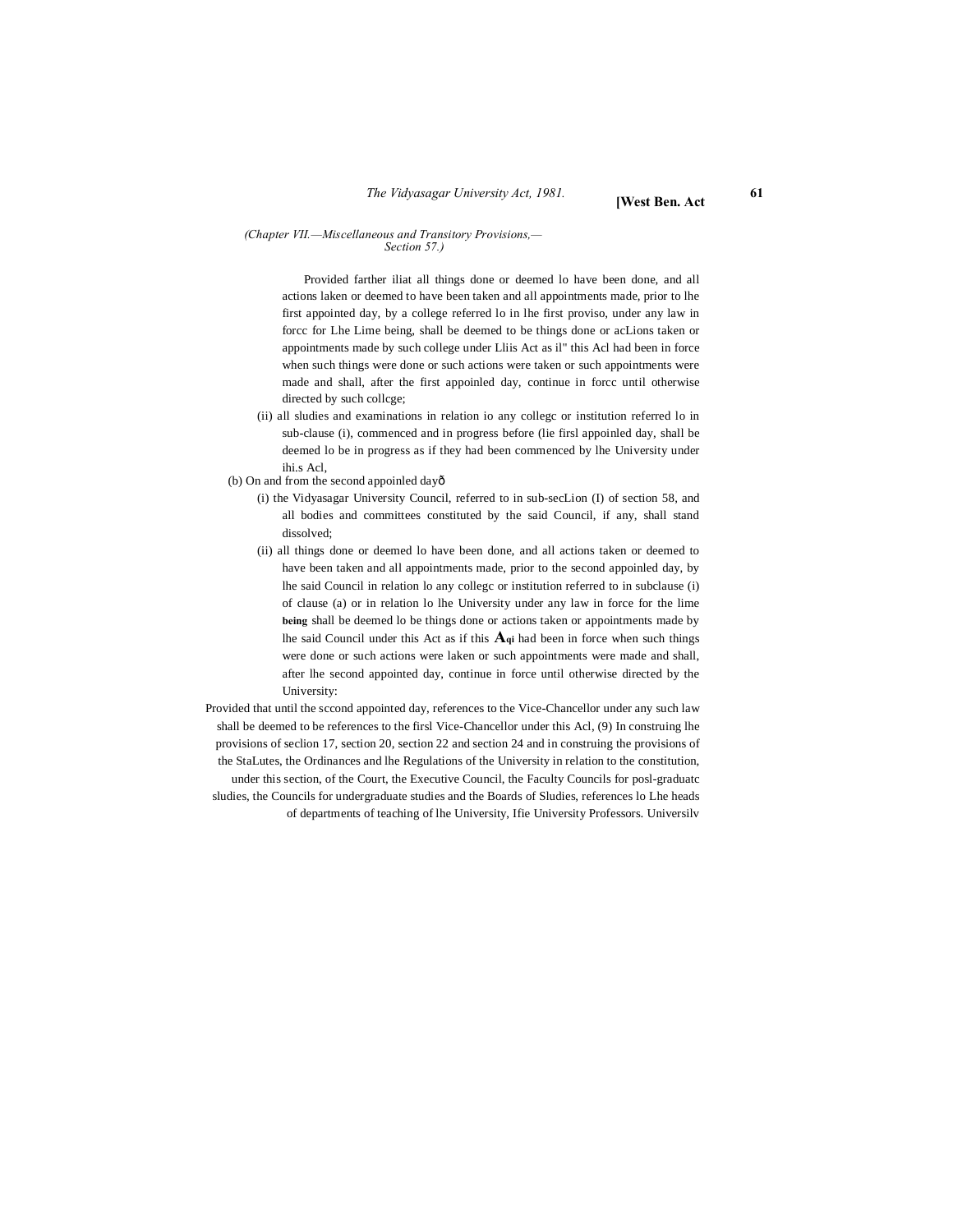### **xvm or 1981.]** *The Vidyasagar University Act, 1981.* **105** *(Chapter VII.—Miscellaneous and Transitory Provisions.— Section 58.)*

Readers, University Lecturers, and Teachers of lhe University shall be deemed lo be references to the persons holding offices respectively as the heads or departments of teaching, Professors, Readers, Lecturers, and Teachers of the Universily, if any, immediately before the dale of appointment of lhe first Vice-Chancellor.

(10) The provisions of ihis section shall have effect notwithstanding anything to the contrary contained elsewhere in this Act or in any other law.

58.(1) With effect from such dale as lhe Stale Government may, Tliculture and write the Official Gazette, appoint., and until '[Lhe second Vidyasagar<sup>3</sup> -t-t- University appointed day referred to in clause (b) of sub-section (5) of section 57,] Council, all the powers and functions of the University, Lhe Court, the Executive Council, the Faculty Councils for postgraduate studies, the Councils for undergraduate studies, the Boards of Studies, the Finance Committee and all olher authorities lo be constituted under this Act or the Statutes or the Ordinances shall, respectively, be exercised and performed by a Council lo be known as the Vidyasagar UniversiLy Council.

- (2) The following shall be lhe members of lhe Councils $\hat{o}$ 
	- (i) the Chancellor;
	- (ii) the Vice-Chancellor;
	- (iii) lhe Secretary, Education Department, Government of West Bengal;
	- (iv) lhe Secretary, Finance Department, Government of West Bengal or his nominee not below the rank of Deputy Secretary to **Lhe** Government of Wesi Bengal;
	- (v) lhe President, West Bengal Council of Higher Secondary Education;
	- (vi) lhe Director, Indian Institute of Technology, Kharagpur;
	- (vii) nol less than fifteen and not more **Lhan Lwenty** persons nominated **by** the Chancellor in consultation with the Minister from amongst the persons interested in Universily education, Principals and Teachers of affiliated colleges and Teachers of the University.
- (3) The Registrar of **Lhe** University shall act as **Lhe** Secretary of lhe Council.

**'The words, figures, letter and brackcLs within square brackets were substituted Tor llic words "ihc appointed day," by s. 5(1) of tlic Vidyasagar University (Amendment} Act, 1985 (West Ben. Acl XXVI of 1985).**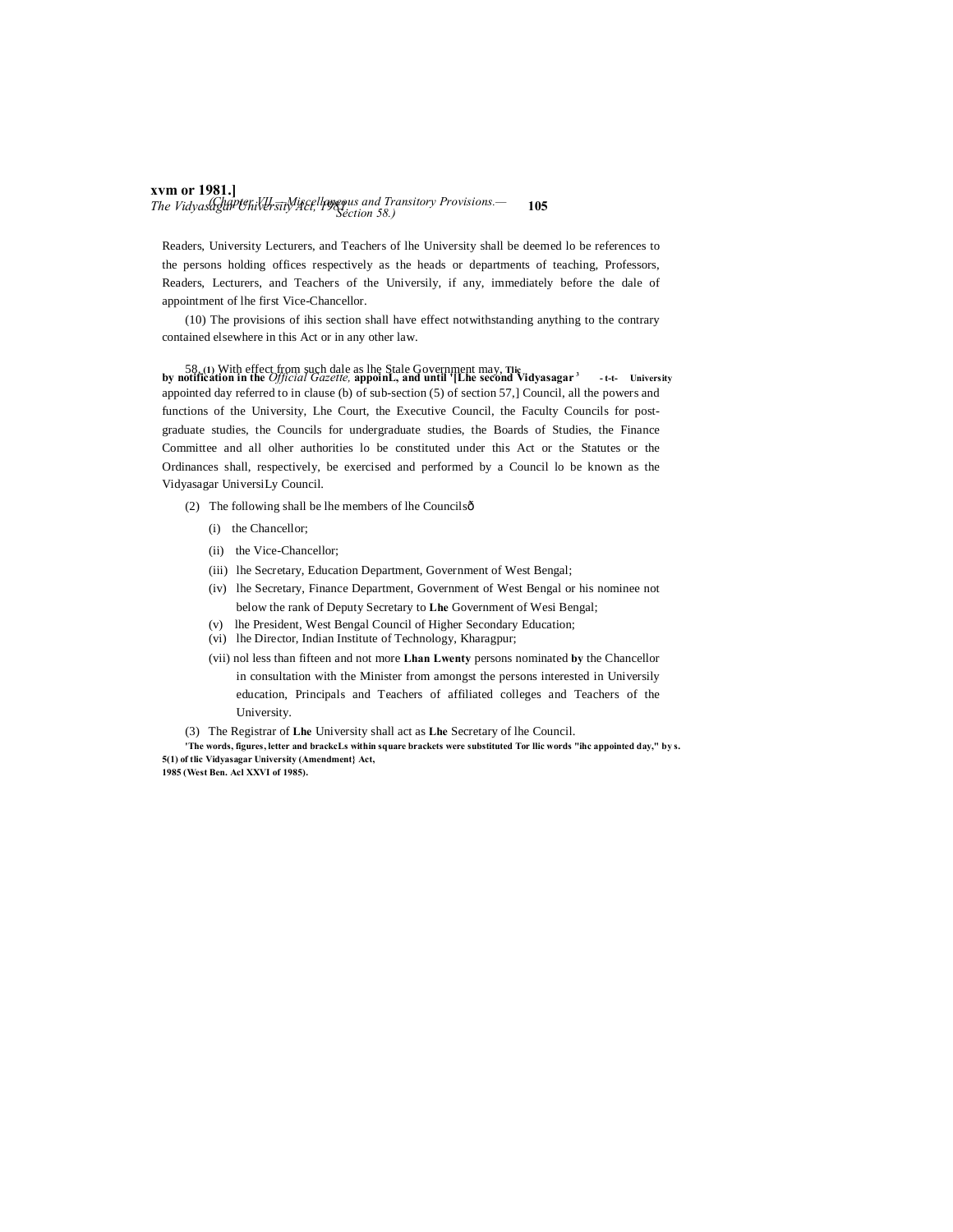# <del>-A-.', •.■.w.</del>--'.-.<del>w</del> **b** . E . E . E . E . E . E . E . E . e .  $\sqrt{2}$  wwt

106 ' *The Vidyasagar University Acl, 1981,*

**[West Ben. Act**

#### *(Chapter VII.—Miscellaneous and Transitory Provisions.— Section 58.)*

(4) The first Registrar, the first Finance Officer and such other

officers of the University (including technical personnel) as may be required lo be appointed from lime io lime shall be appointed by the Council on the recommendation of a Committee consisting of the Vice- Chancellor as Chairman, a nominee of lhe Council, a nominee of the Chancellor and a nominee of the Stale Government, and, subject lo the supervision, direction and general control of the Vice-Chancellor, they shall exercise all the powers and perform all the duties conferred and imposed on them by or under this Act, or delegated to ihem by the Vice- Chancellor.

(5) The Council may, subject to lhe approval of lhe Slate Government, appoint such administrative, clerical and other staff (including technical staff) as il deems necessary for giving effecL to die provisions of this section.

(6) The Council may, wilh lhe approval of the Chancellor, delegate any of ils powers and functions to such body or bodies as may be constituted by iL lo carry on the functions of the Court, the Executive Council, lhe Faculty Councils for poslgraduaie sludies, the Councils for undergraduate sludies, lhe Boards of Sludies, the Finance Committee and all olher authorities to be constituted under this Act or the Statutes or llie Ordinances:

Provided that such delegation shall not prevent the exercise of any such powers or discharge of any such functions by the Council.

(7) (a) (i) The Chancellor or, in his absence, the Vice-Chancellor shall preside at the meetings of the Council;

(ii) Twenty-five *per cent,* of (he members of the Council shall be a quorum for a meeting of the Council;

(b) Twenty-five *per cent,* of the members of any body constituted by lhe Council shall be a quorum for a meeting of such body.

(8) No ac( or proceeding of the Council or of any body conslituled by il shall be invalid or called in question by reason of the existence of any vacancy, initial or subsequent, in lhe Council or in any body conslituled by the Council, as the case may be.

(9) The other provisions of this Act shall, if in conflict wilh the provisions of this section, stand modified to the extent provided in this section:

Provided that nothing in the sub-section shall affect the powers of the Chancellor or the Vice-Chancellor under this Act: